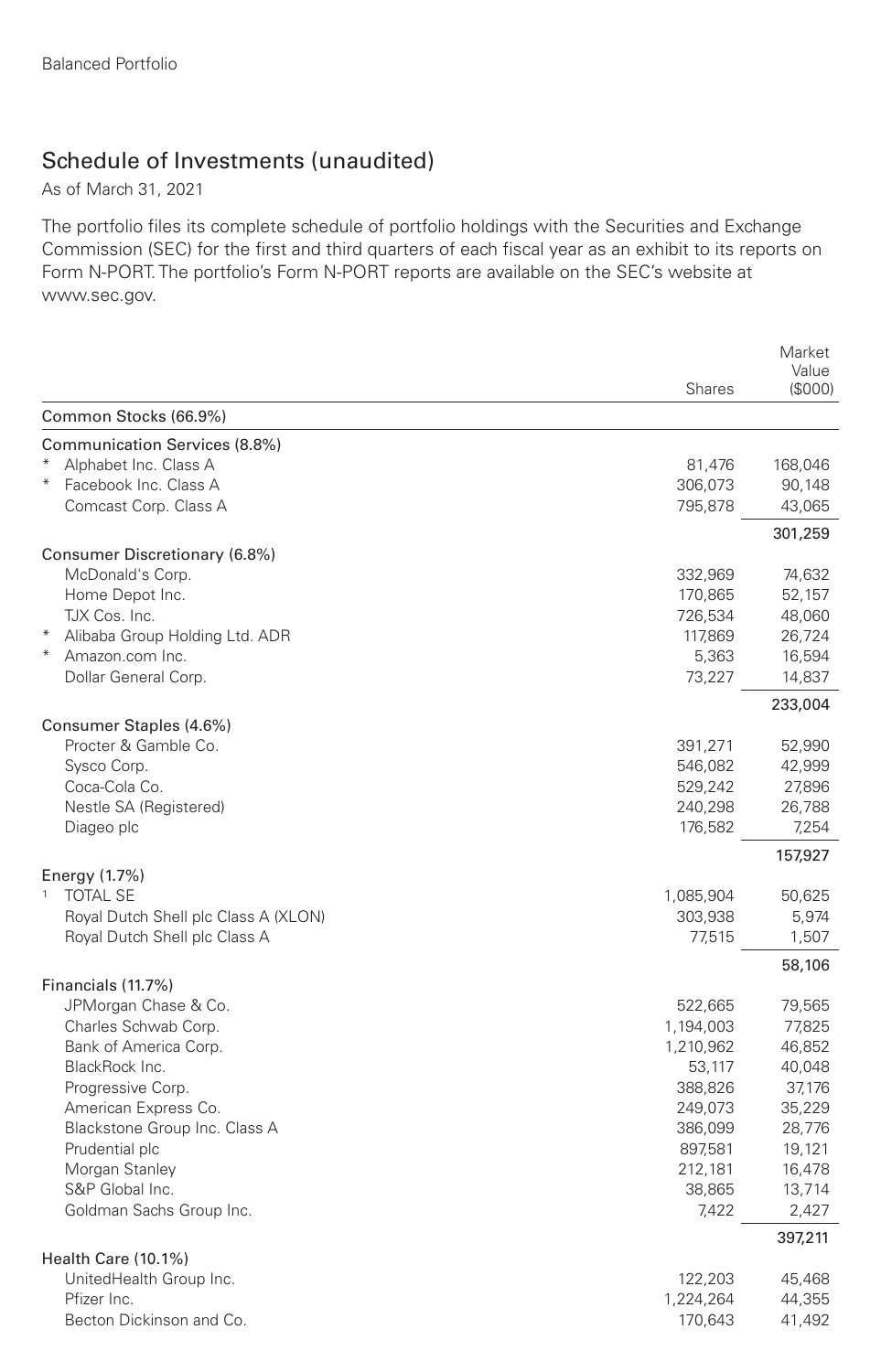|                                                            | Market    |
|------------------------------------------------------------|-----------|
| <b>Shares</b>                                              | Value     |
|                                                            | (\$000)   |
| <b>HCA Healthcare Inc.</b><br>192,655                      | 36,285    |
| Novartis AG (Registered)<br>390,792                        | 33,405    |
| Anthem Inc.<br>81,123                                      | 29,119    |
| Abbott Laboratories<br>232,314                             | 27,840    |
| $\mathbf{1}$<br>AstraZeneca plc ADR<br>507,799             | 25,248    |
| Humana Inc.<br>58,077                                      | 24,349    |
| Baxter International Inc.<br>224,552                       | 18,939    |
| Danaher Corp.<br>75,575                                    | 17,010    |
| Industrials (6.7%)                                         | 343,510   |
| Deere & Co.<br>84,381                                      | 31,570    |
| Union Pacific Corp.<br>133,295                             | 29,380    |
| Raytheon Technologies Corp.<br>376,431                     | 29,087    |
| Trane Technologies plc<br>151,194                          | 25,032    |
| Northrop Grumman Corp.<br>72,882                           | 23,587    |
| Fortive Corp.<br>261,362                                   | 18,463    |
| Lockheed Martin Corp.<br>47,901                            | 17,699    |
| Johnson Controls International plc<br>224,619              | 13,403    |
| Vinci SA<br>114,448                                        | 11,722    |
| Schneider Electric SE<br>74,567                            | 11,359    |
| $*$<br>Airbus SE<br>84,976                                 | 9,638     |
| Illinois Tool Works Inc.<br>26,324                         | 5,831     |
|                                                            | 226,771   |
| Information Technology (13.6%)                             |           |
| Microsoft Corp.<br>647,931                                 | 152,763   |
| Apple Inc.<br>597,464                                      | 72,980    |
| Taiwan Semiconductor Manufacturing Co. Ltd. ADR<br>445,653 | 52,712    |
| Texas Instruments Inc.<br>274,193                          | 51,820    |
| Global Payments Inc.<br>194,469                            | 39,201    |
| Lam Research Corp.<br>33,621                               | 20,012    |
| Accenture plc Class A<br>67,711                            | 18,705    |
| KLA Corp.<br>55,210                                        | 18,241    |
| Cisco Systems Inc.<br>288,835                              | 14,936    |
| Fidelity National Information Services Inc.<br>98,284      | 13,820    |
| salesforce.com Inc.<br>39,535                              | 8,376     |
|                                                            | 463,566   |
| Real Estate (0.9%)                                         |           |
| American Tower Corp.<br>93,323                             | 22,310    |
| VICI Properties Inc.<br>233,301                            | 6,588     |
|                                                            | 28,898    |
| Utilities (2.0%)                                           |           |
| Exelon Corp.<br>796,453                                    | 34,837    |
| Duke Energy Corp.<br>358,889                               | 34,643    |
|                                                            | 69,480    |
| Total Common Stocks (Cost \$1,555,712)                     | 2,279,732 |

|                                               | Coupon | Maturity<br>Date | Face<br>Amount<br>(S000) | Market<br>Value<br>(S000) |
|-----------------------------------------------|--------|------------------|--------------------------|---------------------------|
| U.S. Government and Agency Obligations (7.0%) |        |                  |                          |                           |
| U.S. Government Securities (6.3%)             |        |                  |                          |                           |
| U.S. Treasury Note/Bond                       | 0.125% | 10/31/22         | 12.250                   | 12.248                    |
| U.S. Treasury Note/Bond                       | 0.125% | 11/30/22         | 2.800                    | 2,800                     |
| U.S. Treasury Note/Bond                       | 0.125% | 2/28/23          | 5.000                    | 4.997                     |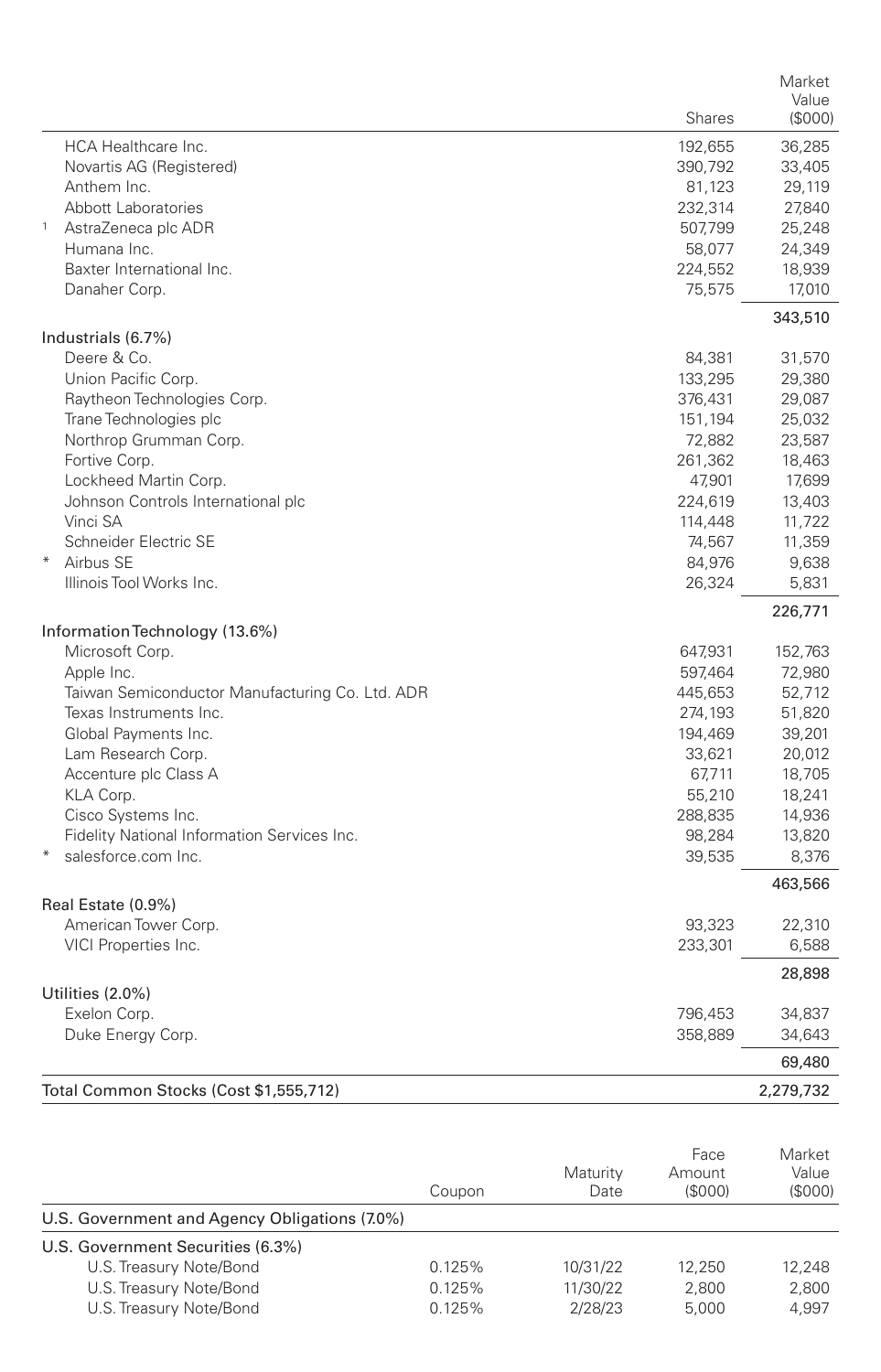|           |                                                               | Coupon | Maturity<br>Date           | Face<br>Amount<br>(\$000) | Market<br>Value<br>(\$000) |
|-----------|---------------------------------------------------------------|--------|----------------------------|---------------------------|----------------------------|
|           | U.S. Treasury Note/Bond                                       | 2.500% | 3/31/23                    | 7,915                     | 8,285                      |
|           | U.S. Treasury Note/Bond                                       | 0.125% | 5/15/23                    | 3,005                     | 3,001                      |
|           | U.S. Treasury Note/Bond                                       | 2.625% | 6/30/23                    | 6,650                     | 7,012                      |
|           | U.S. Treasury Note/Bond                                       | 2.875% | 10/31/23                   | 5,600                     | 5,976                      |
|           | U.S. Treasury Note/Bond                                       | 2.625% | 12/31/23                   | 6,400                     | 6,808                      |
|           | U.S. Treasury Note/Bond                                       | 0.125% | 1/15/24                    | 3,530                     | 3,512                      |
|           | U.S. Treasury Note/Bond                                       | 0.125% | 2/15/24                    | 7,690                     | 7,648                      |
|           | U.S. Treasury Note/Bond                                       | 1.750% | 6/30/24                    | 12,675                    | 13,214                     |
|           | U.S. Treasury Note/Bond                                       | 1.500% | 10/31/24                   | 3,350                     | 3,464                      |
|           | U.S. Treasury Note/Bond                                       | 1.125% | 2/28/25                    | 6,395                     | 6,515                      |
|           | U.S. Treasury Note/Bond                                       | 0.250% | 5/31/25                    | 12,150                    | 11,916                     |
|           | U.S. Treasury Note/Bond                                       | 0.250% | 7/31/25                    | 5,655                     | 5,530                      |
|           | U.S. Treasury Note/Bond                                       | 0.250% | 8/31/25                    | 4,800                     | 4,688                      |
|           | U.S. Treasury Note/Bond                                       | 0.250% | 10/31/25                   | 22,365                    | 21,778                     |
|           | U.S. Treasury Note/Bond                                       | 0.375% | 12/31/25                   | 890                       | 869                        |
|           | U.S. Treasury Note/Bond                                       | 0.375% | 1/31/26                    | 19,725                    | 19,235                     |
|           | U.S. Treasury Note/Bond                                       | 0.500% | 2/28/26                    | 2,100                     | 2,059                      |
|           | U.S. Treasury Note/Bond                                       | 0.750% | 3/31/26                    | 4,360                     | 4,322                      |
|           | U.S. Treasury Note/Bond                                       | 0.625% | 5/15/30                    | 2,125                     | 1,934                      |
|           | U.S. Treasury Note/Bond                                       | 0.875% | 11/15/30                   | 6,235                     | 5,767                      |
|           | U.S. Treasury Note/Bond                                       | 1.125% | 2/15/31                    | 9,910                     | 9,363                      |
| $\bar{2}$ | U.S. Treasury Note/Bond                                       | 1.125% | 8/15/40                    | 6,050                     | 4,923                      |
|           | U.S. Treasury Note/Bond                                       | 1.875% | 2/15/41                    | 11,180                    | 10,411                     |
|           | U.S. Treasury Note/Bond                                       | 1.375% | 8/15/50                    | 6,155                     | 4,807                      |
|           | U.S. Treasury Note/Bond                                       | 1.625% | 11/15/50                   | 13,690                    | 11,418                     |
|           | U.S. Treasury Note/Bond                                       | 1.875% | 2/15/51                    | 12,980                    | 11,520                     |
|           |                                                               |        |                            |                           | 216,020                    |
|           | Conventional Mortgage-Backed Securities (0.3%)                |        |                            |                           |                            |
| 3,4       | Fannie Mae Pool                                               | 1.770% | 1/1/36                     | 563                       | 537                        |
| 3,4       | Fannie Mae Pool                                               | 3.070% | 2/1/25                     | 500                       | 537                        |
| 3,4       | Freddie Mac Gold Pool                                         | 4.000% | 9/1/41                     | 3                         | 3                          |
| 3         | Ginnie Mae I Pool                                             |        | 7.000% 11/15/31 - 11/15/33 | 47                        | 55                         |
| З         | Ginnie Mae I Pool                                             | 8.000% | 9/15/30                    | 38                        | 44                         |
| 3, 4, 5   | <b>UMBS Pool</b>                                              | 1.500% | 4/19/36 - 5/18/36          | 7,760                     | 7,786                      |
| 3,4       | <b>UMBS Pool</b>                                              | 2.500% | 4/1/37 - 4/1/38            | 1,189                     | 1,233                      |
|           |                                                               |        |                            |                           | 10,195                     |
|           | Nonconventional Mortgage-Backed Securities (0.4%)             |        |                            |                           |                            |
| 3,4       | Fannie Mae REMICS                                             | 1.500% | 8/25/41 - 6/25/42          | 507                       | 512                        |
| 3,4       | Fannie Mae REMICS                                             | 1.700% | 6/25/43                    | 100                       | 101                        |
| 3,4       | Fannie Mae REMICS                                             | 2.000% | 6/25/44                    | 101                       | 103                        |
| 3,4       | Fannie Mae REMICS                                             | 3.000% | 2/25/49 - 9/25/57          | 2,382                     | 2,460                      |
| 3,4       | Fannie Mae REMICS                                             | 3.500% | 4/25/31 - 6/25/59          | 6,154                     | 6,574                      |
| 3,4       | Fannie Mae REMICS                                             | 4.000% | 5/25/31 - 7/25/53          | 395                       | 424                        |
| 3,4       | Freddie Mac REMICS                                            | 3.000% | 12/15/39                   | 63                        | 64                         |
| 3,4       | Freddie Mac REMICS                                            | 3.500% | 3/15/31                    | 83                        | 89                         |
| 3,4       | Freddie Mac REMICS                                            | 4.000% | 12/15/30 - 4/15/31         | 1,684                     | 1,821                      |
| 3         | Ginnie Mae                                                    | 1.700% | 10/20/45                   | 158                       | 160                        |
| 3         | Ginnie Mae                                                    | 1.800% | 5/20/41                    | 137                       | 137                        |
|           |                                                               |        |                            |                           | 12,445                     |
|           | Total U.S. Government and Agency Obligations (Cost \$242,990) |        |                            |                           | 238,660                    |
|           | Asset-Backed/Commercial Mortgage-Backed Securities (0.7%)     |        |                            |                           |                            |
| 3,6       | Aaset Trust Class A Series 2019-1                             | 3.844% | 5/15/39                    | 395                       | 392                        |
| 3,6       | American Tower Trust #1 Class 2A Series                       |        |                            |                           |                            |
| 3,6,7     | 13<br>Angel Oak Mortgage Trust Class A1 Series                | 3.070% | 3/15/48                    | 1,100                     | 1,114                      |
|           | 2019-5                                                        | 2.593% | 10/25/49                   | 267                       | 270                        |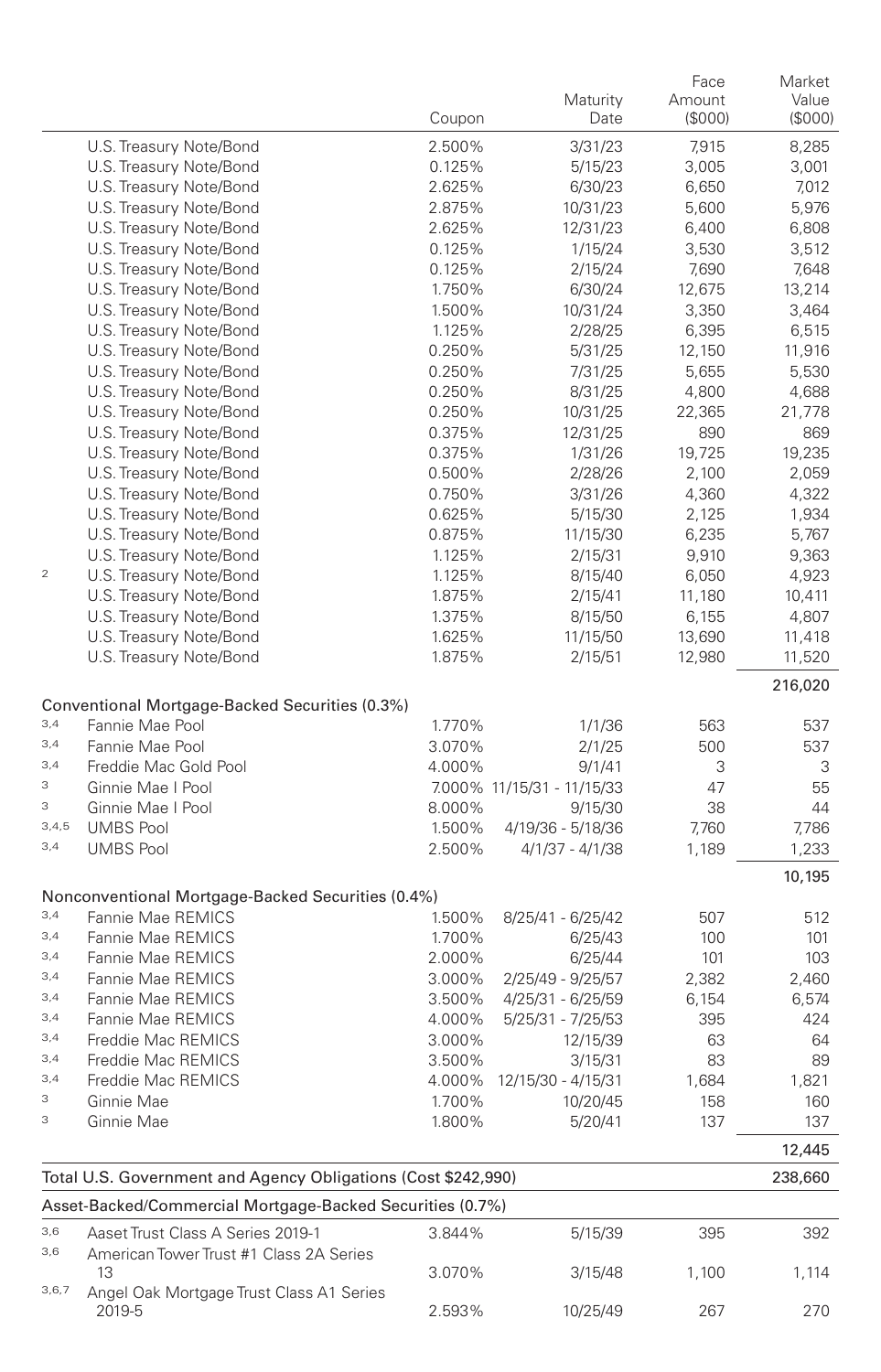|       |                                                                                                 | Coupon | Maturity<br>Date | Face<br>Amount<br>(\$000) | Market<br>Value<br>(S000) |
|-------|-------------------------------------------------------------------------------------------------|--------|------------------|---------------------------|---------------------------|
| 3,6,7 | Angel Oak Mortgage Trust Class A1 Series<br>2019-6                                              | 2.620% | 11/25/59         | 651                       | 662                       |
| 3,6,7 | Angel Oak Mortgage Trust I LLC Class A1<br>Series 2019-2                                        | 3.628% | 3/25/49          | 122                       | 125                       |
| 3,6,7 | Angel Oak Mortgage Trust I LLC Class A1<br>Series 2019-4                                        | 2.993% | 7/26/49          | 449                       | 453                       |
| 3,6,7 | Atlas Senior Loan Fund X Ltd. Class A<br>Series 2018-10A, 3M USD LIBOR +<br>1.090%              | 1.331% | 1/15/31          | 246                       | 245                       |
| 3,6,7 | Avery Point IV CLO Ltd. Class AR Series<br>2014-1A, 3M USD LIBOR + 1.100%                       | 1.318% | 4/25/26          | 13                        | 13                        |
| 3,6   | Canadian Pacer Auto Receivables Trust<br>Class A3 Series 2018-2A                                | 3.270% | 12/19/22         | 61                        | 61                        |
| 3,6   | Castlelake Aircraft Structured Trust Class A<br>Series 2019-1A                                  | 3.967% | 4/15/39          | 710                       | 708                       |
| 3,6   | CF Hippolyta LLC Class A1 Series 2021-A1                                                        | 1.530% | 3/15/61          | 750                       | 747                       |
| 3,6   | Chesapeake Funding II LLC Class A1<br>Series 2018-1A                                            | 3.040% | 4/15/30          | 337                       | 339                       |
| 3,6   | Chesapeake Funding II LLC Class A1<br>Series 2018-3A                                            | 3.390% | 1/15/31          | 440                       | 448                       |
| 3,6,7 | Cloud Pass-Through Trust Class CLOU<br>Series 2019-1A                                           | 3.554% | 12/5/22          | 248                       | 250                       |
| 3,6,7 | COLT Mortgage Loan Trust Class A1<br>Series 2020-1                                              | 2.488% | 2/25/50          | 341                       | 344                       |
| 3,6,7 | Columbia Cent CLO 27 Ltd. Class A1<br>Series 2018-27A, 3M USD LIBOR +<br>1.150%                 | 1.368% | 10/25/28         | 548                       | 548                       |
| 3     | COMM Mortgage Trust Class A4 Series<br>2012-CR2                                                 | 3.147% | 8/15/45          | 480                       | 493                       |
| 3,6   | DB Master Finance LLC Class A2I Series<br>2019-1A                                               | 3.787% | 5/20/49          | 448                       | 455                       |
| 3,6   | DB Master Finance LLC Class A2II Series<br>2019-1A                                              | 4.021% | 5/20/49          | 399                       | 419                       |
| 3,6,7 | Deephave Residential Mortgage Trust<br>Class A1 Series 2019-2A                                  | 3.558% | 4/25/59          | 162                       | 164                       |
| 3,6   | Enterprise Fleet Financing LLC Class A2<br>Series 2018-1                                        | 2.870% | 10/20/23         | 16                        | 16                        |
| 3,6   | Enterprise Fleet Financing LLC Class A2<br>Series 2018-3                                        | 3.380% | 5/20/24          | 163                       | 164                       |
| 3,6   | Enterprise Fleet Financing LLC Class A2<br>Series 2019-1                                        | 2.980% | 10/20/24         | 323                       | 327                       |
| 3,6   | Enterprise Fleet Financing LLC Class A2<br>Series 2019-2                                        | 2.290% | 2/20/25          | 605                       | 614                       |
| 3,6   | Enterprise Fleet Financing LLC Class A2<br>Series 2019-3                                        | 2.060% | 5/20/25          | 461                       | 467                       |
| 3,6   | Enterprise Fleet Financing LLC Class A3<br>Series 2018-A3                                       | 3.100% | 10/20/23         | 270                       | 273                       |
| 3,4,7 | Fannie Mae Connecticut Avenue<br>Securities Class 2M2 Series 2016-C03,<br>1M USD LIBOR + 5.900% | 6.009% | 10/25/28         | 163                       | 172                       |
| 3,4   | Freddie Mac Multifamily Structured Pass<br>Through Certificates Class A3 Series<br>K-1512       | 3.059% | 4/25/34          | 300                       | 323                       |
| 3,4   | Freddie Mac Multifamily Structured Pass<br>Through Certificates Class A3 Series<br>K-1513       |        |                  |                           | 316                       |
| 3,6   | Hertz Fleet Lease Funding LP Class A2                                                           | 2.797% | 8/25/34          | 300                       |                           |
| 3,6   | Series 2019-1<br>Horizon Aircraft Finance II Ltd. Class A                                       | 2.700% | 1/10/33          | 480                       | 484                       |
| 3,6   | Series 2019-1<br>Horizon Aircraft Finance III Ltd. Class A                                      | 3.721% | 7/15/39          | 311                       | 311                       |
|       | Series 2019-1                                                                                   | 3.425% | 11/15/39         | 310                       | 306                       |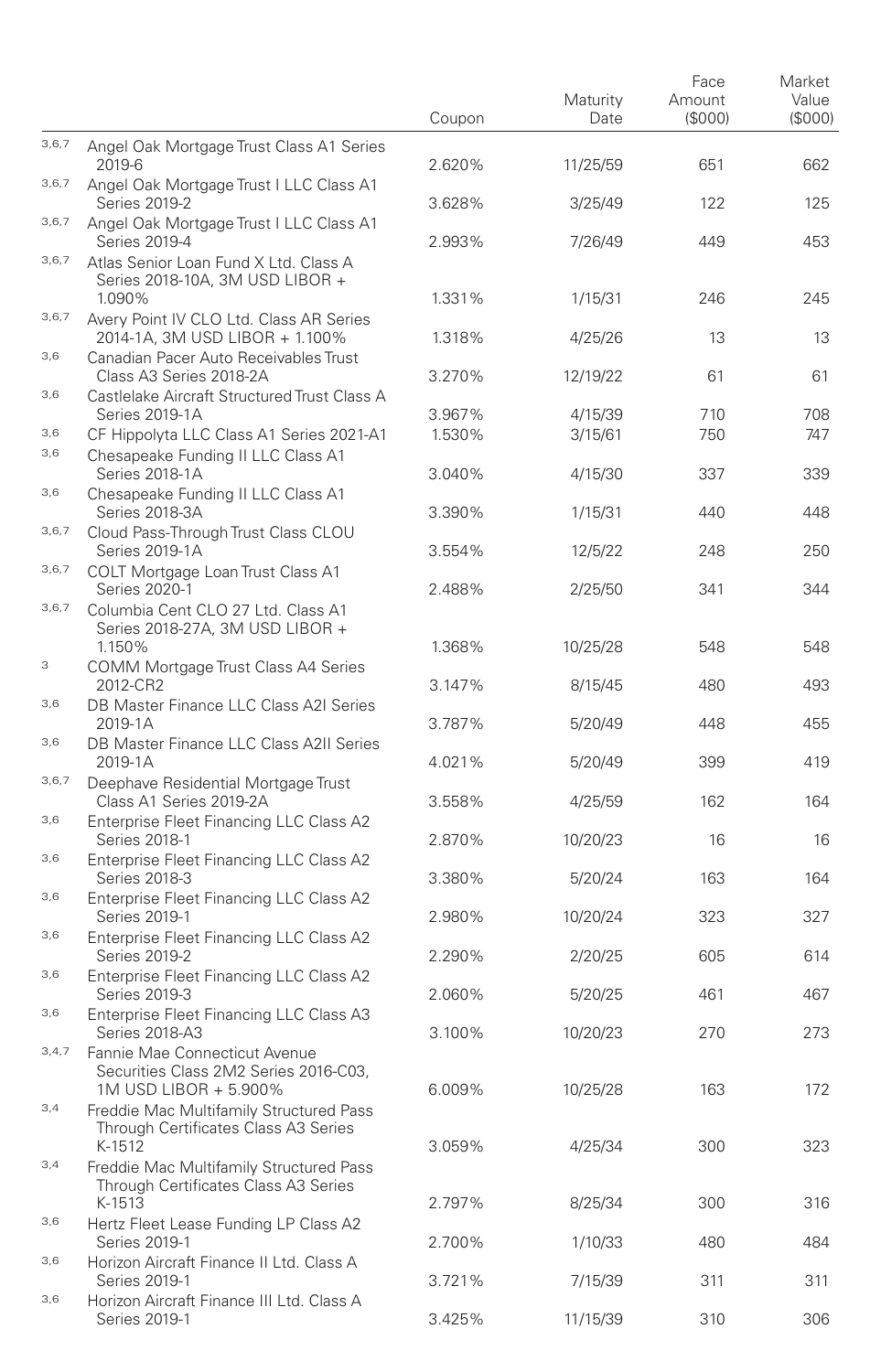|       |                                                                          |                  | Maturity           | Face<br>Amount | Market<br>Value |
|-------|--------------------------------------------------------------------------|------------------|--------------------|----------------|-----------------|
|       |                                                                          | Coupon           | Date               | (\$000)        | (\$000)         |
| 3,6,7 | Life Mortgage Trust Class A Series                                       |                  |                    |                |                 |
|       | 2021-BMR, 1M USD LIBOR + 0.700%                                          | 0.806%           | 3/15/38            | 295            | 295             |
| 3,6   | MACH 1 Cayman Ltd. Class A Series                                        |                  |                    |                |                 |
| 3,6,7 | 2019-1<br>Madison Park Funding XIII Ltd. Class AR2                       | 3.474%           | 10/15/39           | 326            | 328             |
|       | Series 2014-13A, 3M USD LIBOR +                                          |                  |                    |                |                 |
|       | 0.950%                                                                   | 1.173%           | 4/19/30            | 930            | 930             |
| 3,6   | MAPS Ltd. Class A Series 2019-1A                                         | 4.458%           | 3/15/44            | 211            | 214             |
| 3,6,7 | Master Credit Card Trust II Class A Series                               |                  |                    |                |                 |
| 3,6   | 2018-1A, 1M USD LIBOR + 0.490%                                           | 0.601%           | 7/21/24            | 1,000          | 1,002           |
|       | Mercury Financial Credit Card Master Trust<br>Class A Series 2021-1A     | 1.540%           | 3/20/26            | 1,005          | 1.005           |
| 3,6   | OneMain Direct Auto Receivables Trust                                    |                  |                    |                |                 |
|       | Class A Series Series 2018-1A                                            | 3.430%           | 12/16/24           | 478            | 482             |
| 3,6   | OneMain Financial Issuance Trust Class A                                 |                  |                    |                |                 |
|       | Series 2019-1A                                                           | 3.480%           | 2/14/31            | 887            | 887             |
| 3,6   | OneMain Financial Issuance Trust Class A1<br>Series 2017-1A              | 2.370%           | 9/14/32            | 23             | 23              |
| 3,6   | Santander Retail Auto Lease Trust                                        |                  |                    |                |                 |
|       | Class A3 Series 2019-B                                                   | 2.300%           | 1/20/23            | 345            | 350             |
| 3     | Seasoned Credit Risk Transfer Trust                                      |                  |                    |                |                 |
|       | Class MA Series 2019-3                                                   | 3.500%           | 10/25/58           | 1,272          | 1,377           |
| 3,6   | Securitized Term Auto Receivables Trust                                  |                  |                    |                |                 |
| 3,6,7 | Class A3 Series 2018-2A                                                  | 3.325%           | 8/25/22            | 155            | 156             |
|       | SFAVE Commercial Mortgage Securities<br>Trust Class A2B Series 2015-5AVE | 4.144%           | 1/5/43             | 700            | 658             |
| 3,6   | SoFi Consumer Loan Program Trust                                         |                  |                    |                |                 |
|       | Class A Series 2019-1                                                    | 3.240%           | 2/25/28            | 60             | 60              |
| 3,6   | SoFi Consumer Loan Program Trust                                         |                  |                    |                |                 |
|       | Class A Series 2020-1                                                    | 2.020%           | 1/25/29            | 278            | 280             |
| 3,6   | Springleaf Funding Trust Class A Series<br>2015-BA                       | 3.480%           | 5/15/28            | 159            | 160             |
| 3,6   | Start III Ltd. Class A Series 2019-2                                     | 3.536%           | 11/15/44           | 29             | 28              |
| 3,6   | START Ireland Class A Series 2019-1                                      | 4.089%           | 3/15/44            | 358            | 358             |
| 3,6,7 | Symphony CLO XIV Ltd. Class AR Series                                    |                  |                    |                |                 |
|       | 2014-14A, 3M USD LIBOR + 0.950%                                          | 1.184%           | 7/14/26            | 727            | 727             |
| 3,6,7 | Towd Point Mortgage Trust Class A1 Series                                |                  |                    |                |                 |
| 3,6   | 2016-3                                                                   | 2.250%           | 4/25/56            | 16             | 16              |
|       | Vantage Data Centers Issuer LLC Class A2<br>Series 2019-1A               | 3.188%           | 7/15/44            | 266            | 277             |
| 3,6   | Vantage Data Centers LLC Class A2                                        |                  |                    |                |                 |
|       | <b>Series 2020-1A</b>                                                    | 1.645%           | 9/15/45            | 855            | 838             |
| 3,6,7 | Verus Securitization Trust Class A1 Series                               |                  |                    |                |                 |
|       | 2019-2 Series 2019-2                                                     | 3.211%           | 5/25/59            | 215            | 215             |
| 3,6,7 | Voya CLO Ltd. Class AAR2 Series<br>2014-1A, 3M USD LIBOR + 0.990%        | 1.213%           | 4/18/31            | 511            | 511             |
| 3,6   | Westlake Automobile Receivables Trust                                    |                  |                    |                |                 |
|       | Class A2 Series 2019-3A                                                  | 2.150%           | 2/15/23            | 145            | 146             |
|       | Total Asset-Backed/Commercial Mortgage-Backed Securities (Cost \$23,263) |                  |                    |                | 23,346          |
|       |                                                                          |                  |                    |                |                 |
|       | Corporate Bonds (21.5%)                                                  |                  |                    |                |                 |
|       | Communications (1.7%)                                                    |                  |                    |                |                 |
|       | America Movil SAB de CV<br>America Movil SAB de CV                       | 3.125%<br>3.625% | 7/16/22<br>4/22/29 | 1,880<br>780   | 1,936<br>836    |
|       | America Movil SAB de CV                                                  | 6.125%           | 3/30/40            | 390            | 529             |
|       | AT&T Inc.                                                                | 2.750%           | 6/1/31             | 1,305          | 1,296           |
|       | AT&T Inc.                                                                | 3.650%           | 6/1/51             | 162            | 156             |
| 6     | AT&T Inc.                                                                | 3.500%           | 9/15/53            | 895            | 824             |
|       | AT&T Inc.                                                                | 3.850%           | 6/1/60             | 598            | 572             |
| 6     | British Telecommunications plc                                           | 3.250%           | 11/8/29            | 905            | 947             |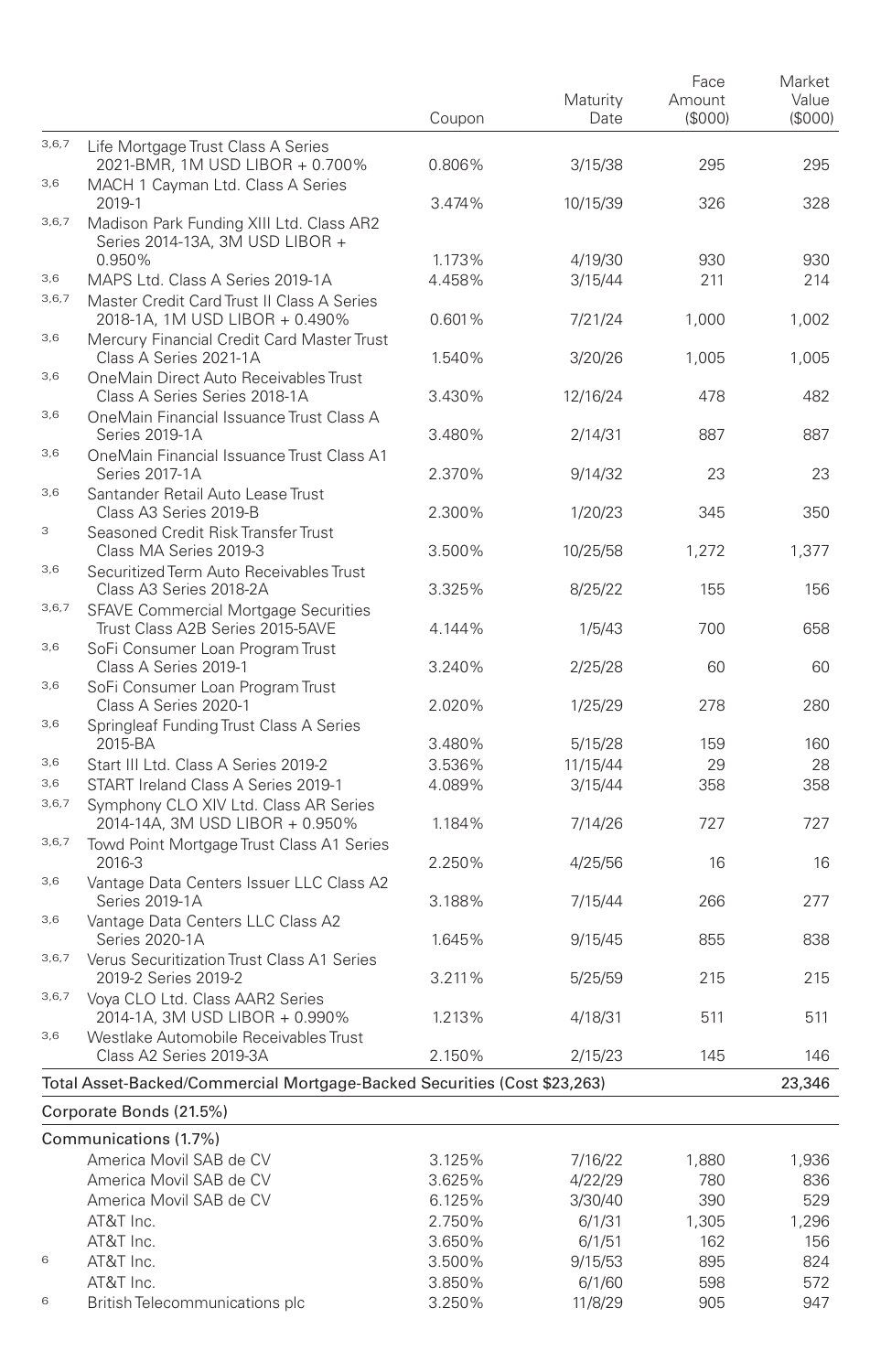|     |                                                                                   | Coupon | Maturity<br>Date | Face<br>Amount<br>(\$000) | Market<br>Value<br>(\$000) |
|-----|-----------------------------------------------------------------------------------|--------|------------------|---------------------------|----------------------------|
|     | Charter Communications Operating LLC /<br><b>Charter Communications Operating</b> |        |                  |                           |                            |
|     | Capital<br>Charter Communications Operating LLC /                                 | 5.375% | 5/1/47           | 110                       | 128                        |
|     | <b>Charter Communications Operating</b>                                           |        |                  |                           |                            |
|     | Capital                                                                           | 5.125% | 7/1/49           | 94                        | 105                        |
|     | Charter Communications Operating LLC /<br><b>Charter Communications Operating</b> |        |                  |                           |                            |
|     | Capital                                                                           | 4.800% | 3/1/50           | 127                       | 135                        |
|     | Charter Communications Operating LLC /<br><b>Charter Communications Operating</b> |        |                  |                           |                            |
|     | Capital                                                                           | 3.700% | 4/1/51           | 530                       | 496                        |
|     | Comcast Corp.                                                                     | 3.600% | 3/1/24           | 2,235                     | 2,430                      |
|     | Comcast Corp.                                                                     | 3.375% | 2/15/25          | 70                        | 76                         |
|     | Comcast Corp.                                                                     | 4.250% | 1/15/33          | 1,032                     | 1,198                      |
|     | Comcast Corp.                                                                     | 4.200% | 8/15/34          | 730                       | 831                        |
|     | Comcast Corp.                                                                     | 5.650% | 6/15/35          | 110                       | 144                        |
|     | Comcast Corp.                                                                     | 4.400% | 8/15/35          | 877                       | 1,016                      |
|     | Comcast Corp.                                                                     | 6.500% | 11/15/35         | 115                       | 162                        |
|     | Comcast Corp.                                                                     | 6.400% | 5/15/38          | 27                        | 38                         |
|     | Comcast Corp.                                                                     | 4.600% | 10/15/38         | 1,335                     | 1,606                      |
|     | Comcast Corp.                                                                     | 4.650% | 7/15/42          | 1,290                     | 1,557                      |
|     | Comcast Corp.                                                                     | 4.500% | 1/15/43          | 500                       | 587                        |
|     | Comcast Corp.                                                                     | 4.750% | 3/1/44           | 876                       | 1,077                      |
|     | Comcast Corp.                                                                     | 4.600% | 8/15/45          | 1,198                     | 1,452                      |
|     | Comcast Corp.                                                                     | 3.969% | 11/1/47          | 252                       | 281                        |
|     | Comcast Corp.                                                                     | 4.000% | 3/1/48           | 345                       | 379                        |
|     | Comcast Corp.                                                                     | 4.700% | 10/15/48         | 1,175                     | 1,454                      |
|     | Comcast Corp.                                                                     | 3.999% | 11/1/49          | 602                       | 663                        |
|     | Comcast Corp.                                                                     | 2.450% | 8/15/52          | 1,380                     | 1,160                      |
|     | Comcast Corp.                                                                     | 4.049% | 11/1/52          | 1,187                     | 1,343                      |
|     | Comcast Corp.                                                                     | 4.950% | 10/15/58         | 20                        | 26                         |
|     | Comcast Corp.                                                                     | 2.650% | 8/15/62          | 615                       | 519                        |
| 6   | Cox Communications Inc.                                                           | 3.250% | 12/15/22         | 795                       | 831                        |
| 6   | Cox Communications Inc.                                                           | 2.950% | 6/30/23          | 145                       | 151                        |
| 6   | Cox Communications Inc.                                                           | 3.150% | 8/15/24          | 181                       | 193                        |
| 6   | Cox Communications Inc.                                                           | 4.800% | 2/1/35           | 1,540                     | 1,800                      |
| 6   | Cox Communications Inc.                                                           | 6.450% | 12/1/36          | 45                        | 58                         |
| 6   | Deutsche Telekom International Finance<br><b>BV</b>                               |        |                  |                           |                            |
| 6   | Deutsche Telekom International Finance                                            | 3.600% | 1/19/27          | 300                       | 329                        |
|     | <b>BV</b>                                                                         | 4.375% | 6/21/28          | 671                       | 766                        |
|     | NBCUniversal Media LLC                                                            | 4.450% | 1/15/43          | 309                       | 365                        |
| 6   | NTT Finance Corp.                                                                 | 1.162% | 4/3/26           | 1,040                     | 1,022                      |
| 6   | NTT Finance Corp.                                                                 | 2.065% | 4/3/31           | 285                       | 281                        |
|     | Orange SA                                                                         | 4.125% | 9/14/21          | 1,740                     | 1.768                      |
|     | Orange SA                                                                         | 9.000% | 3/1/31           | 530                       | 817                        |
| 6   | SK Telecom Co. Ltd.                                                               | 3.750% | 4/16/23          | 385                       | 409                        |
| 6   | Sky Ltd.                                                                          | 3.750% | 9/16/24          | 1,435                     | 1,576                      |
| 3,6 | Sprint Spectrum Co LLC / Sprint Spectrum                                          |        |                  |                           |                            |
|     | Co II LLC / Sprint Spectrum Co III LLC                                            | 4.738% | 9/20/29          | 1,300                     | 1,404                      |
|     | Telefonica Emisiones SA                                                           | 5.213% | 3/8/47           | 800                       | 934                        |
|     | Telefonica Emisiones SA                                                           | 5.520% | 3/1/49           | 1,055                     | 1,288                      |
|     | Time Warner Entertainment Co. LP                                                  | 8.375% | 3/15/23          | 95                        | 109                        |
| 6   | T-Mobile USA Inc.                                                                 | 2.050% | 2/15/28          | 900                       | 883                        |
| 6   | T-Mobile USA Inc.                                                                 | 3.875% | 4/15/30          | 710                       | 770                        |
| 6   | T-Mobile USA Inc.                                                                 | 2.550% | 2/15/31          | 145                       | 142                        |
| 6   | T-Mobile USA Inc.                                                                 | 2.250% | 11/15/31         | 150                       | 142                        |
| 6   | T-Mobile USA Inc.                                                                 | 4.500% | 4/15/50          | 710                       | 796                        |
|     |                                                                                   |        |                  |                           |                            |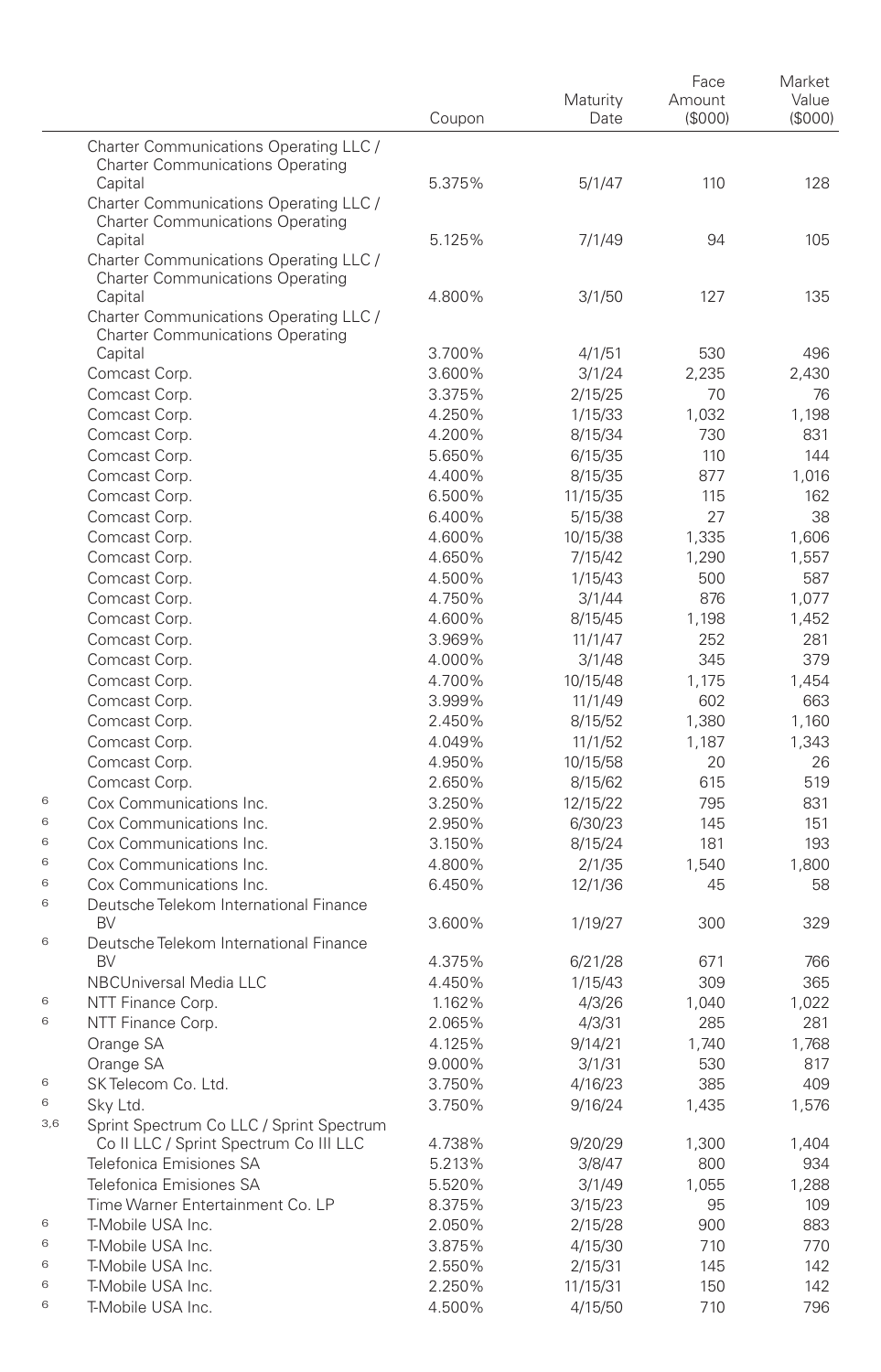|     |                                                     | Coupon | Maturity<br>Date | Face<br>Amount<br>(\$000) | Market<br>Value<br>(\$000) |
|-----|-----------------------------------------------------|--------|------------------|---------------------------|----------------------------|
| 6   | T-Mobile USA Inc.                                   | 3.300% | 2/15/51          | 580                       | 540                        |
| 6   | T-Mobile USA Inc.                                   | 3.600% | 11/15/60         | 290                       | 279                        |
|     | Verizon Communications Inc.                         | 4.329% | 9/21/28          | 675                       | 771                        |
|     | Verizon Communications Inc.                         | 4.812% | 3/15/39          | 2,406                     | 2,875                      |
|     | Verizon Communications Inc.                         | 4.750% | 11/1/41          | 290                       | 345                        |
|     | Verizon Communications Inc.                         | 4.862% | 8/21/46          | 1,016                     | 1,220                      |
|     | Verizon Communications Inc.                         | 5.012% | 4/15/49          | 69                        | 85                         |
|     | Verizon Communications Inc.                         | 4.672% | 3/15/55          | 274                       | 327                        |
| 6   | Verizon Communications Inc.                         | 2.987% | 10/30/56         | 256                       | 224                        |
|     | ViacomCBS Inc.                                      | 3.700% | 6/1/28           | 440                       | 475                        |
|     | Vodafone Group plc                                  | 5.000% | 5/30/38          | 50                        | 60                         |
|     | Vodafone Group plc                                  | 5.250% | 5/30/48          | 1,260                     | 1,575                      |
|     | Walt Disney Co.                                     | 3.000% | 9/15/22          | 245                       | 254                        |
|     | Walt Disney Co.                                     | 2.000% | 9/1/29           | 2,600                     | 2,546                      |
|     | Walt Disney Co.                                     | 2.650% | 1/13/31          | 170                       | 173                        |
|     | Walt Disney Co.                                     | 3.500% | 5/13/40          | 1,490                     | 1,573                      |
|     | Walt Disney Co.                                     | 2.750% | 9/1/49           | 560                       | 506                        |
|     | Walt Disney Co.                                     | 3.600% | 1/13/51          | 805                       | 857                        |
|     | Walt Disney Co.                                     | 3.800% | 5/13/60          | 485                       | 523                        |
|     | Consumer Discretionary (0.9%)                       |        |                  |                           | 58,001                     |
|     | Amazon.com Inc.                                     | 2.800% | 8/22/24          | 345                       | 369                        |
|     | Amazon.com Inc.                                     | 4.800% | 12/5/34          | 995                       | 1,250                      |
|     | Amazon.com Inc.                                     | 4.950% | 12/5/44          | 580                       | 749                        |
|     | Amazon.com Inc.                                     | 4.250% | 8/22/57          | 1,335                     | 1,597                      |
|     | American Honda Finance Corp.                        | 2.000% | 3/24/28          | 825                       | 825                        |
|     | AutoZone Inc.                                       | 3.700% | 4/15/22          | 1,371                     | 1,406                      |
| 6   | BMW U.S. Capital LLC                                | 2.000% | 4/11/21          | 585                       | 585                        |
| 6   | BMW U.S. Capital LLC                                | 2.250% | 9/15/23          | 2,500                     | 2,591                      |
| 6   | BMW U.S. Capital LLC                                | 0.800% | 4/1/24           | 390                       | 390                        |
| 6   | Daimler Finance North America LLC                   | 3.250% | 8/1/24           | 160                       | 171                        |
| 3   | Duke University                                     | 2.832% | 10/1/55          | 775                       | 761                        |
|     | <b>Emory University</b>                             | 2.143% | 9/1/30           | 765                       | 762                        |
| 6   | <b>ERAC USA Finance LLC</b>                         | 4.500% | 8/16/21          | 325                       | 330                        |
| 6   | <b>ERAC USA Finance LLC</b>                         | 3.300% | 10/15/22         | 40                        | 42                         |
| 6   | <b>ERAC USA Finance LLC</b>                         | 7.000% | 10/15/37         | 1,150                     | 1,664                      |
| 6   | <b>ERAC USA Finance LLC</b>                         | 5.625% | 3/15/42          | 340                       | 435                        |
|     | General Motors Financial Co. Inc.                   | 3.550% | 4/9/21           | 455                       | 455                        |
|     | General Motors Financial Co. Inc.                   | 3.950% | 4/13/24          | 1,570                     | 1,687                      |
|     | Georgetown University                               | 4.315% | 4/1/49           | 150                       | 177                        |
|     | Georgetown University                               | 2.943% | 4/1/50           | 295                       | 274                        |
|     | Home Depot Inc.                                     | 3.900% | 12/6/28          | 290                       | 332                        |
|     | Home Depot Inc.                                     | 3.300% | 4/15/40          | 825                       | 867                        |
|     | Home Depot Inc.                                     | 4.400% | 3/15/45          | 780                       | 936                        |
|     | Home Depot Inc.                                     | 4.500% | 12/6/48          | 345                       | 420                        |
| 6   | Hyundai Capital America                             | 0.800% | 4/3/23           | 2,415                     | 2,410                      |
| 6,7 | Hyundai Capital America, 3M USD LIBOR<br>$+0.940\%$ | 1.174% | 7/8/21           | 1,400                     | 1,401                      |
| 3   | Johns Hopkins University                            | 4.083% | 7/1/53           | 200                       | 239                        |
| 3   | Johns Hopkins University                            | 2.813% | 1/1/60           | 180                       | 169                        |
|     | Lowe's Cos. Inc.                                    | 3.100% | 5/3/27           | 1,300                     | 1,396                      |
|     | Lowe's Cos. Inc.                                    | 6.500% | 3/15/29          | 334                       | 426                        |
|     | McDonald's Corp.                                    | 2.625% | 1/15/22          | 195                       | 198                        |
|     | McDonald's Corp.                                    | 3.250% | 6/10/24          | 140                       | 151                        |
|     | McDonald's Corp.                                    | 4.875% | 12/9/45          | 1,160                     | 1,408                      |
|     | McDonald's Corp.                                    | 3.625% | 9/1/49           | 470                       | 490                        |
| 3   | Northeastern University                             | 2.894% | 10/1/50          | 225                       | 208                        |
|     | Starbucks Corp.                                     | 4.500% | 11/15/48         | 1,471                     | 1,720                      |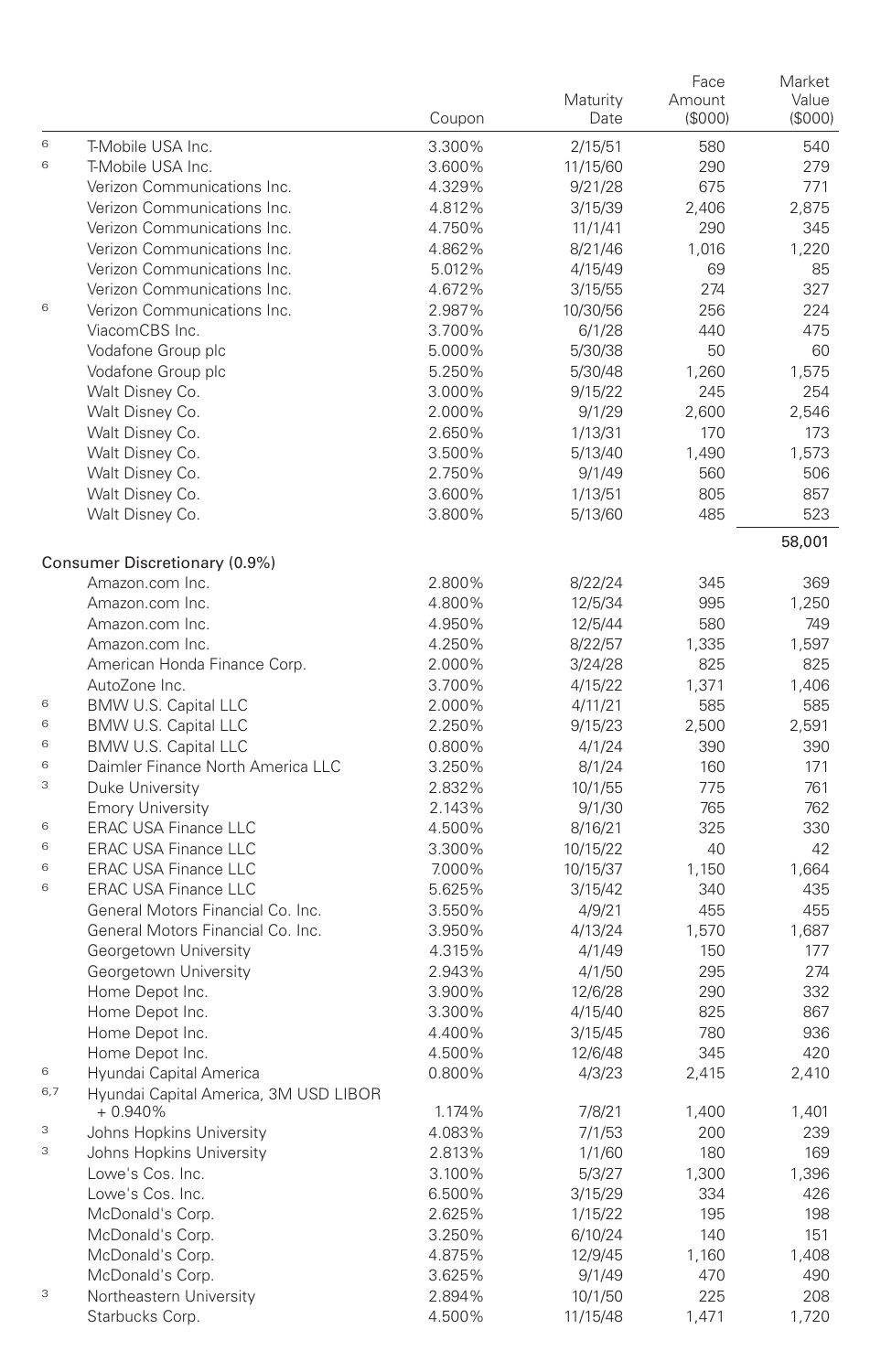|   |                                                                  | Coupon           | Maturity<br>Date   | Face<br>Amount<br>(S000) | Market<br>Value<br>(S000) |
|---|------------------------------------------------------------------|------------------|--------------------|--------------------------|---------------------------|
| 3 | University of Chicago                                            | 2.761%           | 4/1/45             | 165                      | 160                       |
|   | VF Corp.                                                         | 2.800%           | 4/23/27            | 595                      | 628                       |
|   | VF Corp.                                                         | 2.950%           | 4/23/30            | 1,320                    | 1,365                     |
|   |                                                                  |                  |                    |                          | 31,444                    |
|   | Consumer Staples (1.0%)                                          |                  |                    |                          |                           |
|   | Altria Group Inc.                                                | 5.800%           | 2/14/39            | 770                      | 939                       |
|   | Altria Group Inc.                                                | 4.500%<br>3.875% | 5/2/43             | 245<br>625               | 257<br>607                |
|   | Altria Group Inc.<br>Anheuser-Busch Cos. LLC /                   |                  | 9/16/46            |                          |                           |
|   | Anheuser-Busch InBev Worldwide Inc.<br>Anheuser-Busch Cos. LLC / | 4.700%           | 2/1/36             | 1,290                    | 1,510                     |
|   | Anheuser-Busch InBev Worldwide Inc.                              | 4.900%           | 2/1/46             | 1,940                    | 2,305                     |
|   | Anheuser-Busch InBev Worldwide Inc.                              | 3.750%           | 7/15/42            | 520                      | 536                       |
|   | Anheuser-Busch InBey Worldwide Inc.                              | 4.600%           | 4/15/48            | 395                      | 452                       |
|   | Archer-Daniels-Midland Co.                                       | 4.500%           | 3/15/49            | 970                      | 1,230                     |
|   | BAT Capital Corp.                                                | 3.557%           | 8/15/27            | 1,875                    | 1,996                     |
| 6 | Cargill Inc.                                                     | 4.307%           | 5/14/21            | 2,092                    | 2,101                     |
| 6 | Cargill Inc.                                                     | 6.875%           | 5/1/28             | 645                      | 818                       |
| 6 | Cargill Inc.                                                     | 2.125%           | 4/23/30            | 225                      | 221                       |
| 6 | Cargill Inc.                                                     | 4.760%           | 11/23/45           | 635                      | 765                       |
| 6 | CK Hutchison International 20 Ltd.                               | 3.375%           | 5/8/50             | 560                      | 567                       |
|   | Colgate Palmolive Co.                                            | 7.600%           | 5/19/25            | 480                      | 605                       |
|   | Conagra Brands Inc.                                              | 4.600%           | 11/1/25            | 220                      | 249                       |
|   | Conagra Brands Inc.                                              | 1.375%           | 11/1/27            | 345                      | 333                       |
|   | Conagra Brands Inc.                                              | 5.300%           | 11/1/38            | 300                      | 370                       |
|   | Constellation Brands Inc.                                        | 2.700%           | 5/9/22             | 65                       | 66                        |
|   | Constellation Brands Inc.                                        | 3.750%           | 5/1/50             | 105                      | 109                       |
| 6 | Danone SA                                                        | 2.947%           | 11/2/26            | 735                      | 783                       |
|   | Diageo Capital plc                                               | 2.625%           | 4/29/23            | 1,230                    | 1,281                     |
|   | Diageo Capital plc                                               | 2.375%           | 10/24/29           | 580                      | 583                       |
|   | Diageo Capital plc                                               | 2.000%           | 4/29/30            | 265                      | 258                       |
|   | Diageo Investment Corp.<br>Estee Lauder Cos. Inc.                | 2.875%<br>2.375% | 5/11/22            | 525<br>370               | 540<br>374                |
| 6 | Imperial Brands Finance plc                                      | 3.750%           | 12/1/29<br>7/21/22 | 1,680                    | 1,736                     |
|   | Kroger Co.                                                       | 3.850%           | 8/1/23             | 270                      | 289                       |
|   | Kroger Co.                                                       | 4.000%           | 2/1/24             | 540                      | 587                       |
|   | McCormick & Co. Inc.                                             | 2.500%           | 4/15/30            | 135                      | 135                       |
|   | Molson Coors Beverage Co.                                        | 3.500%           | 5/1/22             | 690                      | 711                       |
|   | Molson Coors Beverage Co.                                        | 3.000%           | 7/15/26            | 1,800                    | 1,917                     |
|   | PepsiCo Inc.                                                     | 2.375%           | 10/6/26            | 1,945                    | 2,058                     |
|   | PepsiCo Inc.                                                     | 4.000%           | 3/5/42             | 845                      | 956                       |
|   | PepsiCo Inc.                                                     | 3.450%           | 10/6/46            | 1,215                    | 1,286                     |
|   | Philip Morris International Inc.                                 | 2.500%           | 8/22/22            | 575                      | 592                       |
|   | Philip Morris International Inc.                                 | 2.625%           | 3/6/23             | 1,150                    | 1,199                     |
|   | Philip Morris International Inc.                                 | 3.600%           | 11/15/23           | 620                      | 669                       |
|   | Philip Morris International Inc.                                 | 3.375%           | 8/11/25            | 424                      | 460                       |
|   | Philip Morris International Inc.                                 | 4.875%           | 11/15/43           | 145                      | 173                       |
| 6 | Sigma Alimentos SA de CV                                         | 4.125%           | 5/2/26             | 510                      | 551                       |
|   | Walmart Inc.                                                     | 3.550%           | 6/26/25            | 1,605                    | 1,769                     |
|   | Walmart Inc.                                                     | 3.625%           | 12/15/47           | 380                      | 411                       |
|   | Energy (1.1%)                                                    |                  |                    |                          | 35,354                    |
| 6 | <b>BG Energy Capital plc</b>                                     | 4.000%           | 10/15/21           | 555                      | 565                       |
|   | BP Capital Markets America Inc.                                  | 3.245%           | 5/6/22             | 650                      | 671                       |
|   | BP Capital Markets America Inc.                                  | 1.749%           | 8/10/30            | 345                      | 325                       |
|   | BP Capital Markets America Inc.                                  | 2.772%           | 11/10/50           | 470                      | 410                       |
|   | BP Capital Markets America Inc.                                  | 2.939%           | 6/4/51             | 925                      | 821                       |
|   | <b>BP Capital Markets plc</b>                                    | 2.500%           | 11/6/22            | 500                      | 517                       |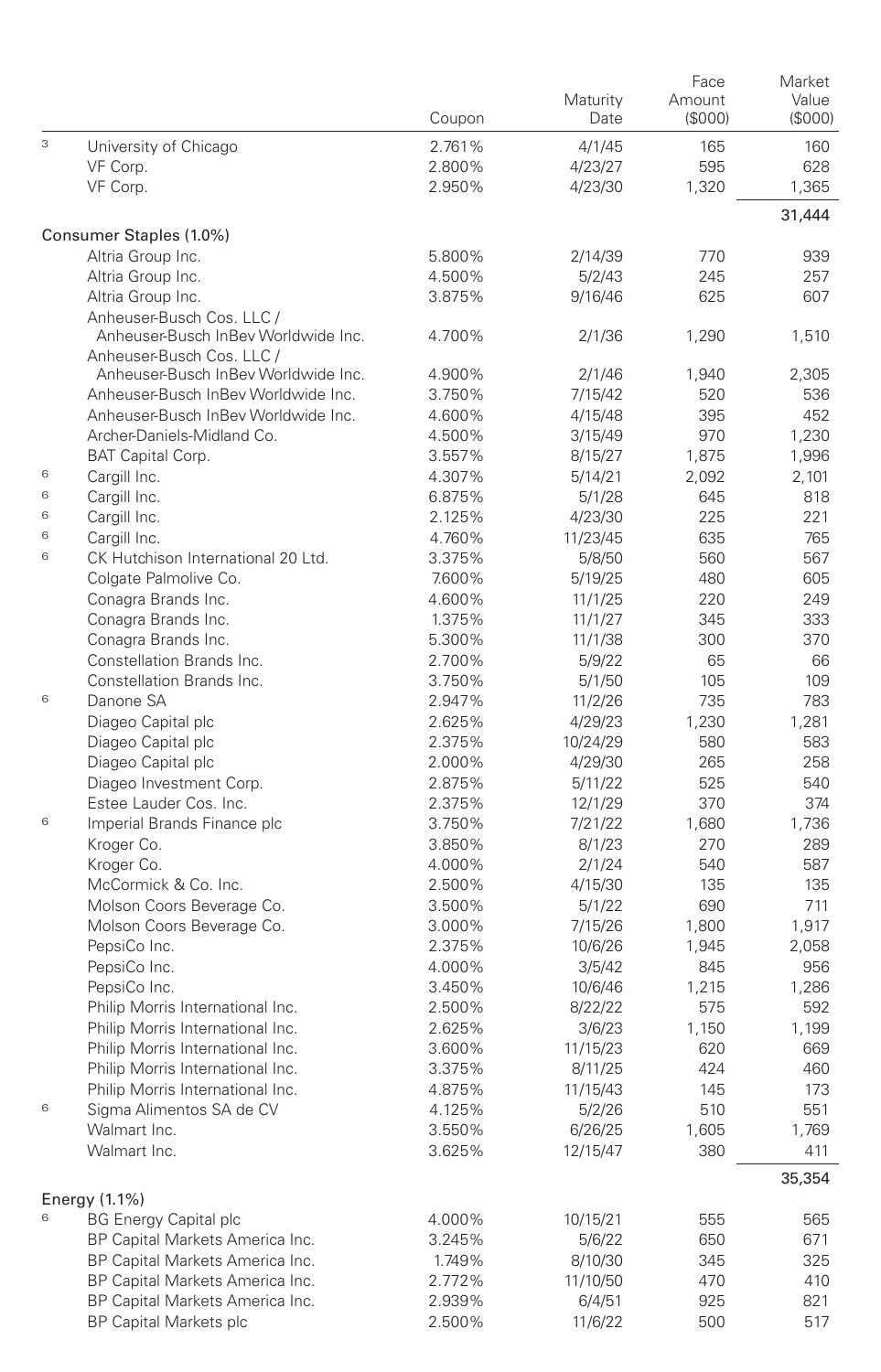|   |                                                                                    | Coupon           | Maturity<br>Date   | Face<br>Amount<br>(S000) | Market<br>Value<br>(S000) |
|---|------------------------------------------------------------------------------------|------------------|--------------------|--------------------------|---------------------------|
|   | <b>BP Capital Markets plc</b>                                                      | 3.994%           | 9/26/23            | 420                      | 456                       |
|   | <b>BP Capital Markets plc</b>                                                      | 3.814%           | 2/10/24            | 1,700                    | 1,848                     |
|   | <b>BP Capital Markets plc</b>                                                      | 3.506%           | 3/17/25            | 1,280                    | 1,397                     |
|   | Chevron Corp.                                                                      | 3.191%           | 6/24/23            | 525                      | 554                       |
|   | Cimarex Energy Co.                                                                 | 4.375%           | 6/1/24             | 927                      | 1,008                     |
|   | ConocoPhillips Co.                                                                 | 4.950%           | 3/15/26            | 115                      | 133                       |
|   | <b>Energy Transfer Operating LP</b>                                                | 5.250%           | 4/15/29            | 1,375                    | 1,564                     |
|   | <b>Energy Transfer Operating LP</b>                                                | 5.300%           | 4/15/47            | 155                      | 161                       |
|   | <b>Enterprise Products Operating LLC</b>                                           | 4.250%           | 2/15/48            | 730                      | 774                       |
|   | <b>Enterprise Products Operating LLC</b>                                           | 3.700%           | 1/31/51            | 170                      | 167                       |
|   | Equinor ASA                                                                        | 2.750%           | 11/10/21           | 850                      | 863                       |
|   | Equinor ASA                                                                        | 2.450%           | 1/17/23            | 382                      | 396                       |
|   | Equinor ASA                                                                        | 2.650%           | 1/15/24            | 360                      | 380                       |
|   | Equinor ASA                                                                        | 3.700%           | 3/1/24             | 640                      | 696                       |
|   | Equinor ASA                                                                        | 3.250%           | 11/10/24           | 655                      | 710                       |
|   | Equinor ASA                                                                        | 2.875%           | 4/6/25             | 140                      | 149                       |
|   | Equinor ASA                                                                        | 3.125%           | 4/6/30             | 2,350                    | 2,482                     |
|   | Equinor ASA                                                                        | 2.375%           | 5/22/30            | 335                      | 333                       |
|   | Exxon Mobil Corp.                                                                  | 2.726%           | 3/1/23             | 320                      | 333                       |
|   | Exxon Mobil Corp.                                                                  | 3.043%           | 3/1/26             | 225                      | 243                       |
|   | Exxon Mobil Corp.                                                                  | 2.275%           | 8/16/26            | 1,070                    | 1.112                     |
|   | Exxon Mobil Corp.                                                                  | 2.440%           | 8/16/29            | 735                      | 746                       |
|   | Exxon Mobil Corp.                                                                  | 2.610%           | 10/15/30           | 1,055                    | 1,072                     |
|   | Exxon Mobil Corp.                                                                  | 4.114%           | 3/1/46             | 320                      | 351                       |
| 6 | Galaxy Pipeline Assets Bidco Ltd.                                                  | 2.160%           | 3/31/34            | 1,450                    | 1,403                     |
| 6 | Galaxy Pipeline Assets Bidco Ltd.                                                  | 2.940%           | 9/30/40            | 725                      | 697                       |
| 6 | Saudi Arabian Oil Co.                                                              | 3.500%           | 4/16/29            | 630                      | 672                       |
| 6 | Schlumberger Holdings Corp.                                                        | 3.900%           | 5/17/28            | 807                      | 875                       |
| 6 | Schlumberger Investment SA                                                         | 2.400%           | 8/1/22             | 630                      | 643                       |
|   | Schlumberger Investment SA                                                         | 3.650%           | 12/1/23            | 1,120                    | 1,201                     |
|   | Shell International Finance BV                                                     | 4.125%           | 5/11/35            | 1,130                    | 1,280                     |
|   | Shell International Finance BV                                                     | 5.500%           | 3/25/40            | 345                      | 463                       |
|   | Shell International Finance BV                                                     | 4.375%           | 5/11/45            | 2,500                    | 2,923                     |
| 6 | Sinopec Group Overseas Development                                                 |                  |                    |                          |                           |
|   | 2015 Ltd.                                                                          | 3.250%           | 4/28/25            | 1,250                    | 1,326                     |
|   | Suncor Energy Inc.                                                                 | 5.950%           | 12/1/34            | 500                      | 623<br>95                 |
|   | Sunoco Logistics Partners Operations LP<br>Sunoco Logistics Partners Operations LP | 5.350%           | 5/15/45            | 90<br>20                 | 21                        |
|   | Total Capital International SA                                                     | 5.400%           | 10/1/47            | 885                      | 923                       |
|   | Total Capital International SA                                                     | 2.700%           | 1/25/23            | 1,400                    | 1,529                     |
|   | TransCanada PipeLines Ltd.                                                         | 3.750%<br>4.875% | 4/10/24<br>1/15/26 | 1,255                    | 1,436                     |
|   | TransCanada PipeLines Ltd.                                                         | 4.100%           | 4/15/30            | 415                      | 462                       |
|   |                                                                                    |                  |                    |                          | 37,809                    |
|   | Financials (7.9%)                                                                  |                  |                    |                          |                           |
| 6 | AIA Group Ltd.                                                                     | 3.600%           | 4/9/29             | 1,475                    | 1,587                     |
| 6 | AIA Group Ltd.                                                                     | 3.375%           | 4/7/30             | 370                      | 394                       |
|   | American Express Credit Corp.                                                      | 2.700%           | 3/3/22             | 1,505                    | 1,535                     |
|   | American International Group Inc.                                                  | 4.250%           | 3/15/29            | 1,040                    | 1,167                     |
|   | American International Group Inc.                                                  | 4.500%           | 7/16/44            | 200                      | 228                       |
|   | American International Group Inc.                                                  | 4.750%           | 4/1/48             | 135                      | 161                       |
| 6 | Australia & New Zealand Banking Group                                              |                  |                    |                          |                           |
|   | Ltd.                                                                               | 2.570%           | 11/25/35           | 685                      | 643                       |
|   | Banco Santander SA                                                                 | 3.125%           | 2/23/23            | 800                      | 837                       |
|   | Banco Santander SA                                                                 | 3.848%           | 4/12/23            | 400                      | 425                       |
|   | Banco Santander SA                                                                 | 1.849%           | 3/25/26            | 1,200                    | 1,194                     |
|   | Banco Santander SA                                                                 | 2.749%           | 12/3/30            | 400                      | 380                       |
|   | Bank of America Corp.                                                              | 3.300%           | 1/11/23            | 120                      | 126                       |
|   | Bank of America Corp.                                                              | 2.816%           | 7/21/23            | 1,645                    | 1,694                     |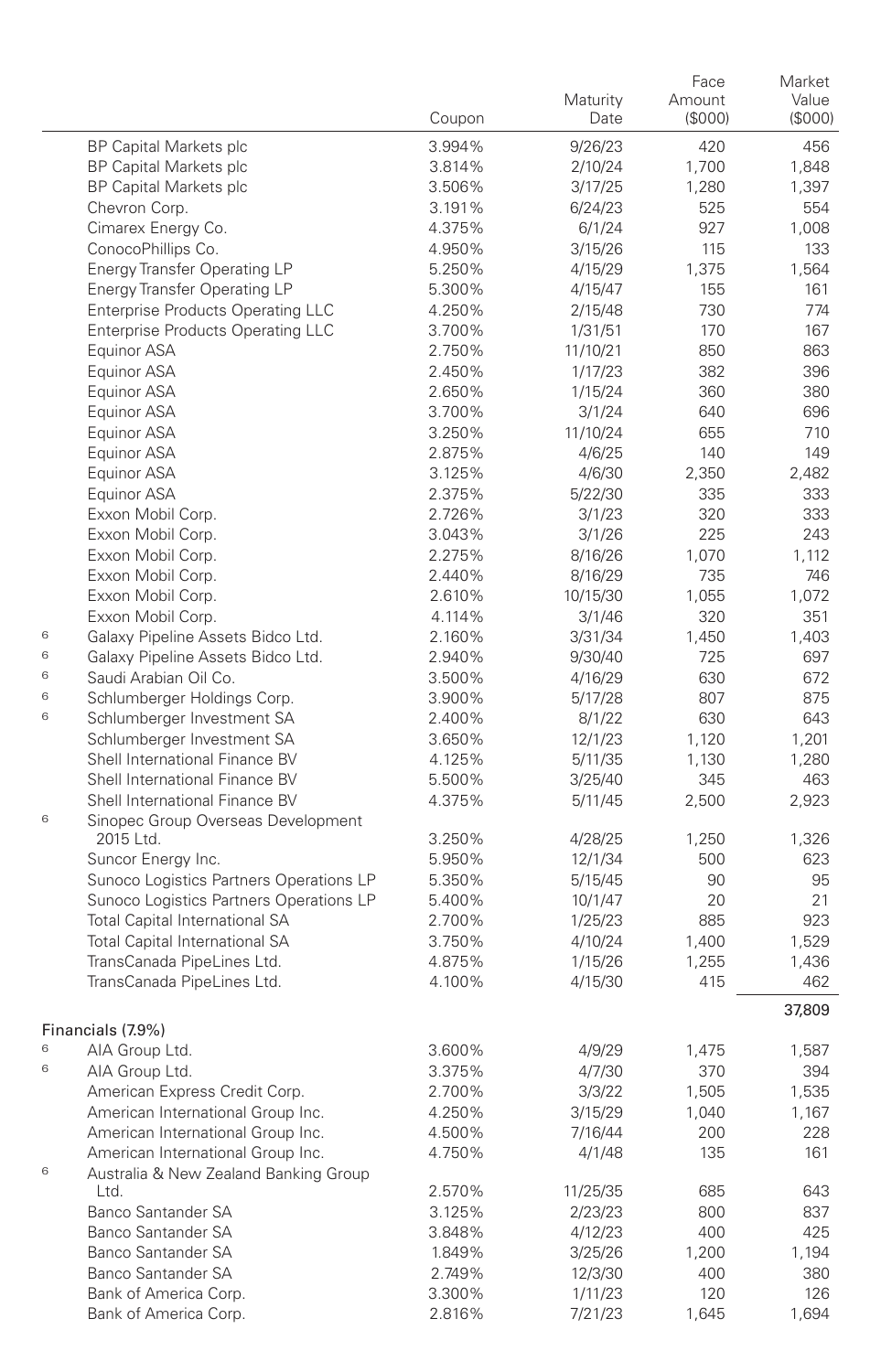|                |                                                              |                  | Maturity           | Face<br>Amount | Market<br>Value |
|----------------|--------------------------------------------------------------|------------------|--------------------|----------------|-----------------|
|                |                                                              | Coupon           | Date               | (S000)         | (S000)          |
|                | Bank of America Corp.                                        | 4.000%           | 1/22/25            | 875            | 958             |
|                | Bank of America Corp.                                        | 3.559%           | 4/23/27            | 2,450          | 2,658           |
|                | Bank of America Corp.                                        | 3.593%           | 7/21/28            | 1,025          | 1,114           |
|                | Bank of America Corp.                                        | 3.419%           | 12/20/28           | 512            | 549             |
|                | Bank of America Corp.                                        | 4.271%           | 7/23/29            | 4,780          | 5,384           |
|                | Bank of America Corp.                                        | 3.974%           | 2/7/30             | 1,895          | 2,091           |
|                | Bank of America Corp.                                        | 3.194%           | 7/23/30            | 1,055          | 1,106           |
|                | Bank of America Corp.                                        | 2.496%           | 2/13/31            | 1,495          | 1,476           |
|                | Bank of America Corp.                                        | 5.875%           | 2/7/42             | 260            | 353             |
|                | Bank of America Corp.                                        | 5.000%           | 1/21/44            | 1,000          | 1,226           |
|                | Bank of America Corp.                                        | 4.330%           | 3/15/50            | 2,235          | 2,578           |
|                | <b>Bank of Montreal</b>                                      | 3.100%           | 4/13/21            | 1,290          | 1,291           |
| 6              | <b>Bank of Montreal</b>                                      | 2.500%           | 1/11/22            | 1,700          | 1,729           |
|                | Bank of New York Mellon Corp.                                | 2.200%           | 8/16/23            | 460            | 478             |
|                | Bank of New York Mellon Corp.                                | 3.000%           | 2/24/25            | 720            | 770             |
| 7              | Bank of New York Mellon Corp., 3M USD                        |                  |                    |                |                 |
|                | $LIBOR + 1.050\%$                                            | 1.262%           | 10/30/23           | 1,145          | 1,161           |
| 8              | Bank of Nova Scotia                                          | 0.000%           | 4/5/21             | 1,000          | 796             |
| 8              | Bank of Nova Scotia                                          | 0.000%           | 4/9/21             | 1,000          | 796             |
| 8              | Bank of Nova Scotia                                          | 0.000%           | 4/15/21            | 1,000          | 796             |
|                | Bank of Nova Scotia                                          | 2.800%           | 7/21/21            | 750            | 755             |
|                | Bank of Nova Scotia                                          | 2.700%           | 8/3/26             | 1,825          | 1,926           |
|                | Barclays plc                                                 | 3.932%           | 5/7/25             | 1,565          | 1,685           |
|                | Barclays plc                                                 | 2.667%           | 3/10/32            | 1,270          | 1,232           |
| $\overline{7}$ | Barclays plc, 3M USD LIBOR + 1.380%                          | 1.574%           | 5/16/24            | 1,005          | 1,019           |
|                | Berkshire Hathaway Inc.                                      | 3.125%           | 3/15/26            | 715            | 777             |
| 6              | <b>BNP Paribas SA</b>                                        | 2.950%           | 5/23/22            | 200            | 206             |
|                | <b>BNP Paribas SA</b>                                        | 3.250%           | 3/3/23             | 190            | 200             |
| 6              | <b>BNP Paribas SA</b>                                        | 3.800%           | 1/10/24            | 585            | 630             |
| 6              | <b>BNP Paribas SA</b>                                        | 3.375%           | 1/9/25             | 1,775          | 1,903           |
| 6              | <b>BNP Paribas SA</b>                                        | 2.819%           | 11/19/25           | 1,335          | 1,404           |
| 6              | <b>BNP Paribas SA</b>                                        | 1.323%           | 1/13/27            | 585            | 572             |
| 6              | <b>BNP Paribas SA</b>                                        | 3.500%           | 11/16/27           | 2,050          | 2,215           |
| 6              | <b>BPCE SA</b>                                               | 5.700%           | 10/22/23           | 270            | 301             |
|                | <b>BPCE SA</b>                                               | 4.000%           | 4/15/24            | 775            | 848             |
| 6              | <b>BPCE SA</b>                                               | 5.150%           | 7/21/24            | 1,260          | 1,405           |
| 6              | <b>BPCE SA</b>                                               | 3.500%           | 10/23/27           | 1,780          | 1,921           |
| 6<br>7         | <b>BPCE SA</b>                                               | 2.700%           | 10/1/29            | 1,450          | 1,474           |
|                | Canadian Imperial Bank of Commerce, 3M<br>USD LIBOR + 0.720% |                  |                    |                |                 |
|                | Capital One Financial Corp.                                  | 0.910%<br>4.750% | 6/16/22            | 1,565<br>400   | 1,577<br>404    |
|                | Capital One Financial Corp.                                  | 3.750%           | 7/15/21            |                | 1,409           |
|                | Capital One Financial Corp.                                  | 3.200%           | 4/24/24            | 1,305<br>760   | 810             |
|                | Charles Schwab Corp.                                         | 0.750%           | 2/5/25<br>3/18/24  | 1,350          | 1,357           |
|                | Charles Schwab Corp.                                         | 3.200%           |                    | 545            | 591             |
|                | Charles Schwab Corp.                                         | 2.000%           | 3/2/27             |                |                 |
|                | Chubb INA Holdings Inc.                                      | 3.350%           | 3/20/28            | 1,100<br>555   | 1,105<br>597    |
|                |                                                              | 4.350%           | 5/15/24            |                |                 |
|                | Chubb INA Holdings Inc.<br>Citigroup Inc.                    | 4.500%           | 11/3/45<br>1/14/22 | 800<br>1,975   | 943<br>2,039    |
|                | Citigroup Inc.                                               | 3.520%           | 10/27/28           | 1,975          | 2,136           |
|                | Citigroup Inc.                                               | 6.625%           | 6/15/32            | 2,000          | 2,629           |
|                | Citigroup Inc.                                               | 3.878%           | 1/24/39            | 1,025          | 1,110           |
|                | Comerica Bank                                                | 2.500%           | 7/23/24            | 790            | 834             |
| 6              | Commonwealth Bank of Australia                               | 2.688%           | 3/11/31            | 2,285          | 2,217           |
| 6              | Cooperatieve Rabobank UA                                     | 1.106%           | 2/24/27            | 1,365          | 1,331           |
| 6              | Credit Agricole SA                                           | 3.750%           | 4/24/23            | 1,160          | 1,232           |
| 6              | Credit Agricole SA                                           | 3.250%           | 10/4/24            | 2,390          | 2,565           |
|                | Credit Suisse AG                                             | 3.000%           | 10/29/21           | 735            | 745             |
|                |                                                              |                  |                    |                |                 |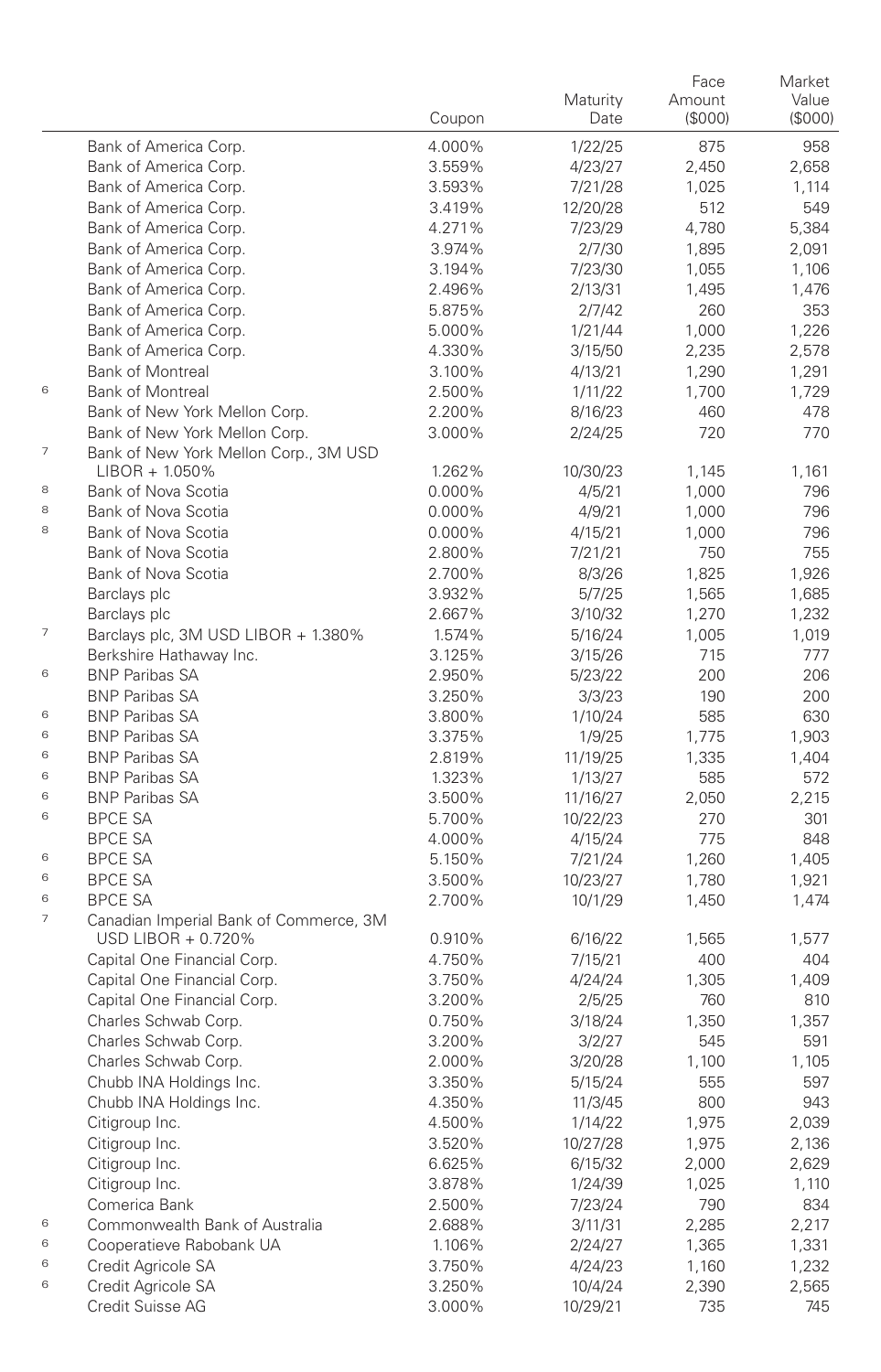|     |                                                   | Coupon | Maturity<br>Date | Face<br>Amount<br>(\$000) | Market<br>Value<br>(S000) |
|-----|---------------------------------------------------|--------|------------------|---------------------------|---------------------------|
|     | Credit Suisse AG                                  | 3.625% | 9/9/24           | 250                       | 270                       |
| 6   | Credit Suisse Group AG                            | 3.574% | 1/9/23           | 550                       | 562                       |
| 6   | Credit Suisse Group AG                            | 4.207% | 6/12/24          | 340                       | 363                       |
|     | Credit Suisse Group AG                            | 3.750% | 3/26/25          | 3,470                     | 3,732                     |
| 6   | Credit Suisse Group AG                            | 2.593% | 9/11/25          | 520                       | 539                       |
| 6   | Credit Suisse Group AG                            | 3.869% | 1/12/29          | 305                       | 327                       |
| 6,7 | Credit Suisse Group AG, 3M USD LIBOR<br>$+1.240%$ | 1.424% | 6/12/24          | 690                       | 697                       |
|     | Credit Suisse Group Funding Guernsey<br>Ltd.      | 3.800% | 9/15/22          | 1,335                     | 1,393                     |
| 6   | Danske Bank A/S                                   | 2.000% | 9/8/21           | 1,120                     | 1.128                     |
| 6   | Danske Bank A/S                                   | 5.000% | 1/12/22          | 610                       | 629                       |
| 6   | Danske Bank A/S                                   | 3.875% | 9/12/23          | 1,220                     | 1,306                     |
| 6   | Danske Bank A/S                                   | 5.375% | 1/12/24          | 795                       | 884                       |
| 6   | Danske Bank A/S                                   | 1.621% | 9/11/26          | 855                       | 846                       |
|     | Deutsche Bank AG                                  | 4.250% | 10/14/21         | 815                       | 830                       |
| 6   | <b>DNB Boligkreditt AS</b>                        | 2.500% | 3/28/22          | 1,315                     | 1,344                     |
| 6   | Equitable Financial Life Global Funding           | 1.400% | 7/7/25           | 370                       | 370                       |
| 6   | Equitable Financial Life Global Funding           | 1.400% | 8/27/27          | 535                       | 516                       |
| 6   | Equitable Financial Life Global Funding           | 1.800% | 3/8/28           | 870                       | 851                       |
|     | Fifth Third Bancorp                               | 2.550% | 5/5/27           | 425                       | 441                       |
|     | Fifth Third Bank NA                               | 3.850% | 3/15/26          | 830                       | 912                       |
| 6   | Five Corners Funding Trust                        | 4.419% | 11/15/23         | 210                       | 230                       |
| 6   | <b>GA Global Funding Trust</b>                    | 1.000% | 4/8/24           | 750                       | 749                       |
|     | Goldman Sachs Group Inc.                          | 5.250% | 7/27/21          | 865                       | 878                       |
|     | Goldman Sachs Group Inc.                          | 5.750% | 1/24/22          | 360                       | 376                       |
|     | Goldman Sachs Group Inc.                          | 2.876% | 10/31/22         | 1,795                     | 1,819                     |
|     | Goldman Sachs Group Inc.                          | 3.625% | 1/22/23          | 1,980                     | 2,089                     |
|     | Goldman Sachs Group Inc.                          | 3.272% | 9/29/25          | 1,205                     | 1,291                     |
|     | Goldman Sachs Group Inc.                          | 3.500% | 11/16/26         | 2,000                     | 2,168                     |
|     | Goldman Sachs Group Inc.                          | 3.850% | 1/26/27          | 740                       | 811                       |
|     | Goldman Sachs Group Inc.                          | 1.431% | 3/9/27           | 2,190                     | 2,172                     |
|     | Goldman Sachs Group Inc.                          | 3.691% | 6/5/28           | 810                       | 884                       |
|     | Goldman Sachs Group Inc.                          | 3.814% | 4/23/29          | 3,065                     | 3,349                     |
|     | Goldman Sachs Group Inc.                          | 4.223% | 5/1/29           | 2,630                     | 2,933                     |
|     | Goldman Sachs Group Inc.                          | 6.750% | 10/1/37          | 835                       | 1,177                     |
|     | <b>HSBC Holdings plc</b>                          | 3.600% | 5/25/23          | 1,600                     | 1,703                     |
|     | <b>HSBC Holdings plc</b>                          | 1.589% | 5/24/27          | 805                       | 789                       |
|     | <b>HSBC Holdings plc</b>                          | 4.041% | 3/13/28          | 890                       | 973                       |
|     | <b>HSBC Holdings plc</b>                          | 4.583% | 6/19/29          | 1,675                     | 1,879                     |
|     | <b>HSBC Holdings plc</b>                          | 2.357% | 8/18/31          | 1,625                     | 1,555                     |
|     | <b>HSBC Holdings plc</b>                          | 6.500% | 5/2/36           | 1,000                     | 1,311                     |
|     | <b>HSBC Holdings plc</b>                          | 6.100% | 1/14/42          | 375                       | 514                       |
|     | <b>HSBC Holdings plc</b>                          | 5.250% | 3/14/44          | 440                       | 536                       |
| 7   | HSBC Holdings plc, 3M USD LIBOR +<br>1.000%       | 1.189% | 5/18/24          | 730                       | 738                       |
|     | HSBC USA Inc.                                     | 3.500% | 6/23/24          | 620                       | 670                       |
|     | <b>ING Groep NV</b>                               | 3.150% | 3/29/22          | 365                       | 375                       |
|     | <b>ING Groep NV</b>                               | 3.950% | 3/29/27          | 2,695                     | 2,998                     |
|     | <b>ING Groep NV</b>                               | 1.726% | 4/1/27           | 500                       | 500                       |
|     | Intercontinental Exchange Inc.                    | 2.650% | 9/15/40          | 170                       | 157                       |
|     | Intercontinental Exchange Inc.                    | 3.000% | 6/15/50          | 465                       | 433                       |
|     | Intercontinental Exchange Inc.                    | 3.000% | 9/15/60          | 850                       | 754                       |
| 6   | JAB Holdings BV                                   | 2.200% | 11/23/30         | 290                       | 272                       |
|     | JPMorgan Chase & Co.                              | 3.375% | 5/1/23           | 875                       | 926                       |
|     | JPMorgan Chase & Co.                              | 3.875% | 2/1/24           | 800                       | 872                       |
|     | JPMorgan Chase & Co.                              | 3.900% | 7/15/25          | 2,270                     | 2,500                     |
|     | JPMorgan Chase & Co.                              | 4.125% | 12/15/26         | 765                       | 856                       |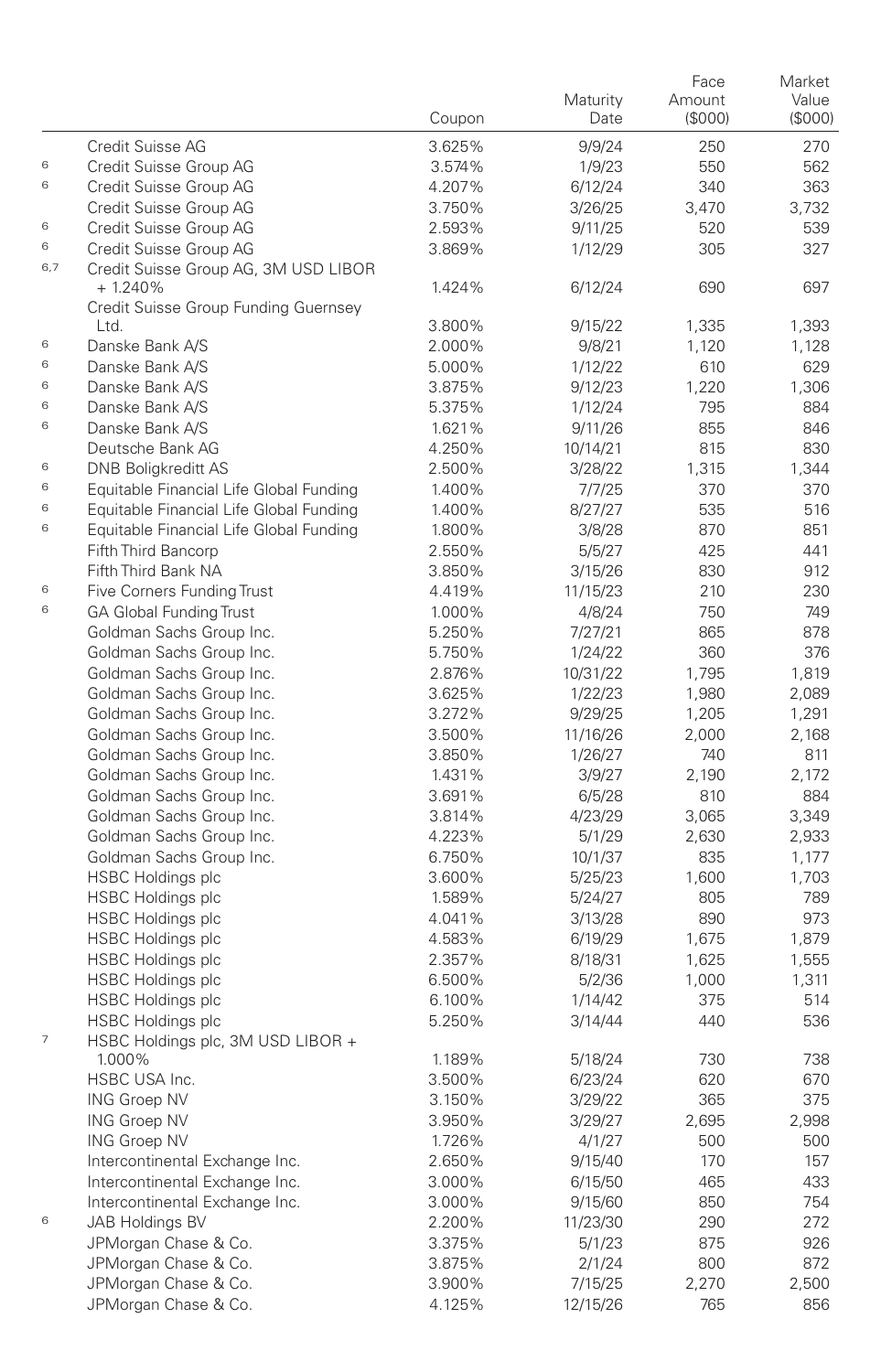|     |                                         |        |          | Face    | Market |
|-----|-----------------------------------------|--------|----------|---------|--------|
|     |                                         |        | Maturity | Amount  | Value  |
|     |                                         | Coupon | Date     | (\$000) | (S000) |
|     | JPMorgan Chase & Co.                    | 4.250% | 10/1/27  | 2,295   | 2,588  |
|     | JPMorgan Chase & Co.                    | 4.452% | 12/5/29  | 2,100   | 2,403  |
|     | JPMorgan Chase & Co.                    | 3.702% | 5/6/30   | 2,525   | 2,745  |
|     | JPMorgan Chase & Co.                    | 3.109% | 4/22/41  | 835     | 831    |
|     | JPMorgan Chase & Co.                    | 5.400% | 1/6/42   | 750     | 991    |
|     | JPMorgan Chase & Co.                    | 3.964% | 11/15/48 | 6,150   | 6,776  |
|     | JPMorgan Chase & Co.                    | 3.109% | 4/22/51  | 845     | 828    |
| 6   | Liberty Mutual Group Inc.               | 4.250% | 6/15/23  | 80      | 86     |
| 6   | Liberty Mutual Group Inc.               | 4.569% | 2/1/29   | 280     | 323    |
|     | Loews Corp.                             | 2.625% | 5/15/23  | 440     | 457    |
| 6   | LSEGA Financing plc                     | 1.375% | 4/6/26   | 1,555   | 1,539  |
| 6   | LSEGA Financing plc                     | 2.000% | 4/6/28   | 630     | 620    |
| 6   | LSEGA Financing plc                     | 2.500% | 4/6/31   | 1,110   | 1,097  |
| 6   | Macquarie Group Ltd.                    | 4.150% | 3/27/24  | 1,375   | 1,468  |
|     | Manufacturers & Traders Trust Co.       | 2.900% | 2/6/25   | 685     | 731    |
|     | Marsh & McLennan Cos. Inc.              | 4.375% | 3/15/29  | 675     | 773    |
|     | Marsh & McLennan Cos. Inc.              | 4.900% | 3/15/49  | 305     | 387    |
| 3,6 | Massachusetts Mutual Life Insurance Co. | 7.625% | 11/15/23 | 2,000   | 2,233  |
|     | MetLife Inc.                            | 3.600% | 4/10/24  | 580     | 630    |
|     | MetLife Inc.                            | 4.125% | 8/13/42  | 145     | 163    |
|     | MetLife Inc.                            | 4.875% | 11/13/43 | 530     | 667    |
| 6   | Metropolitan Life Global Funding I      | 3.450% | 10/9/21  | 810     | 823    |
| 6   | Metropolitan Life Global Funding I      | 2.650% | 4/8/22   | 340     | 348    |
| 6   | Metropolitan Life Global Funding I      | 3.450% | 12/18/26 | 640     | 703    |
| 6   | Metropolitan Life Global Funding I      | 3.000% | 9/19/27  | 1,165   | 1.250  |
|     | Mitsubishi UFJ Financial Group Inc.     | 2.623% | 7/18/22  | 1,940   | 1,994  |
|     | Morgan Stanley                          | 2.500% | 4/21/21  | 1,175   | 1,176  |
|     | Morgan Stanley                          | 2.625% | 11/17/21 | 800     | 812    |
|     | Morgan Stanley                          | 2.750% | 5/19/22  | 1,710   | 1,757  |
|     | Morgan Stanley                          | 3.700% | 10/23/24 | 750     | 820    |
|     | Morgan Stanley                          | 2.720% | 7/22/25  | 1,750   | 1,842  |
|     | Morgan Stanley                          | 3.125% | 7/27/26  | 1,345   | 1,447  |
|     | Morgan Stanley                          | 6.250% | 8/9/26   | 3,000   | 3,677  |
|     | Morgan Stanley                          | 3.625% | 1/20/27  | 1,250   | 1,372  |
|     | Morgan Stanley                          | 3.772% | 1/24/29  | 3,910   | 4,263  |
|     | Morgan Stanley                          | 2.699% | 1/22/31  | 1,105   | 1,126  |
|     | Morgan Stanley                          | 4.300% | 1/27/45  | 850     | 999    |
| 6   | National Australia Bank Ltd.            | 2.332% | 8/21/30  | 2,140   | 2,028  |
| 6   | Nationwide Building Society             | 3.622% | 4/26/23  | 680     | 700    |
| 6   | Nationwide Financial Services Inc.      | 3.900% | 11/30/49 | 1,430   | 1,449  |
| 6   | Nationwide Mutual Insurance Co.         | 4.350% | 4/30/50  | 1,320   | 1,389  |
| 6   | NBK SPC Ltd.                            | 2.750% | 5/30/22  | 1,530   | 1,562  |
| 6   | New York Life Global Funding            | 2.900% | 1/17/24  | 810     | 862    |
| 6   | New York Life Insurance Co.             | 5.875% | 5/15/33  | 2,100   | 2,677  |
| 6   | New York Life Insurance Co.             | 3.750% | 5/15/50  | 345     | 364    |
| 6   | New York Life Insurance Co.             | 4.450% | 5/15/69  | 435     | 504    |
| 6   | Northwestern Mutual Life Insurance Co.  | 3.850% | 9/30/47  | 656     | 698    |
| 6   | Northwestern Mutual Life Insurance Co.  | 3.625% | 9/30/59  | 270     | 272    |
|     | PNC Bank NA                             | 3.300% | 10/30/24 | 460     | 500    |
|     | PNC Bank NA                             | 2.950% | 2/23/25  | 1,105   | 1,179  |
|     | PNC Bank NA                             | 4.200% | 11/1/25  | 255     | 288    |
|     | PNC Bank NA                             | 3.100% | 10/25/27 | 1,165   | 1,257  |
|     | PNC Bank NA                             | 3.250% | 1/22/28  | 1,675   | 1,808  |
|     | PNC Financial Services Group Inc.       | 3.900% | 4/29/24  | 580     | 631    |
|     | PNC Financial Services Group Inc.       | 2.550% | 1/22/30  | 1,625   | 1,647  |
| 6   | Principal Life Global Funding II        | 2.500% | 9/16/29  | 1,000   | 1,010  |
|     | Prudential plc                          | 3.125% | 4/14/30  | 645     | 680    |
|     | Royal Bank of Canada                    | 2.750% | 2/1/22   | 1,195   | 1,219  |
|     |                                         |        |          |         |        |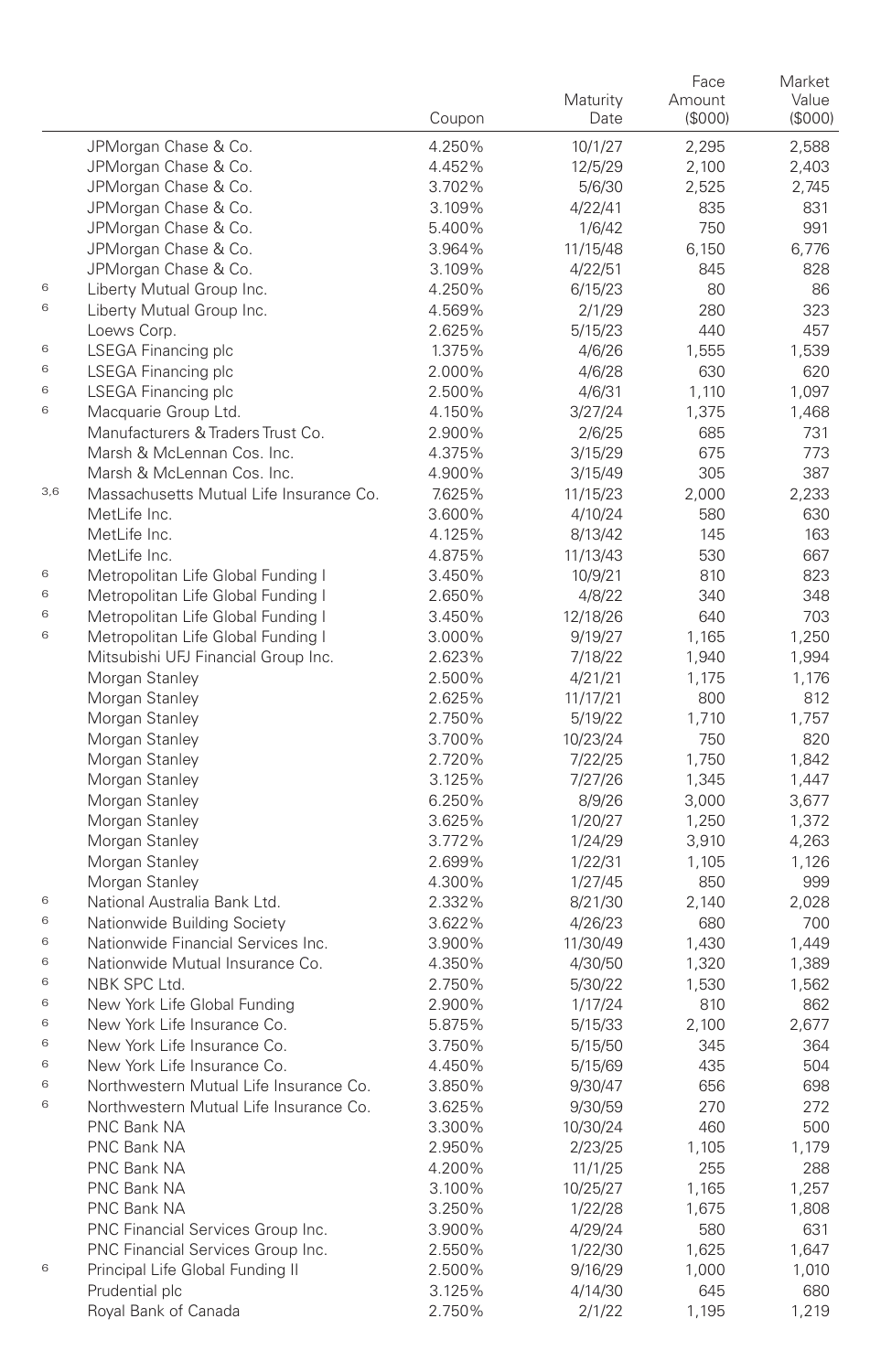|        |                                                        | Coupon           | Maturity<br>Date   | Face<br>Amount<br>(\$000) | Market<br>Value<br>(S000) |
|--------|--------------------------------------------------------|------------------|--------------------|---------------------------|---------------------------|
| 8      | Royal Bank Of Canada                                   | 0.000%           | 4/16/21            | 2,000                     | 1,591                     |
| 8      | Royal Bank Of Canada                                   | 0.000%           | 4/19/21            | 1,500                     | 1,193                     |
|        | Santander Holdings USA Inc.                            | 3.700%           | 3/28/22            | 915                       | 939                       |
|        | Santander Holdings USA Inc.                            | 3.400%           | 1/18/23            | 605                       | 631                       |
| 6      | Societe Generale SA                                    | 3.250%           | 1/12/22            | 1,015                     | 1,037                     |
| 6      | Standard Chartered plc                                 | 2.744%           | 9/10/22            | 2,030                     | 2,048                     |
| 6      | Standard Chartered plc                                 | 1.214%           | 3/23/25            | 285                       | 285                       |
|        | State Street Corp.                                     | 2.653%           | 5/15/23            | 840                       | 861                       |
| 6      | Sumitomo Mitsui Trust Bank Ltd.                        | 0.850%           | 3/25/24            | 2,000                     | 1,998                     |
|        | Svenska Handelsbanken AB                               | 1.875%           | 9/7/21             | 1,050                     | 1,056                     |
|        | Synchrony Bank                                         | 3.650%           | 5/24/21            | 1,290                     | 1,293                     |
| 6      | Teachers Insurance & Annuity Association<br>of America | 4.900%           | 9/15/44            | 875                       | 1,071                     |
| 6      | Teachers Insurance & Annuity Association               |                  |                    |                           |                           |
|        | of America                                             | 4.270%           | 5/15/47            | 1,145                     | 1,276                     |
| 6<br>6 | Temasek Financial I Ltd.<br>Temasek Financial I Ltd.   | 2.375%           | 1/23/23            | 1,130                     | 1,167                     |
| 6      | Temasek Financial I Ltd.                               | 3.625%           | 8/1/28             | 1,025                     | 1,139                     |
| 6      | Temasek Financial I Ltd.                               | 2.250%           | 4/6/51             | 1,150                     | 1,033                     |
| 6      | Toronto-Dominion Bank                                  | 2.500%<br>2.500% | 10/6/70<br>1/18/23 | 670<br>2,100              | 587<br>2,137              |
|        | <b>Truist Bank</b>                                     | 2.625%           | 1/15/22            | 460                       | 468                       |
|        | <b>Truist Bank</b>                                     | 3.300%           | 5/15/26            | 340                       | 368                       |
|        | Truist Financial Corp.                                 | 3.200%           | 9/3/21             | 665                       | 672                       |
|        | Truist Financial Corp.                                 | 2.750%           | 4/1/22             | 1,700                     | 1,738                     |
|        | Truist Financial Corp.                                 | 3.700%           | 6/5/25             | 1,385                     | 1,515                     |
|        | Truist Financial Corp.                                 | 1.950%           | 6/5/30             | 795                       | 769                       |
|        | U.S. Bancorp                                           | 3.700%           | 1/30/24            | 1,560                     | 1,690                     |
| 6      | <b>UBS Group AG</b>                                    | 2.650%           | 2/1/22             | 1,250                     | 1,274                     |
| 6      | <b>UBS Group AG</b>                                    | 3.126%           | 8/13/30            | 555                       | 580                       |
| 6      | <b>UBS Group AG</b>                                    | 2.095%           | 2/11/32            | 720                       | 683                       |
|        | Wachovia Corp.                                         | 7.500%           | 4/15/35            | 1,000                     | 1,361                     |
|        | Wells Fargo & Co.                                      | 3.500%           | 3/8/22             | 107                       | 110                       |
|        | Wells Fargo & Co.                                      | 3.450%           | 2/13/23            | 735                       | 774                       |
|        | Wells Fargo & Co.                                      | 4.480%           | 1/16/24            | 1,199                     | 1,320                     |
|        | Wells Fargo & Co.                                      | 3.750%           | 1/24/24            | 1,560                     | 1,687                     |
|        | Wells Fargo & Co.                                      | 3.000%           | 2/19/25            | 890                       | 945                       |
|        | Wells Fargo & Co.                                      | 3.550%           | 9/29/25            | 860                       | 936                       |
|        | Wells Fargo & Co.                                      | 3.000%           | 4/22/26            | 1,045                     | 1,115                     |
|        | Wells Fargo & Co.                                      | 4.100%           | 6/3/26             | 340                       | 377                       |
|        | Wells Fargo & Co.                                      | 3.000%           | 10/23/26           | 170                       | 181                       |
|        | Wells Fargo & Co.                                      | 3.196%           | 6/17/27            | 1,705                     | 1,823                     |
|        | Wells Fargo & Co.                                      | 2.879%           | 10/30/30           | 435                       | 448                       |
|        | Wells Fargo & Co.                                      | 2.572%           | 2/11/31            | 2,235                     | 2,256                     |
|        | Wells Fargo & Co.                                      | 5.606%           | 1/15/44            | 2,276                     | 2,884                     |
|        | Wells Fargo & Co.                                      | 4.900%           | 11/17/45           | 515                       | 616                       |
|        | Wells Fargo & Co.                                      | 4.750%           | 12/7/46            | 2.070                     | 2,446                     |
|        | Health Care (2.5%)                                     |                  |                    |                           | 269,809                   |
|        | AbbVie Inc.                                            | 3.450%           | 3/15/22            | 450                       | 460                       |
|        | AbbVie Inc.                                            | 3.800%           | 3/15/25            | 575                       | 627                       |
|        | AbbVie Inc.                                            | 4.050%           | 11/21/39           | 590                       | 644                       |
|        | AbbVie Inc.                                            | 4.850%           | 6/15/44            | 450                       | 531                       |
|        | AbbVie Inc.                                            | 4.450%           | 5/14/46            | 1,010                     | 1,168                     |
|        | AbbVie Inc.                                            | 4.250%           | 11/21/49           | 565                       | 639                       |
|        | Advocate Health & Hospitals Corp.                      | 2.211%           | 6/15/30            | 360                       | 355                       |
|        | Advocate Health & Hospitals Corp.                      | 3.008%           | 6/15/50            | 540                       | 522                       |
| 6      | Aetna Inc.<br>Alcon Finance Corp.                      | 2.800%           | 6/15/23            | 680                       | 709                       |
|        |                                                        | 2.750%           | 9/23/26            | 200                       | 211                       |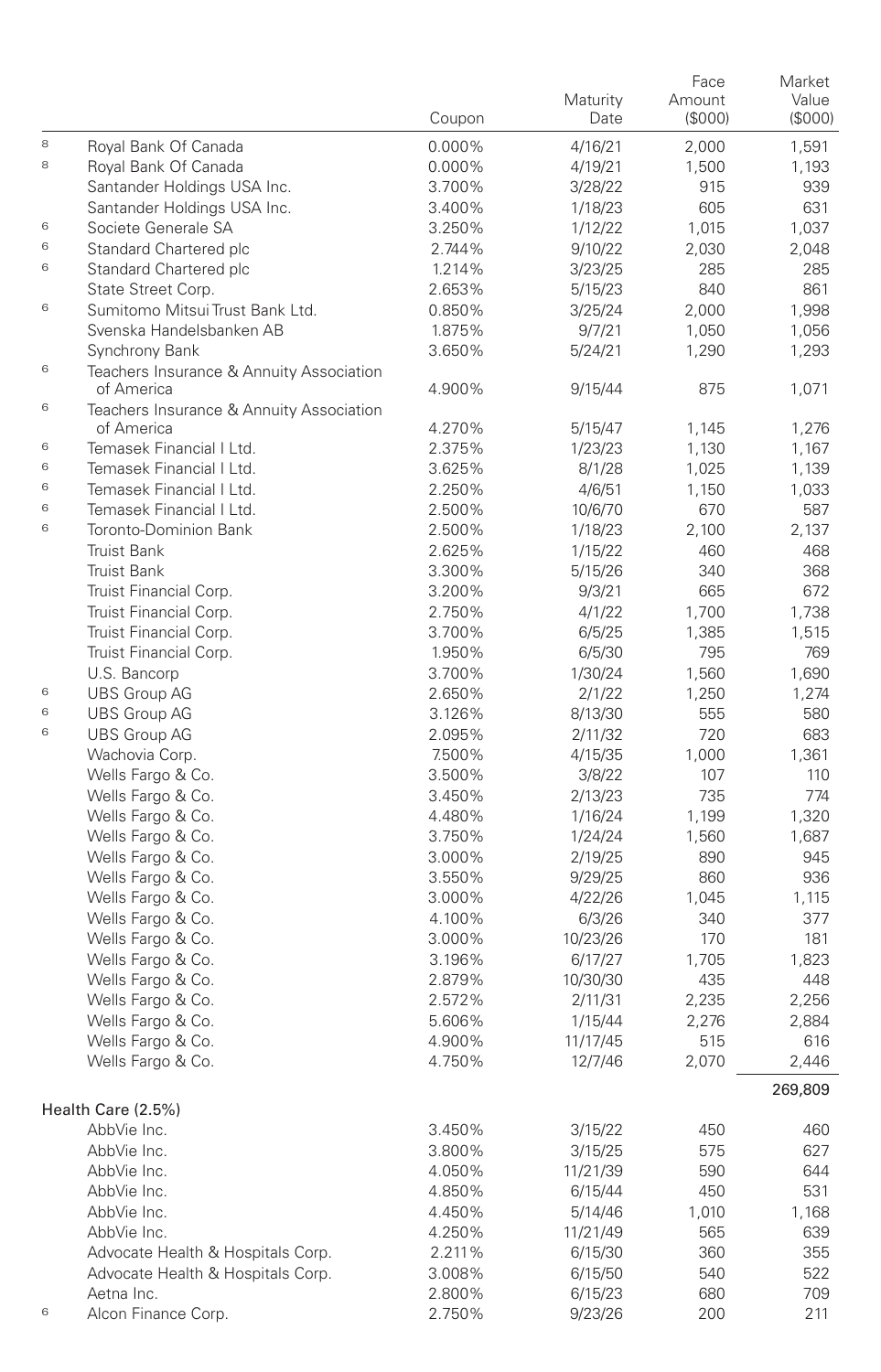|   |                                                      | Coupon           | Maturity<br>Date    | Face<br>Amount<br>(\$000) | Market<br>Value<br>(S000) |
|---|------------------------------------------------------|------------------|---------------------|---------------------------|---------------------------|
| 6 | Alcon Finance Corp.                                  | 2.600%           | 5/27/30             | 200                       | 200                       |
| 6 | Alcon Finance Corp.                                  | 3.800%           | 9/23/49             | 800                       | 836                       |
|   | AmerisourceBergen Corp.                              | 0.737%           | 3/15/23             | 845                       | 846                       |
|   | Amgen Inc.                                           | 2.300%           | 2/25/31             | 1,575                     | 1,548                     |
|   | Amgen Inc.                                           | 3.150%           | 2/21/40             | 1,075                     | 1,067                     |
|   | Amgen Inc.                                           | 5.150%           | 11/15/41            | 311                       | 390                       |
| 6 | Amgen Inc.                                           | 2.770%           | 9/1/53              | 430                       | 385                       |
|   | Anthem Inc.                                          | 3.300%           | 1/15/23             | 1,100                     | 1,154                     |
|   | Anthem Inc.                                          | 3.650%           | 12/1/27             | 750                       | 826                       |
|   | Anthem Inc.                                          | 4.101%           | 3/1/28              | 1,140                     | 1,269                     |
|   | Anthem Inc.                                          | 2.550%           | 3/15/31             | 1,100                     | 1,096                     |
|   | Anthem Inc.                                          | 4.650%           | 8/15/44             | 92                        | 107                       |
|   | <b>Ascension Health</b>                              | 2.532%           | 11/15/29            | 1,405                     | 1,441                     |
| 3 | <b>Ascension Health</b>                              | 4.847%           | 11/15/53            | 50                        | 66                        |
|   | AstraZeneca plc                                      | 4.000%           | 1/17/29             | 2,345                     | 2,626                     |
|   | AstraZeneca plc                                      | 6.450%           | 9/15/37             | 615                       | 877                       |
| 6 | Bayer U.S. Finance II LLC                            | 4.250%           | 12/15/25            | 1,100                     | 1,222                     |
| 6 | Bayer U.S. Finance LLC                               | 3.000%           | 10/8/21             | 1,980                     | 2,006                     |
| 6 | Bayer U.S. Finance LLC                               | 3.375%           | 10/8/24             | 815                       | 875                       |
| 3 | Bon Secours Mercy Health Inc.                        | 3.464%           | 6/1/30              | 590                       | 636                       |
|   | Bon Secours Mercy Health Inc.                        | 2.095%           | 6/1/31              | 330                       | 318                       |
|   | Boston Scientific Corp.                              | 4.000%           | 3/1/29              | 195                       | 216                       |
|   | Bristol-Myers Squibb Co.                             | 2.750%           | 2/15/23             | 138                       | 144                       |
|   | Bristol-Myers Squibb Co.<br>Bristol-Myers Squibb Co. | 3.250%<br>3.400% | 2/20/23             | 230                       | 241                       |
|   |                                                      |                  | 7/26/29             | 885                       | 963<br>587                |
|   | Bristol-Myers Squibb Co.<br>Bristol-Myers Squibb Co. | 4.125%           | 6/15/39             | 505<br>217                | 266                       |
|   | Bristol-Myers Squibb Co.                             | 4.550%<br>4.250% | 2/20/48<br>10/26/49 | 1,473                     | 1,735                     |
|   | Bristol-Myers Squibb Co.                             | 2.550%           | 11/13/50            | 465                       | 403                       |
|   | Children's Hospital Corp.                            | 2.585%           | 2/1/50              | 160                       | 144                       |
|   | Cigna Corp.                                          | 3.250%           | 4/15/25             | 880                       | 942                       |
|   | Cigna Corp.                                          | 4.375%           | 10/15/28            | 515                       | 588                       |
|   | CommonSpirit Health                                  | 2.950%           | 11/1/22             | 535                       | 555                       |
|   | CommonSpirit Health                                  | 4.200%           | 8/1/23              | 535                       | 576                       |
|   | CommonSpirit Health                                  | 2.760%           | 10/1/24             | 860                       | 911                       |
|   | CommonSpirit Health                                  | 3.347%           | 10/1/29             | 915                       | 970                       |
|   | CommonSpirit Health                                  | 2.782%           | 10/1/30             | 465                       | 468                       |
| 3 | CommonSpirit Health                                  | 4.350%           | 11/1/42             | 536                       | 593                       |
|   | CommonSpirit Health                                  | 4.187%           | 10/1/49             | 1,215                     | 1,311                     |
|   | Cottage Health Obligated Group                       | 3.304%           | 11/1/49             | 295                       | 301                       |
|   | CVS Health Corp.                                     | 2.750%           | 12/1/22             | 965                       | 996                       |
|   | CVS Health Corp.                                     | 4.300%           | 3/25/28             | 110                       | 124                       |
|   | CVS Health Corp.                                     | 4.875%           | 7/20/35             | 315                       | 370                       |
|   | CVS Health Corp.                                     | 4.125%           | 4/1/40              | 430                       | 472                       |
|   | CVS Health Corp.                                     | 5.125%           | 7/20/45             | 855                       | 1,047                     |
|   | Dignity Health                                       | 3.812%           | 11/1/24             | 560                       | 605                       |
| 6 | <b>EMD Finance LLC</b>                               | 2.950%           | 3/19/22             | 605                       | 617                       |
|   | Gilead Sciences Inc.                                 | 3.700%           | 4/1/24              | 1,010                     | 1,088                     |
|   | Gilead Sciences Inc.                                 | 3.500%           | 2/1/25              | 560                       | 606                       |
|   | Gilead Sciences Inc.                                 | 4.500%           | 2/1/45              | 105                       | 123                       |
|   | Gilead Sciences Inc.                                 | 2.800%           | 10/1/50             | 1,235                     | 1,104                     |
|   | GlaxoSmithKline Capital Inc.                         | 2.800%           | 3/18/23             | 385                       | 403                       |
|   | GlaxoSmithKline Capital Inc.                         | 5.375%           | 4/15/34             | 2,000                     | 2,627                     |
|   | Kaiser Foundation Hospitals                          | 3.150%           | 5/1/27              | 380                       | 416                       |
|   | Kaiser Foundation Hospitals                          | 4.875%           | 4/1/42              | 365                       | 464                       |
|   | Mass General Brigham Inc.                            | 3.192%           | 7/1/49              | 935                       | 934                       |
|   | Mass General Brigham Inc.                            | 3.342%           | 7/1/60              | 955                       | 971                       |
|   | Medtronic Inc.                                       | 3.500%           | 3/15/25             | 396                       | 434                       |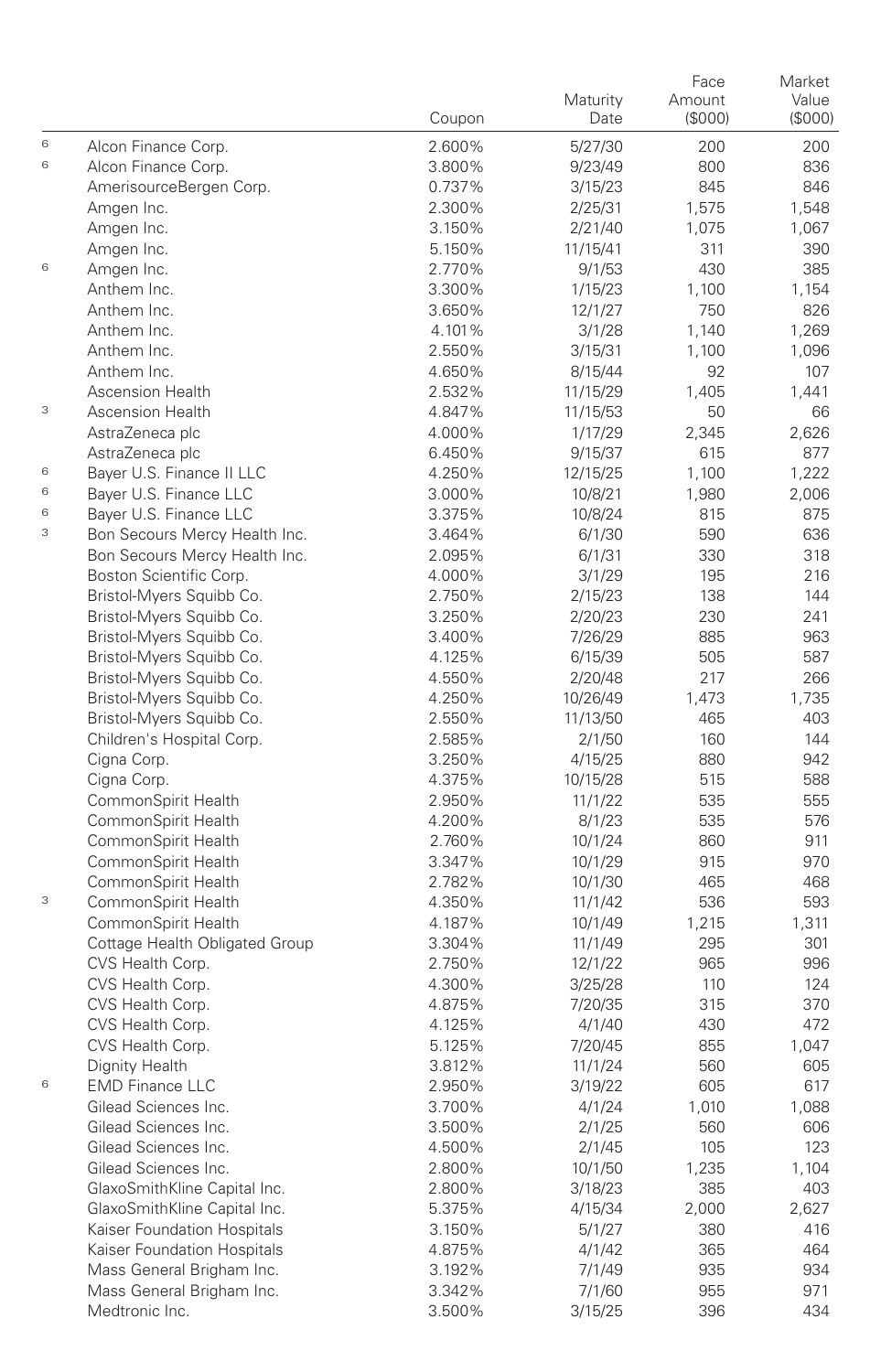|   |                                                    | Coupon           | Maturity<br>Date    | Face<br>Amount<br>(\$000) | Market<br>Value<br>(000) |
|---|----------------------------------------------------|------------------|---------------------|---------------------------|--------------------------|
|   | Memorial Sloan-Kettering Cancer Center             | 2.955%           | 1/1/50              | 590                       | 562                      |
|   | Memorial Sloan-Kettering Cancer Center             | 4.125%           | 7/1/52              | 310                       | 363                      |
|   | Memorial Sloan-Kettering Cancer Center             | 4.200%           | 7/1/55              | 280                       | 336                      |
|   | Merck & Co. Inc.                                   | 2.750%           | 2/10/25             | 1,210                     | 1,289                    |
|   | Merck & Co. Inc.                                   | 3.400%           | 3/7/29              | 1,470                     | 1.620                    |
|   | Merck & Co. Inc.                                   | 4.150%           | 5/18/43             | 760                       | 893                      |
|   | Merck & Co. Inc.                                   | 4.000%           | 3/7/49              | 1,915                     | 2,206                    |
|   | Mercy Health                                       | 4.302%           | 7/1/28              | 570                       | 655                      |
|   | Novartis Capital Corp.                             | 3.400%           | 5/6/24              | 415                       | 450                      |
|   | Novartis Capital Corp.                             | 4.400%           | 5/6/44              | 640                       | 778                      |
|   | Pfizer Inc.                                        | 3.000%           | 12/15/26            | 725                       | 788                      |
|   | Pfizer Inc.                                        | 3.450%           | 3/15/29             | 2,165                     | 2,375                    |
|   | Pfizer Inc.                                        | 4.100%           | 9/15/38             | 1,505                     | 1,724                    |
|   | Pfizer Inc.                                        | 2.550%           | 5/28/40             | 275                       | 261                      |
|   | Pfizer Inc.                                        | 2.700%           | 5/28/50             | 305                       | 284                      |
|   | Providence St. Joseph Health Obligated<br>Group    | 2.746%           | 10/1/26             | 390                       | 414                      |
|   | Providence St. Joseph Health Obligated             |                  |                     |                           |                          |
| 3 | Group<br>Providence St. Joseph Health Obligated    | 2.532%           | 10/1/29             | 985                       | 1,003                    |
|   | Group                                              | 3.930%           | 10/1/48             | 325                       | 358                      |
| 6 | Roche Holdings Inc.                                | 2.375%           | 1/28/27             | 1,650                     | 1,732                    |
| 6 | Royalty Pharma plc                                 | 3.300%           | 9/2/40              | 425                       | 411                      |
| 6 | Royalty Pharma plc                                 | 3.550%           | 9/2/50              | 1,405                     | 1,350                    |
|   | <b>Rush Obligated Group</b>                        | 3.922%           | 11/15/29            | 330                       | 368                      |
|   | SSM Health Care Corp.                              | 3.823%           | 6/1/27              | 940                       | 1,058                    |
|   | Sutter Health                                      | 2.294%           | 8/15/30             | 560                       | 549                      |
|   | <b>Toledo Hospital</b>                             | 5.750%           | 11/15/38            | 560                       | 653                      |
|   | UnitedHealth Group Inc.                            | 2.875%           | 3/15/22             | 27                        | 27                       |
|   | UnitedHealth Group Inc.                            | 2.875%           | 3/15/23             | 1,175                     | 1.230                    |
|   | UnitedHealth Group Inc.                            | 3.100%           | 3/15/26             | 430                       | 465                      |
|   | UnitedHealth Group Inc.                            | 3.850%           | 6/15/28             | 1,190                     | 1,333                    |
|   | UnitedHealth Group Inc.                            | 2.000%           | 5/15/30             | 275                       | 269                      |
|   | UnitedHealth Group Inc.                            | 4.625%           | 7/15/35             | 240                       | 290                      |
|   | UnitedHealth Group Inc.                            | 2.750%           | 5/15/40             | 310                       | 304                      |
|   | UnitedHealth Group Inc.                            | 4.250%           | 3/15/43             | 1,600                     | 1,879                    |
|   | UnitedHealth Group Inc.<br>UnitedHealth Group Inc. | 4.750%           | 7/15/45             | 592                       | 743                      |
|   | UnitedHealth Group Inc.                            | 4.200%<br>4.250% | 1/15/47             | 215<br>880                | 250<br>1,021             |
|   | UnitedHealth Group Inc.                            | 4.450%           | 6/15/48<br>12/15/48 | 140                       | 169                      |
|   | UnitedHealth Group Inc.                            | 3.700%           | 8/15/49             | 675                       | 716                      |
|   | UnitedHealth Group Inc.                            | 2.900%           | 5/15/50             | 1,253                     | 1,212                    |
|   | UnitedHealth Group Inc.                            | 3.875%           | 8/15/59             | 115                       | 127                      |
|   | UnitedHealth Group Inc.                            | 3.125%           | 5/15/60             | 490                       | 475                      |
|   |                                                    |                  |                     |                           | 83,962                   |
|   | Industrials (1.1%)                                 |                  |                     |                           |                          |
| 6 | BAE Systems Holdings Inc.                          | 3.850%           | 12/15/25            | 1,085                     | 1,191                    |
| 6 | <b>BAE Systems plc</b>                             | 3.400%           | 4/15/30             | 215                       | 228                      |
|   | Boeing Co.                                         | 1.433%           | 2/4/24              | 1,610                     | 1,611                    |
|   | Boeing Co.                                         | 2.700%           | 2/1/27              | 495                       | 502                      |
|   | Burlington Northern Santa Fe LLC                   | 3.000%           | 3/15/23             | 565                       | 590                      |
|   | Burlington Northern Santa Fe LLC                   | 3.850%           | 9/1/23              | 1,630                     | 1,748                    |
|   | Burlington Northern Santa Fe LLC                   | 4.550%           | 9/1/44              | 250                       | 297                      |
|   | Burlington Northern Santa Fe LLC                   | 4.150%           | 4/1/45              | 415                       | 469                      |
|   | Burlington Northern Santa Fe LLC                   | 4.050%           | 6/15/48             | 60                        | 67                       |
|   | Burlington Northern Santa Fe LLC                   | 3.050%           | 2/15/51             | 405                       | 393                      |
|   | Canadian National Railway Co.                      | 2.450%           | 5/1/50              | 205                       | 179                      |
|   | Carrier Global Corp.                               | 2.722%           | 2/15/30             | 448                       | 452                      |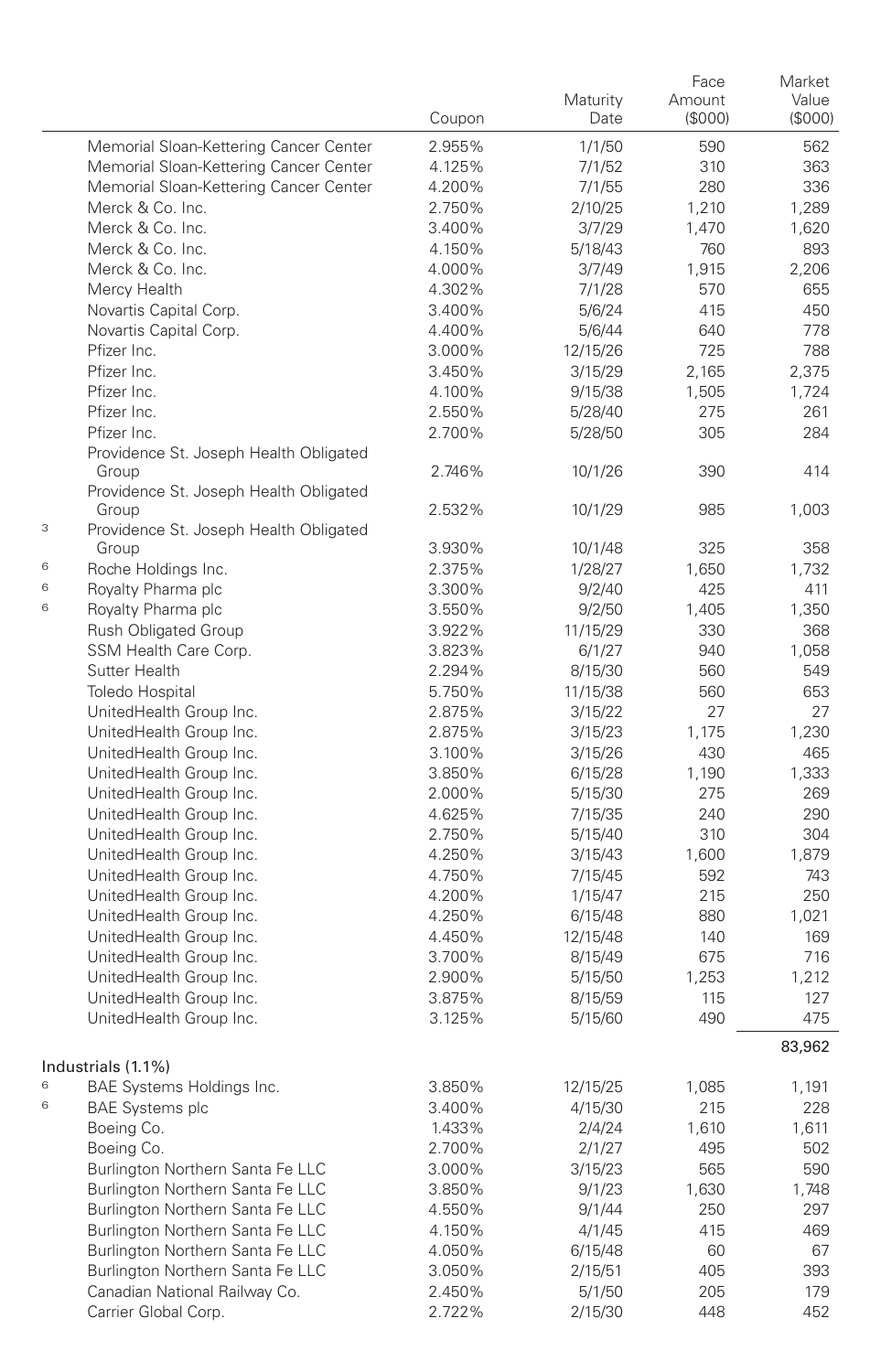|   |                                                            | Coupon           | Maturity<br>Date   | Face<br>Amount<br>(\$000) | Market<br>Value<br>(S000) |
|---|------------------------------------------------------------|------------------|--------------------|---------------------------|---------------------------|
|   | Caterpillar Inc.                                           | 3.900%           | 5/27/21            | 590                       | 593                       |
|   | Caterpillar Inc.                                           | 3.400%           | 5/15/24            | 810                       | 874                       |
| 3 | Continental Airlines Class A Series 2007-1                 |                  |                    |                           |                           |
|   | Pass Through Trust                                         | 5.983%           | 10/19/23           | 488                       | 497                       |
|   | CSX Corp.                                                  | 4.300%           | 3/1/48             | 445                       | 506                       |
|   | CSX Corp.                                                  | 3.350%           | 9/15/49            | 235                       | 231                       |
| 3 | Federal Express Corp. 1998 Pass Through                    |                  |                    |                           |                           |
|   | Trust                                                      | 6.720%           | 7/15/23            | 52                        | 54                        |
|   | FedEx Corp.                                                | 2.700%           | 4/15/23            | 255                       | 266                       |
|   | FedEx Corp.                                                | 4.100%           | 2/1/45             | 130                       | 138                       |
|   | FedEx Corp.                                                | 4.550%           | 4/1/46             | 178                       | 202                       |
|   | FedEx Corp.                                                | 4.050%           | 2/15/48            | 48                        | 51                        |
|   | Illinois Tool Works Inc.                                   | 3.500%           | 3/1/24             | 1,295                     | 1,396                     |
|   | John Deere Capital Corp.                                   | 3.450%           | 3/13/25            | 1,200                     | 1,312                     |
|   | Kansas City Southern                                       | 4.950%           | 8/15/45            | 480                       | 568                       |
|   | Lockheed Martin Corp.                                      | 2.900%           | 3/1/25             | 610                       | 650                       |
|   | Lockheed Martin Corp.                                      | 1.850%           | 6/15/30            | 60                        | 58                        |
|   | Lockheed Martin Corp.                                      | 4.500%           | 5/15/36            | 211                       | 254                       |
|   | Lockheed Martin Corp.                                      | 4.700%           | 5/15/46            | 376                       | 471                       |
|   | Lockheed Martin Corp.                                      | 2.800%           | 6/15/50            | 265                       | 250                       |
|   | Lockheed Martin Corp.                                      | 4.090%           | 9/15/52            | 144                       | 167                       |
|   | Otis Worldwide Corp.                                       | 2.565%           | 2/15/30            | 225                       | 226                       |
|   | Otis Worldwide Corp.                                       | 3.112%           | 2/15/40            | 510                       | 503                       |
|   | Otis Worldwide Corp.                                       | 3.362%           | 2/15/50            | 890                       | 871                       |
|   | Parker-Hannifin Corp.                                      | 3.250%           | 6/14/29            | 270                       | 288                       |
|   | Parker-Hannifin Corp.                                      | 4.450%           | 11/21/44           | 450                       | 523                       |
| 6 | Penske Truck Leasing Co. LP / PTL Finance                  |                  |                    |                           |                           |
|   | Corp.                                                      | 3.450%           | 7/1/24             | 465                       | 500                       |
| 6 | Penske Truck Leasing Co. LP / PTL Finance                  |                  |                    |                           |                           |
|   | Corp.                                                      | 2.700%           | 11/1/24            | 385                       | 406                       |
| 6 | Penske Truck Leasing Co. LP / PTL Finance                  |                  |                    |                           |                           |
| 6 | Corp.                                                      | 3.950%           | 3/10/25            | 1,435                     | 1,567                     |
|   | Penske Truck Leasing Co. LP / PTL Finance<br>Corp.         | 4.450%           |                    | 925                       |                           |
|   |                                                            | 4.125%           | 1/29/26            |                           | 1,038<br>1,266            |
|   | Raytheon Technologies Corp.<br>Raytheon Technologies Corp. |                  | 11/16/28           | 1,125<br>675              | 907                       |
|   |                                                            | 6.050%<br>4.450% | 6/1/36             | 275                       |                           |
|   | Raytheon Technologies Corp.<br>Raytheon Technologies Corp. |                  | 11/16/38           | 407                       | 319<br>475                |
| 6 | Siemens Financieringsmaatschappij NV                       | 4.500%           | 6/1/42             |                           |                           |
| 6 | Siemens Financieringsmaatschappij NV                       | 2.900%           | 5/27/22            | 1,050                     | 1,080                     |
| 6 | Siemens Financieringsmaatschappij NV                       | 3.125%           | 3/16/24            | 1,680<br>630              | 1,796<br>617              |
| 6 | Siemens Financieringsmaatschappij NV                       | 1.700%<br>2.150% | 3/11/28            |                           | 1,071                     |
| 6 | Siemens Financieringsmaatschappij NV                       | 4.400%           | 3/11/31<br>5/27/45 | 1,100<br>800              | 951                       |
| 3 | Southwest Airlines Co. Series 2007-1 Pass                  |                  |                    |                           |                           |
|   | Through Trust                                              | 6.150%           | 2/1/24             | 120                       | 123                       |
|   | Stanley Black & Decker Inc.                                | 4.850%           | 11/15/48           | 685                       | 854                       |
|   | Teledyne Technologies Inc.                                 | 2.250%           | 4/1/28             | 1,155                     | 1,150                     |
|   | Teledyne Technologies Inc.                                 | 2.750%           | 4/1/31             |                           | 1,281                     |
|   | Union Pacific Corp.                                        | 3.700%           | 3/1/29             | 1,290<br>505              | 553                       |
|   | Union Pacific Corp.                                        | 3.250%           | 2/5/50             | 200                       | 197                       |
|   | Union Pacific Corp.                                        | 3.799%           | 10/1/51            | 666                       | 699                       |
|   | Union Pacific Corp.                                        | 3.839%           | 3/20/60            | 285                       | 304                       |
| 6 | Union Pacific Corp.                                        | 2.973%           | 9/16/62            |                           |                           |
|   | Union Pacific Corp.                                        | 3.750%           | 2/5/70             | 625<br>335                | 553<br>343                |
| 3 | United Airlines Class B Series 2018-1 Pass                 |                  |                    |                           |                           |
|   | Through Trust                                              | 4.600%           | 9/1/27             | 167                       | 168                       |
|   |                                                            |                  |                    |                           |                           |
|   |                                                            |                  |                    |                           | 36,894                    |
|   | Materials (0.1%)                                           |                  |                    |                           |                           |
|   | International Paper Co.                                    | 4.350%           | 8/15/48            | 1,255                     | 1,450                     |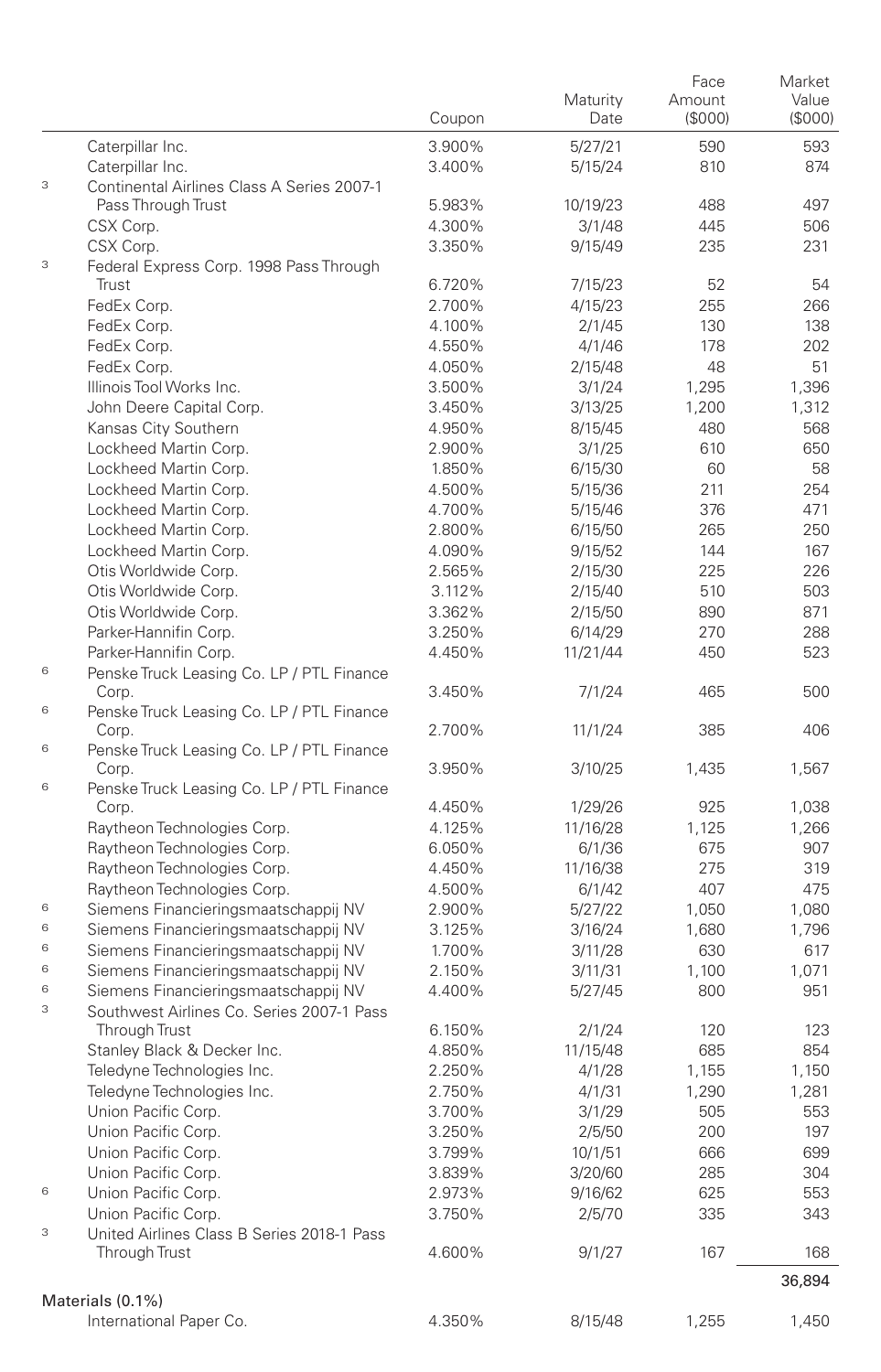|   |                                             | Coupon | Maturity<br>Date | Face<br>Amount<br>(\$000) | Market<br>Value<br>(\$000) |
|---|---------------------------------------------|--------|------------------|---------------------------|----------------------------|
|   | Real Estate (0.4%)                          |        |                  |                           |                            |
|   | American Tower Corp.                        | 5.000% | 2/15/24          | 80                        | 89                         |
|   | American Tower Corp.                        | 4.400% | 2/15/26          | 450                       | 506                        |
|   | American Tower Corp.                        | 3.800% | 8/15/29          | 981                       | 1,059                      |
|   | <b>Boston Properties LP</b>                 | 3.125% | 9/1/23           | 355                       | 374                        |
|   | <b>Boston Properties LP</b>                 | 3.800% | 2/1/24           | 45                        | 48                         |
|   | Crown Castle International Corp.            | 3.650% | 9/1/27           | 285                       | 310                        |
|   | Crown Castle International Corp.            | 3.800% | 2/15/28          | 235                       | 256                        |
|   | Crown Castle International Corp.            | 2.100% | 4/1/31           | 2,185                     | 2,057                      |
|   | Equinix Inc.                                | 3.000% | 7/15/50          | 1,020                     | 889                        |
|   | Healthpeak Properties Inc.                  | 3.000% | 1/15/30          | 930                       | 956                        |
|   | Realty Income Corp.                         | 3.250% | 1/15/31          | 380                       | 400                        |
| 6 | <b>SBA Tower Trust</b>                      | 3.168% | 4/9/47           | 1,330                     | 1,332                      |
| 6 | <b>SBA Tower Trust</b>                      | 3.448% | 3/15/48          | 705                       | 743                        |
| 6 | <b>SBA Tower Trust</b>                      | 2.836% | 1/15/50          | 725                       | 761                        |
| 6 | <b>SBA Tower Trust</b>                      | 1.884% | 7/15/50          | 265                       | 266                        |
| 6 | Scentre Group Trust 1 / Scentre Group       |        |                  |                           |                            |
|   | Trust 2                                     | 4.375% | 5/28/30          | 695                       | 767                        |
|   | Simon Property Group LP                     | 3.750% | 2/1/24           | 90                        | 97                         |
|   | Simon Property Group LP                     | 3.375% | 10/1/24          | 275                       | 295                        |
|   | Simon Property Group LP                     | 2.450% | 9/13/29          | 1,160                     | 1,149                      |
|   | <b>VEREIT Operating Partnership LP</b>      | 3.400% | 1/15/28          | 210                       | 222                        |
|   | <b>VEREIT Operating Partnership LP</b>      | 2.200% | 6/15/28          | 735                       | 721                        |
|   | <b>VEREIT Operating Partnership LP</b>      | 2.850% | 12/15/32         | 545                       | 528<br>13,825              |
|   | Technology (1.9%)                           |        |                  |                           |                            |
|   | Apple Inc.                                  | 3.000% | 2/9/24           | 620                       | 662                        |
|   | Apple Inc.                                  | 3.450% | 5/6/24           | 1,000                     | 1,086                      |
|   | Apple Inc.                                  | 2.850% | 5/11/24          | 1,225                     | 1,305                      |
|   | Apple Inc.                                  | 2.750% | 1/13/25          | 590                       | 629                        |
|   | Apple Inc.                                  | 3.250% | 2/23/26          | 1,020                     | 1,113                      |
|   | Apple Inc.                                  | 2.450% | 8/4/26           | 1,170                     | 1,232                      |
|   | Apple Inc.                                  | 3.350% | 2/9/27           | 1,545                     | 1,697                      |
|   | Apple Inc.                                  | 3.200% | 5/11/27          | 1,065                     | 1,161                      |
|   | Apple Inc.                                  | 2.900% | 9/12/27          | 2,250                     | 2,417                      |
|   | Apple Inc.                                  | 3.850% | 5/4/43           | 430                       | 488                        |
|   | Apple Inc.                                  | 4.450% | 5/6/44           | 120                       | 146                        |
|   | Apple Inc.                                  | 3.850% | 8/4/46           | 985                       | 1,094                      |
|   | Apple Inc.                                  | 2.650% | 5/11/50          | 640                       | 581                        |
|   | Apple Inc.                                  | 2.550% | 8/20/60          | 1,425                     | 1,218                      |
|   | Broadcom Corp. / Broadcom Cayman            |        |                  |                           |                            |
|   | Finance Ltd.                                | 3.875% | 1/15/27          | 305                       | 331                        |
|   | Broadcom Inc.                               | 4.250% | 4/15/26          | 170                       | 188                        |
|   | Broadcom Inc.                               | 4.110% | 9/15/28          | 1,452                     | 1,585                      |
|   | Broadcom Inc.                               | 4.150% | 11/15/30         | 130                       | 140                        |
| 6 | Broadcom Inc.                               | 3.500% | 2/15/41          | 670                       | 639                        |
| 6 | Broadcom Inc.                               | 3.750% | 2/15/51          | 325                       | 310                        |
|   | Cisco Systems Inc.                          | 2.500% | 9/20/26          | 431                       | 458                        |
|   | Fidelity National Information Services Inc. | 1.650% | 3/1/28           | 245                       | 239                        |
|   | Global Payments Inc.                        | 2.900% | 5/15/30          | 535                       | 545                        |
|   | Intel Corp.                                 | 2.875% | 5/11/24          | 800                       | 854                        |
|   | Intel Corp.                                 | 4.100% | 5/19/46          | 1,360                     | 1,535                      |
|   | International Business Machines Corp.       | 3.375% | 8/1/23           | 1,750                     | 1,869                      |
|   | International Business Machines Corp.       | 3.000% | 5/15/24          | 2,500                     | 2,676                      |
|   | International Business Machines Corp.       | 3.300% | 5/15/26          | 4,500                     | 4,892                      |
|   | International Business Machines Corp.       | 3.500% | 5/15/29          | 2,975                     | 3,212                      |
|   | International Business Machines Corp.       | 5.875% | 11/29/32         | 1,010                     | 1,347                      |
|   | International Business Machines Corp.       | 2.850% | 5/15/40          | 490                       | 468                        |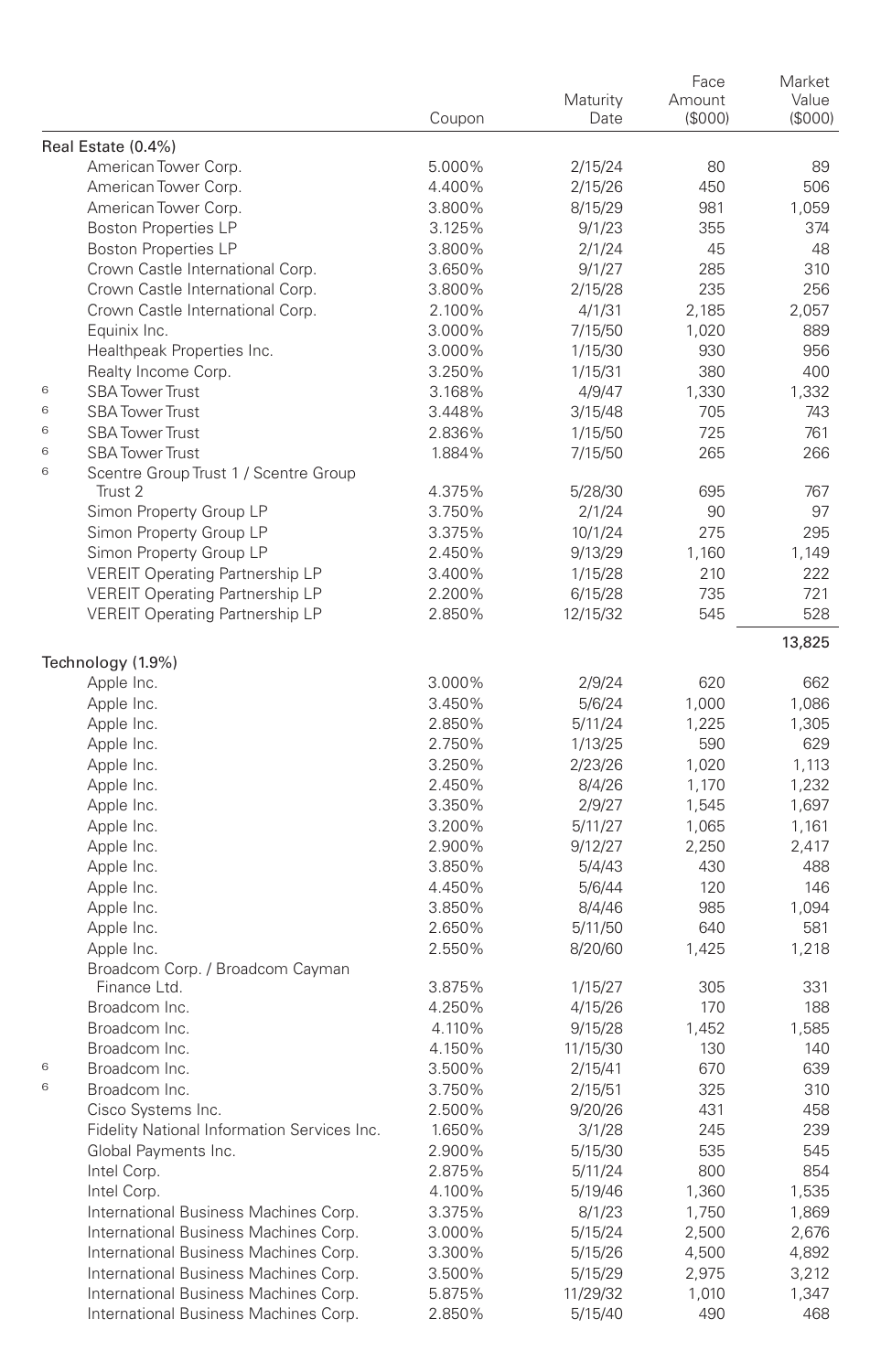|                                                              | Coupon           | Maturity<br>Date | Face<br>Amount<br>(\$000) | Market<br>Value<br>(\$000) |
|--------------------------------------------------------------|------------------|------------------|---------------------------|----------------------------|
| International Business Machines Corp.                        | 2.950%           | 5/15/50          | 195                       | 181                        |
| Microsoft Corp.                                              | 2.875%           | 2/6/24           | 975                       | 1,039                      |
| Microsoft Corp.                                              | 2.700%           | 2/12/25          | 760                       | 812                        |
| Microsoft Corp.                                              | 3.125%           | 11/3/25          | 435                       | 474                        |
| Microsoft Corp.                                              | 2.400%           | 8/8/26           | 1,890                     | 1,994                      |
| Microsoft Corp.                                              | 3.500%           | 2/12/35          | 605                       | 672                        |
| Microsoft Corp.                                              | 3.450%           | 8/8/36           | 822                       | 904                        |
| Microsoft Corp.                                              | 2.525%           | 6/1/50           | 3,336                     | 3,049                      |
| Microsoft Corp.                                              | 2.921%           | 3/17/52          | 3,287                     | 3,237                      |
| Oracle Corp.                                                 | 2.800%           | 7/8/21           | 375                       | 377                        |
| Oracle Corp.                                                 | 2.500%           | 5/15/22          | 1,210                     | 1,234                      |
| Oracle Corp.                                                 | 2.950%           | 11/15/24         | 2,190                     | 2,333                      |
| Oracle Corp.                                                 | 2.950%           | 5/15/25          | 355                       | 378                        |
| Oracle Corp.                                                 | 1.650%           | 3/25/26          | 1,930                     | 1,943                      |
| Oracle Corp.                                                 | 3.250%           | 11/15/27         | 3,065                     | 3,288                      |
| Oracle Corp.                                                 | 4.000%           | 11/15/47         | 895                       | 922                        |
| Oracle Corp.                                                 | 3.600%           | 4/1/50           | 0                         | 0                          |
| Oracle Corp.                                                 | 3.950%           | 3/25/51          | 480                       | 498                        |
| Oracle Corp.                                                 | 3.850%           | 4/1/60           | 540                       | 530                        |
| QUALCOMM Inc.                                                | 1.300%           | 5/20/28          | 744                       | 708                        |
| QUALCOMM Inc.                                                | 2.150%           | 5/20/30          | 1,075                     | 1,063                      |
| QUALCOMM Inc.                                                | 1.650%           | 5/20/32          | 1,112                     | 1,023                      |
| QUALCOMM Inc.                                                | 3.250%           | 5/20/50          | 385                       | 392<br>63,168              |
| Utilities (2.9%)                                             |                  |                  |                           |                            |
| AEP Texas Inc.                                               | 4.150%           | 5/1/49           | 145                       | 158                        |
| AEP Texas Inc.                                               | 3.450%           | 1/15/50          | 380                       | 371                        |
| Alabama Power Co.                                            | 5.200%           | 6/1/41           | 120                       | 147                        |
| Alabama Power Co.                                            | 4.100%           | 1/15/42          | 215                       | 232                        |
| Alabama Power Co.                                            | 3.750%           | 3/1/45           | 630                       | 675                        |
| Alabama Power Co.                                            | 4.300%           | 7/15/48          | 775                       | 900                        |
| Ameren Illinois Co.                                          | 3.800%           | 5/15/28          | 590                       | 653                        |
| Ameren Illinois Co.                                          | 6.125%           | 12/15/28         | 1,000                     | 1,205                      |
| Ameren Illinois Co.                                          | 3.700%           | 12/1/47          | 140                       | 149                        |
| American Water Capital Corp.                                 | 2.950%           | 9/1/27           | 540<br>45                 | 575<br>47                  |
| American Water Capital Corp.                                 | 3.750%           | 9/1/47           | 845                       | 952                        |
| American Water Capital Corp.<br>American Water Capital Corp. | 4.200%           | 9/1/48           | 25                        | 28                         |
| American Water Capital Corp.                                 | 4.150%<br>3.450% | 6/1/49<br>5/1/50 | 95                        | 96                         |
| Arizona Public Service Co.                                   | 3.350%           | 5/15/50          | 410                       | 402                        |
| Baltimore Gas and Electric Co.                               | 2.900%           | 6/15/50          | 238                       | 220                        |
| Berkshire Hathaway Energy Co.                                | 6.125%           | 4/1/36           | 1,135                     | 1,520                      |
| Berkshire Hathaway Energy Co.                                | 5.950%           | 5/15/37          | 25                        | 33                         |
| Berkshire Hathaway Energy Co.                                | 5.150%           | 11/15/43         | 1,490                     | 1,852                      |
| Berkshire Hathaway Energy Co.                                | 4.250%           | 10/15/50         | 115                       | 132                        |
| 6<br>Boston Gas Co.                                          | 3.150%           | 8/1/27           | 140                       | 149                        |
| 6<br>Brooklyn Union Gas Co.                                  | 3.407%           | 3/10/26          | 95                        | 102                        |
| 6<br>Brooklyn Union Gas Co.                                  | 4.273%           | 3/15/48          | 1,720                     | 1,918                      |
| CenterPoint Energy Houston Electric LLC                      | 4.250%           | 2/1/49           | 195                       | 227                        |
| CenterPoint Energy Resources Corp.                           | 4.000%           | 4/1/28           | 1,369                     | 1,499                      |
| Cleco Corporate Holdings LLC                                 | 3.743%           | 5/1/26           | 185                       | 201                        |
| Cleco Corporate Holdings LLC                                 | 3.375%           | 9/15/29          | 405                       | 409                        |
| Commonwealth Edison Co.                                      | 2.950%           | 8/15/27          | 645                       | 691                        |
| Commonwealth Edison Co.                                      | 4.350%           | 11/15/45         | 375                       | 431                        |
| Commonwealth Edison Co.                                      | 3.650%           | 6/15/46          | 175                       | 184                        |
| Commonwealth Edison Co.                                      | 4.000%           | 3/1/48           | 480                       | 533                        |
| Consolidated Edison Co. of New York Inc.                     | 4.500%           | 12/1/45          | 980                       | 1,123                      |
| Consolidated Edison Co. of New York Inc.                     | 3.850%           | 6/15/46          | 76                        | 79                         |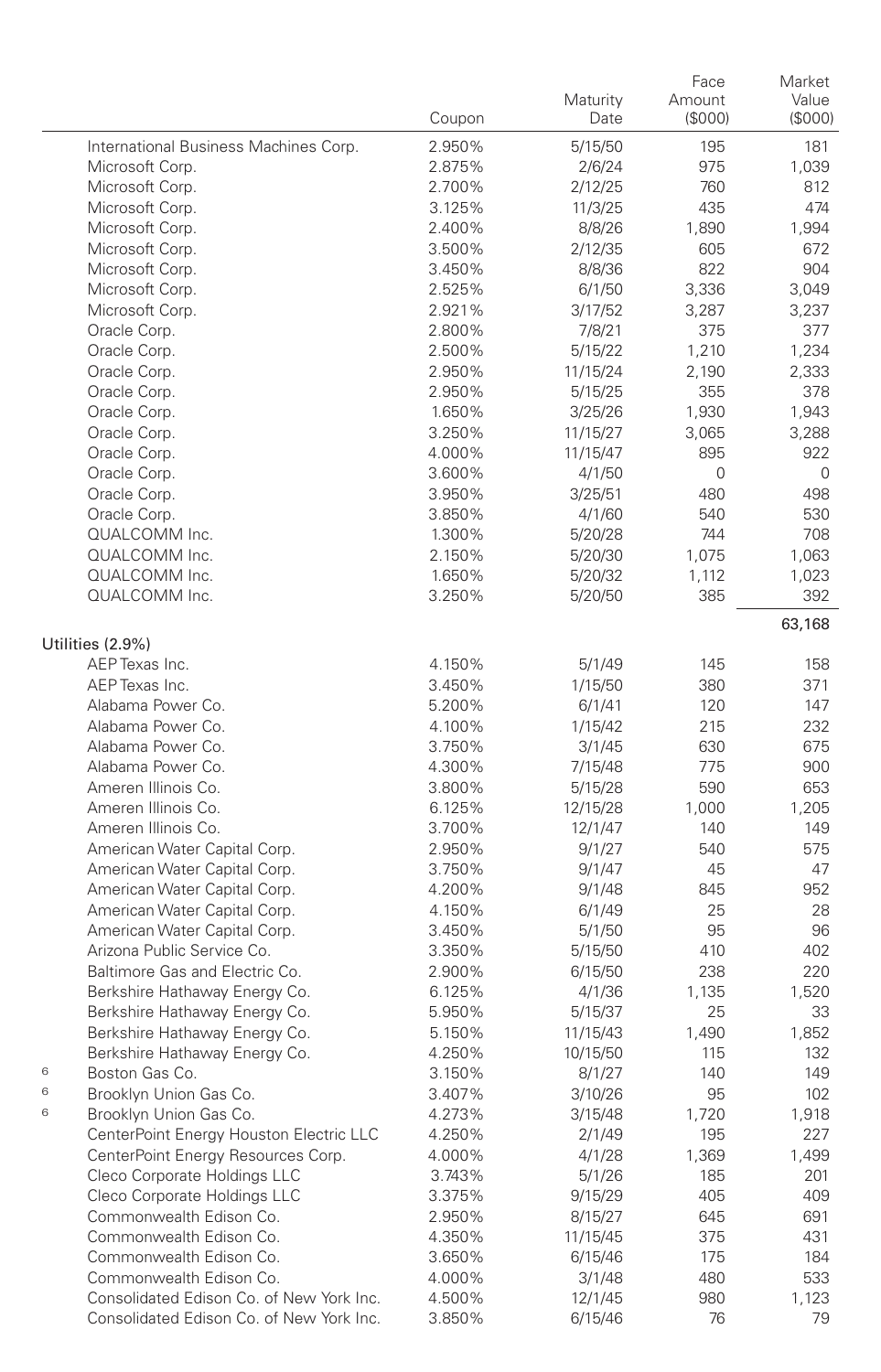|   |                                                | Coupon           | Maturity<br>Date | Face<br>Amount<br>(S000) | Market<br>Value<br>(\$000) |
|---|------------------------------------------------|------------------|------------------|--------------------------|----------------------------|
|   | Consolidated Edison Co. of New York Inc.       | 3.950%           | 4/1/50           | 50                       | 54                         |
|   | Consolidated Edison Co. of New York Inc.       | 4.625%           | 12/1/54          | 1,835                    | 2,202                      |
|   | Consolidated Edison Co. of New York Inc.       | 4.500%           | 5/15/58          | 630                      | 721                        |
|   | Delmarva Power & Light Co.                     | 3.500%           | 11/15/23         | 305                      | 327                        |
|   | Dominion Energy Inc.                           | 2.715%           | 8/15/21          | 450                      | 454                        |
| 6 | Dominion Energy Inc.                           | 2.450%           | 1/15/23          | 3,240                    | 3,349                      |
|   | Dominion Energy Inc.                           | 5.250%           | 8/1/33           | 1,000                    | 1,219                      |
|   | Dominion Energy Inc.                           | 4.600%           | 3/15/49          | 760                      | 903                        |
|   | Dominion Energy South Carolina Inc.            | 6.625%           | 2/1/32           | 138                      | 189                        |
|   | Dominion Energy South Carolina Inc.            | 5.300%           | 5/15/33          | 44                       | 56                         |
|   | Dominion Energy South Carolina Inc.            | 5.450%           | 2/1/41           | 95                       | 123                        |
|   | Dominion Energy South Carolina Inc.            | 4.600%           | 6/15/43          | 202                      | 240                        |
|   | DTE Energy Co.                                 | 3.800%           | 3/15/27          | 250                      | 276                        |
|   | Duke Energy Carolinas LLC                      | 6.100%           | 6/1/37           | 391                      | 520                        |
|   | Duke Energy Carolinas LLC                      | 3.700%           | 12/1/47          | 470                      | 494                        |
|   | Duke Energy Corp.                              | 2.650%           | 9/1/26           | 315                      | 329                        |
|   | Duke Energy Corp.                              | 3.400%           | 6/15/29          | 350                      | 372                        |
|   | Duke Energy Corp.                              | 4.800%           | 12/15/45         | 1,200                    | 1,367                      |
|   | Duke Energy Corp.                              | 3.750%           | 9/1/46           | 265                      | 267                        |
|   | Duke Energy Florida LLC                        | 6.350%           | 9/15/37          | 200                      | 279                        |
|   | Duke Energy Progress LLC                       | 6.300%           | 4/1/38           | 365                      | 507                        |
|   | Duke Energy Progress LLC                       | 4.100%           | 3/15/43          | 118                      | 132                        |
|   | Duke Energy Progress LLC                       | 4.200%           | 8/15/45          | 2,045                    | 2,299                      |
| 6 | East Ohio Gas Co.                              | 2.000%           | 6/15/30          | 325                      | 312                        |
| 6 | East Ohio Gas Co.                              | 3.000%           | 6/15/50          | 475                      | 437                        |
|   | Eastern Energy Gas Holdings LLC                | 3.550%           | 11/1/23          | 470                      | 501                        |
|   | Eastern Energy Gas Holdings LLC                | 3.000%           | 11/15/29         | 585                      | 607                        |
|   | Eastern Energy Gas Holdings LLC                | 4.800%           | 11/1/43          | 125                      | 143                        |
|   | Eastern Energy Gas Holdings LLC                | 4.600%           | 12/15/44         | 1,603                    | 1,793                      |
| 6 | Electricite de France SA                       | 4.875%           | 9/21/38          | 2,200                    | 2,574                      |
| 6 | Electricite de France SA                       | 4.875%           | 1/22/44          | 50                       | 59                         |
| 6 | Electricite de France SA                       | 4.950%           | 10/13/45         | 400                      | 477                        |
|   | Emera U.S. Finance LP                          | 3.550%           | 6/15/26          | 965                      | 1,045                      |
|   | Entergy Louisiana LLC                          | 3.120%           | 9/1/27           | 410                      | 444                        |
|   | Evergy Inc.                                    | 2.450%           | 9/15/24          | 425                      | 445                        |
|   | Evergy Kansas Central Inc.                     | 3.250%           | 9/1/49           | 630                      | 616                        |
|   | Evergy Metro Inc.                              | 2.250%           | 6/1/30           | 205                      | 202                        |
|   | Evergy Metro Inc.                              | 4.200%           | 3/15/48          | 137                      | 154                        |
|   | Eversource Energy                              | 2.900%           | 10/1/24          | 690                      | 735                        |
|   | Eversource Energy                              | 3.150%           | 1/15/25          | 110                      | 116                        |
|   | Eversource Energy<br>Florida Power & Light Co. | 3.300%<br>5.650% | 1/15/28          | 400                      | 427                        |
|   | Florida Power & Light Co.                      | 4.950%           | 2/1/35<br>6/1/35 | 1,000<br>1,000           | 1,323<br>1,248             |
|   | Florida Power & Light Co.                      | 5.950%           | 2/1/38           | 785                      | 1,068                      |
|   | Florida Power & Light Co.                      | 5.690%           | 3/1/40           | 675                      | 913                        |
|   | Florida Power & Light Co.                      | 3.700%           | 12/1/47          | 480                      | 523                        |
|   | Fortis Inc.                                    | 3.055%           | 10/4/26          | 1,195                    | 1,273                      |
|   | Georgia Power Co.                              | 5.400%           | 6/1/40           | 205                      | 247                        |
|   | Georgia Power Co.                              | 4.750%           | 9/1/40           | 988                      | 1,152                      |
|   | Georgia Power Co.                              | 4.300%           | 3/15/42          | 1,076                    | 1,198                      |
|   | Georgia Power Co.                              | 3.700%           | 1/30/50          | 170                      | 175                        |
|   | Indiana Michigan Power Co.                     | 4.250%           | 8/15/48          | 415                      | 466                        |
| 6 | KeySpan Gas East Corp.                         | 2.742%           | 8/15/26          | 670                      | 704                        |
| 6 | Massachusetts Electric Co.                     | 5.900%           | 11/15/39         | 585                      | 778                        |
| 6 | Metropolitan Edison Co.                        | 4.300%           | 1/15/29          | 249                      | 274                        |
|   | MidAmerican Energy Co.                         | 4.400%           | 10/15/44         | 15                       | 17                         |
|   | MidAmerican Energy Co.                         | 4.250%           | 5/1/46           | 45                       | 52                         |
|   | MidAmerican Energy Co.                         | 4.250%           | 7/15/49          | 315                      | 369                        |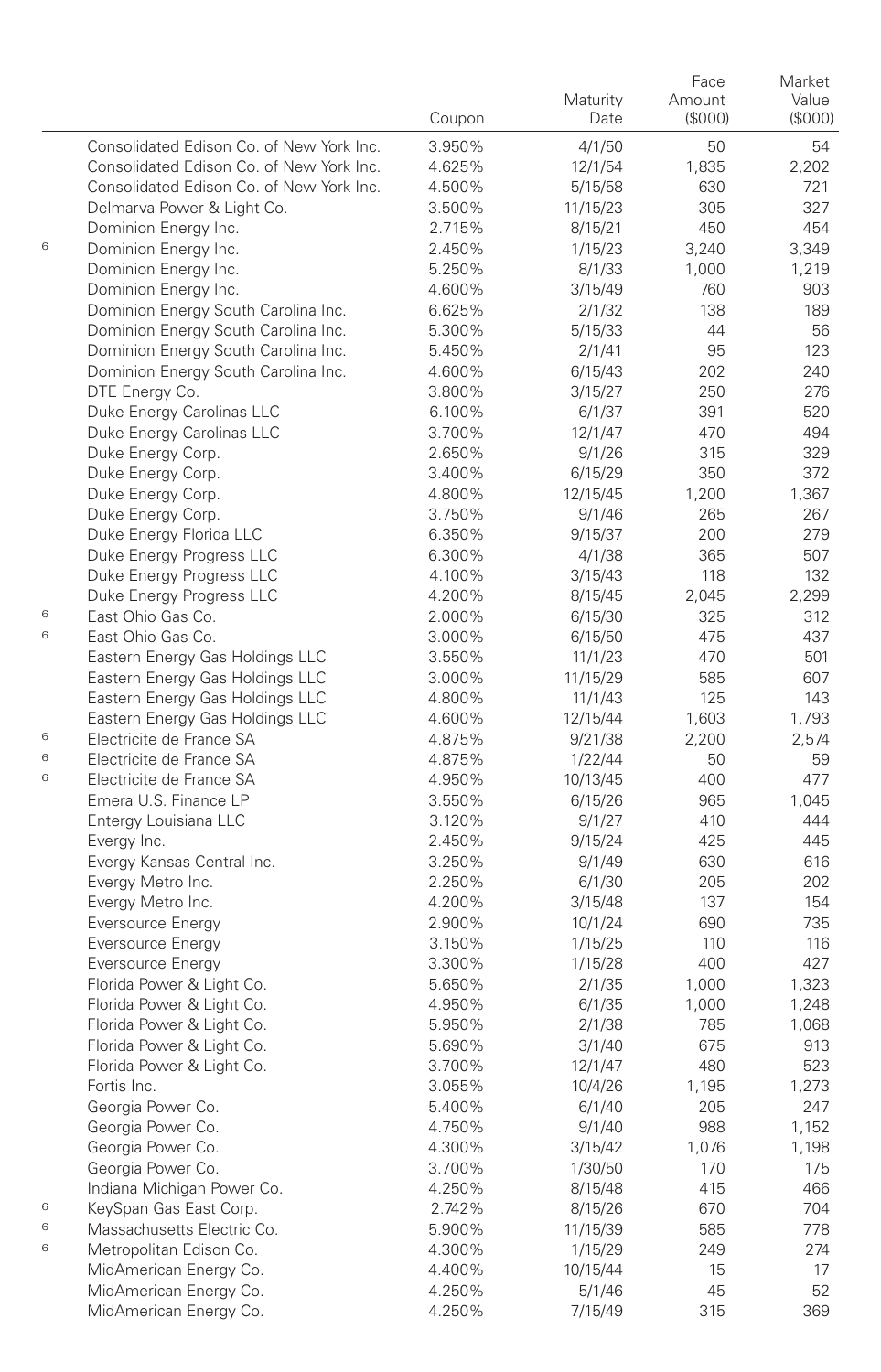|     |                                                                              | Coupon           | Maturity<br>Date   | Face<br>Amount<br>(\$000) | Market<br>Value<br>(\$000) |
|-----|------------------------------------------------------------------------------|------------------|--------------------|---------------------------|----------------------------|
|     | MidAmerican Energy Co.                                                       | 3.150%           | 4/15/50            | 1,390                     | 1,373                      |
| 6   | Mid-Atlantic Interstate Transmission LLC                                     | 4.100%           | 5/15/28            | 195                       | 211                        |
| 6   | Monongahela Power Co.                                                        | 5.400%           | 12/15/43           | 135                       | 165                        |
|     | National Rural Utilities Cooperative                                         |                  |                    |                           |                            |
|     | Finance Corp.                                                                | 2.950%           | 2/7/24             | 415                       | 439                        |
|     | National Rural Utilities Cooperative                                         |                  |                    |                           |                            |
|     | Finance Corp.                                                                | 2.850%           | 1/27/25            | 1,040                     | 1,099                      |
|     | Nevada Power Co.                                                             | 3.125%           | 8/1/50             | 380                       | 364                        |
|     | NextEra Energy Capital Holdings Inc.<br>NextEra Energy Capital Holdings Inc. | 2.403%           | 9/1/21             | 1,295                     | 1,306                      |
|     | NextEra Energy Capital Holdings Inc.                                         | 3.250%<br>3.550% | 4/1/26<br>5/1/27   | 260<br>880                | 280<br>966                 |
|     | NextEra Energy Capital Holdings Inc.                                         | 3.500%           | 4/1/29             | 390                       | 418                        |
|     | NextEra Energy Capital Holdings Inc.                                         | 2.750%           | 11/1/29            | 590                       | 606                        |
|     | NextEra Energy Capital Holdings Inc.                                         | 2.250%           | 6/1/30             | 1,185                     | 1,155                      |
| 6   | Niagara Mohawk Power Corp.                                                   | 4.278%           | 12/15/28           | 1,000                     | 1,127                      |
| 6   | Niagara Mohawk Power Corp.                                                   | 3.025%           | 6/27/50            | 540                       | 492                        |
|     | NiSource Inc.                                                                | 5.250%           | 2/15/43            | 390                       | 481                        |
|     | NiSource Inc.                                                                | 4.800%           | 2/15/44            | 270                       | 315                        |
|     | Northern States Power Co.                                                    | 6.250%           | 6/1/36             | 2,000                     | 2,746                      |
| 3,6 | Oglethorpe Power Corp.                                                       | 6.191%           | 1/1/31             | 1,065                     | 1,348                      |
|     | Oglethorpe Power Corp.                                                       | 5.950%           | 11/1/39            | 170                       | 211                        |
|     | Oglethorpe Power Corp.                                                       | 4.550%           | 6/1/44             | 50                        | 52                         |
|     | Oglethorpe Power Corp.                                                       | 4.250%           | 4/1/46             | 537                       | 540                        |
|     | Oglethorpe Power Corp.                                                       | 5.050%           | 10/1/48            | 80                        | 94                         |
| 6   | Oglethorpe Power Corp.                                                       | 3.750%           | 8/1/50             | 250                       | 243                        |
|     | Oglethorpe Power Corp.                                                       | 5.250%           | 9/1/50             | 630                       | 737                        |
|     | Oncor Electric Delivery Co. LLC                                              | 4.550%           | 12/1/41            | 75                        | 89                         |
|     | PacifiCorp                                                                   | 6.250%           | 10/15/37           | 2,000                     | 2,705                      |
|     | PacifiCorp                                                                   | 4.125%           | 1/15/49            | 26<br>345                 | 29<br>390                  |
|     | PacifiCorp<br>PacifiCorp                                                     | 4.150%<br>3.300% | 2/15/50<br>3/15/51 | 169                       | 166                        |
|     | Potomac Electric Power Co.                                                   | 3.050%           | 4/1/22             | 460                       | 472                        |
|     | Potomac Electric Power Co.                                                   | 6.500%           | 11/15/37           | 750                       | 1,053                      |
|     | San Diego Gas & Electric Co.                                                 | 6.000%           | 6/1/26             | 600                       | 723                        |
|     | San Diego Gas & Electric Co.                                                 | 3.750%           | 6/1/47             | 160                       | 168                        |
|     | San Diego Gas & Electric Co.                                                 | 4.150%           | 5/15/48            | 545                       | 612                        |
| 3   | <b>SCE Recovery Funding LLC</b>                                              | 0.861%           | 11/15/31           | 310                       | 300                        |
|     | <b>SCE Recovery Funding LLC</b>                                              | 1.942%           | 5/15/38            | 110                       | 105                        |
|     | <b>SCE Recovery Funding LLC</b>                                              | 2.510%           | 11/15/43           | 100                       | 95                         |
|     | Sempra Energy                                                                | 2.875%           | 10/1/22            | 750                       | 771                        |
|     | Sempra Energy                                                                | 3.250%           | 6/15/27            | 1,095                     | 1,170                      |
|     | Sempra Energy                                                                | 6.000%           | 10/15/39           | 600                       | 796                        |
|     | Sierra Pacific Power Co.                                                     | 3.375%           | 8/15/23            | 850                       | 901                        |
|     | Sierra Pacific Power Co.                                                     | 2.600%           | 5/1/26             | 221                       | 233                        |
|     | Southern California Edison Co.                                               | 2.400%           | 2/1/22             | 170                       | 172                        |
|     | Southern California Edison Co.                                               | 3.700%           | 8/1/25             | 90                        | 98                         |
|     | Southern California Edison Co.                                               | 6.000%           | 1/15/34            | 1,000                     | 1,280                      |
|     | Southern California Edison Co.                                               | 5.550%           | 1/15/37            | 2,250                     | 2,683                      |
|     | Southern California Edison Co.<br>Southern California Edison Co.             | 6.050%           | 3/15/39            | 55                        | 70                         |
|     | Southern California Edison Co.                                               | 4.000%<br>4.125% | 4/1/47             | 195                       | 200                        |
|     | Southern California Edison Co.                                               | 3.650%           | 3/1/48<br>2/1/50   | 645<br>155                | 675<br>153                 |
|     | Southern California Gas Co.                                                  | 2.600%           | 6/15/26            | 820                       | 862                        |
|     | Southern Co.                                                                 | 2.950%           | 7/1/23             | 1,280                     | 1,338                      |
|     | Southern Co.                                                                 | 4.400%           | 7/1/46             | 755                       | 842                        |
|     | Southwest Gas Corp.                                                          | 2.200%           | 6/15/30            | 230                       | 223                        |
|     | Southwestern Electric Power Co.                                              | 6.200%           | 3/15/40            | 400                       | 529                        |
|     | Southwestern Public Service Co.                                              | 3.700%           | 8/15/47            | 102                       | 106                        |
|     |                                                                              |                  |                    |                           |                            |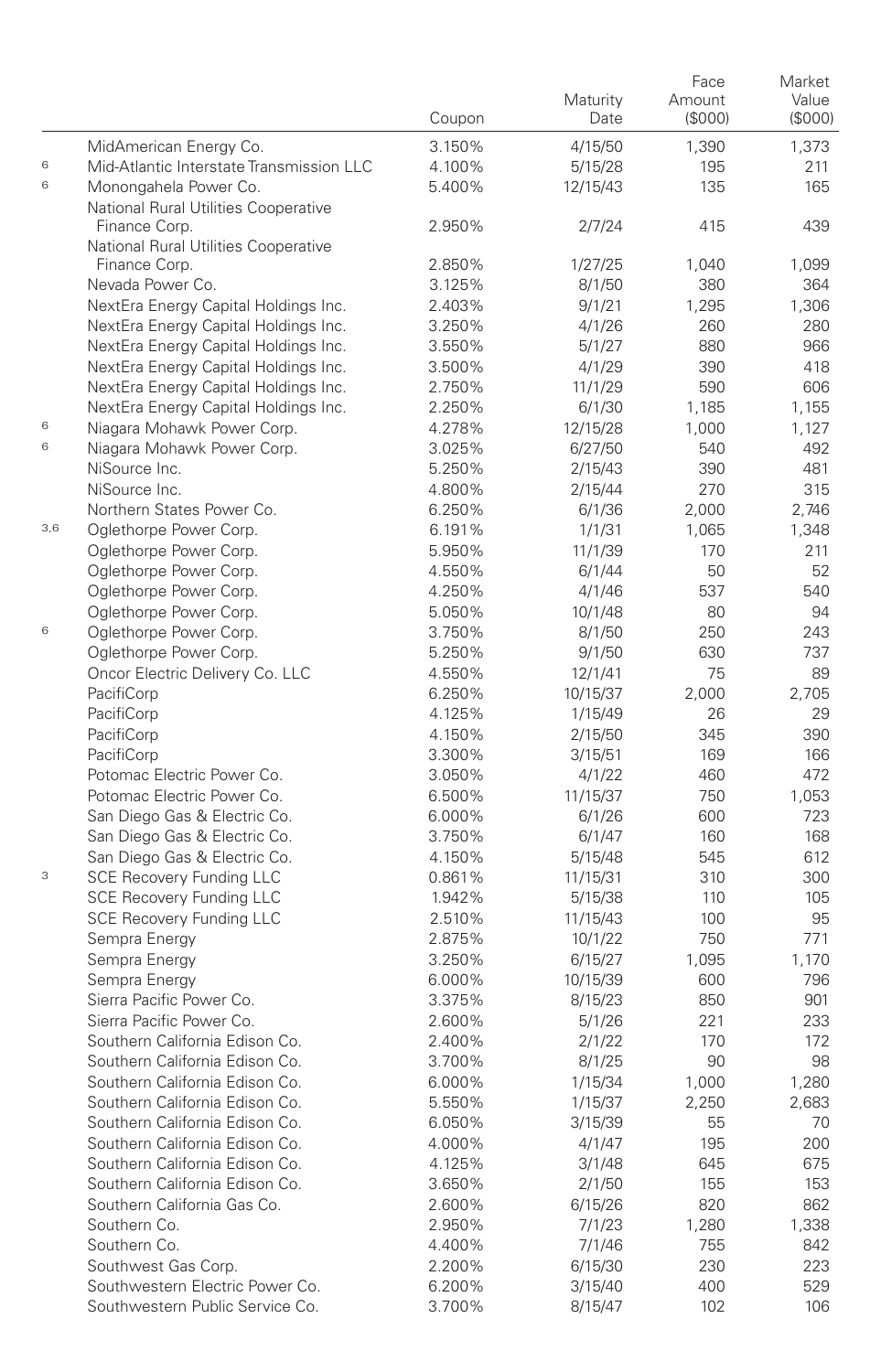|             |                                                                              | Coupon | Maturity<br>Date | Face<br>Amount<br>(\$000) | Market<br>Value<br>(\$000) |
|-------------|------------------------------------------------------------------------------|--------|------------------|---------------------------|----------------------------|
| 6           | State Grid Overseas Investment 2016 Ltd.                                     | 2.750% | 5/4/22           | 1,550                     | 1.583                      |
| 6           | State Grid Overseas Investment 2016 Ltd.                                     | 3.500% | 5/4/27           | 775                       | 843                        |
|             | Union Electric Co.                                                           | 4.000% | 4/1/48           | 423                       | 469                        |
|             | Virginia Electric and Power Co.                                              | 2.750% | 3/15/23          | 690                       | 716                        |
|             | Virginia Electric and Power Co.                                              | 3.500% | 3/15/27          | 435                       | 476                        |
|             | Wisconsin Electric Power Co.                                                 | 5.700% | 12/1/36          | 690                       | 901                        |
|             | Total Corporate Bonds (Cost \$682,024)                                       |        |                  |                           | 99,204<br>730,920          |
|             | Sovereign Bonds (0.4%)                                                       |        |                  |                           |                            |
| 6           | Government of Bermuda                                                        | 2.375% | 8/20/30          | 400                       | 390                        |
| 6           | Government of Bermuda                                                        | 3.375% | 8/20/50          | 200                       | 194                        |
|             | International Bank for Reconstruction &                                      |        |                  |                           |                            |
|             | Development                                                                  | 4.750% | 2/15/35          | 2,000                     | 2,622                      |
| 6           | Kingdom of Saudi Arabia                                                      | 2.875% | 3/4/23           | 930                       | 966                        |
| 8           | Nova Scotia T-Bill                                                           | 0.000% | 4/15/21          | 750                       | 597                        |
|             | Republic of Chile                                                            | 2.550% | 1/27/32          | 1,075                     | 1,083                      |
| 5           | Republic of Chile                                                            | 3.500% | 4/15/53          | 775                       | 784                        |
|             | Republic of Chile                                                            | 3.100% | 1/22/61          | 410                       | 381                        |
|             | Republic of Colombia                                                         | 4.000% | 2/26/24          | 970                       | 1,032                      |
|             | Republic of Panama                                                           | 2.252% | 9/29/32          | 1,720                     | 1,634                      |
| 3           | Republic of Panama                                                           | 3.870% | 7/23/60          | 1,385                     | 1,375                      |
| 6           | State of Qatar                                                               | 2.375% | 6/2/21           | 1,590                     | 1,594                      |
| 6           | State of Oatar                                                               | 3.875% | 4/23/23          | 1,985                     | 2,114                      |
| 6           | State of Qatar                                                               | 4.400% | 4/16/50          | 430                       | 497                        |
|             | Total Sovereign Bonds (Cost \$14,626)                                        |        |                  |                           | 15,263                     |
|             | Taxable Municipal Bonds (1.6%)                                               |        |                  |                           |                            |
|             | Atlanta GA Water & Wastewater Water                                          |        |                  |                           |                            |
|             | Revenue                                                                      | 2.257% | 11/1/35          | 100                       | 100                        |
|             | Bay Area Toll Authority Highway Revenue                                      | 2.574% | 4/1/31           | 450                       | 465                        |
|             | Bay Area Toll Authority Highway Revenue                                      | 6.263% | 4/1/49           | 60                        | 93                         |
|             | Bay Area Toll Authority Highway Revenue                                      | 7.043% | 4/1/50           | 900                       | 1,481                      |
|             | Broward FL Airport System Port, Airport &                                    |        |                  |                           |                            |
|             | Marina Revenue                                                               | 3.477% | 10/1/43          | 300                       | 309                        |
|             | California GO                                                                | 7.500% | 4/1/34           | 155                       | 241                        |
|             | California GO                                                                | 7.350% | 11/1/39          | 1,550                     | 2,380                      |
|             | Chicago O'Hare International Airport Port,<br>Airport & Marina Revenue       | 6.395% | 1/1/40           | 155                       | 223                        |
|             | Chicago Transit Authority Sales & Transfer                                   |        |                  |                           |                            |
|             | Tax Receipts Sales Tax Revenue<br>Chicago Transit Authority Sales & Transfer | 6.899% | 12/1/40          | 1.780                     | 2,487                      |
|             | Tax Receipts Sales Tax Revenue<br>Chicago Transit Authority Sales Tax        | 6.899% | 12/1/40          | 825                       | 1,153                      |
|             | Receipts Fund Sales Tax Revenue                                              | 6.200% | 12/1/40          | 550                       | 734                        |
|             | Commonwealth of Massachusetts GO                                             | 2.514% | 7/1/41           | 270                       | 267                        |
|             | Dallas-Fort Worth International Airport<br>Port, Airport & Marina Revenue    | 3.089% | 11/1/40          | 220                       | 217                        |
|             | Foothill-Eastern Transportation Corridor                                     |        |                  |                           |                            |
|             | Agency Highway Revenue                                                       | 4.094% | 1/15/49          | 155                       | 161                        |
| $\mathbf 9$ | Foothill-Eastern Transportation Corridor<br>Agency Highway Revenue           | 3.924% | 1/15/53          | 1,170                     | 1,217                      |
|             | Georgia Municipal Electric Authority                                         |        |                  |                           |                            |
|             | Electric Power & Light Revenue<br>Georgia Municipal Electric Authority       | 6.637% | 4/1/57           | 1,937                     | 2,771                      |
|             | Electric Power & Light Revenue<br>Grand Parkway Transportation Corp.         | 6.655% | 4/1/57           | 303                       | 437                        |
|             | Highway Revenue                                                              | 5.184% | 10/1/42          | 1,015                     | 1,306                      |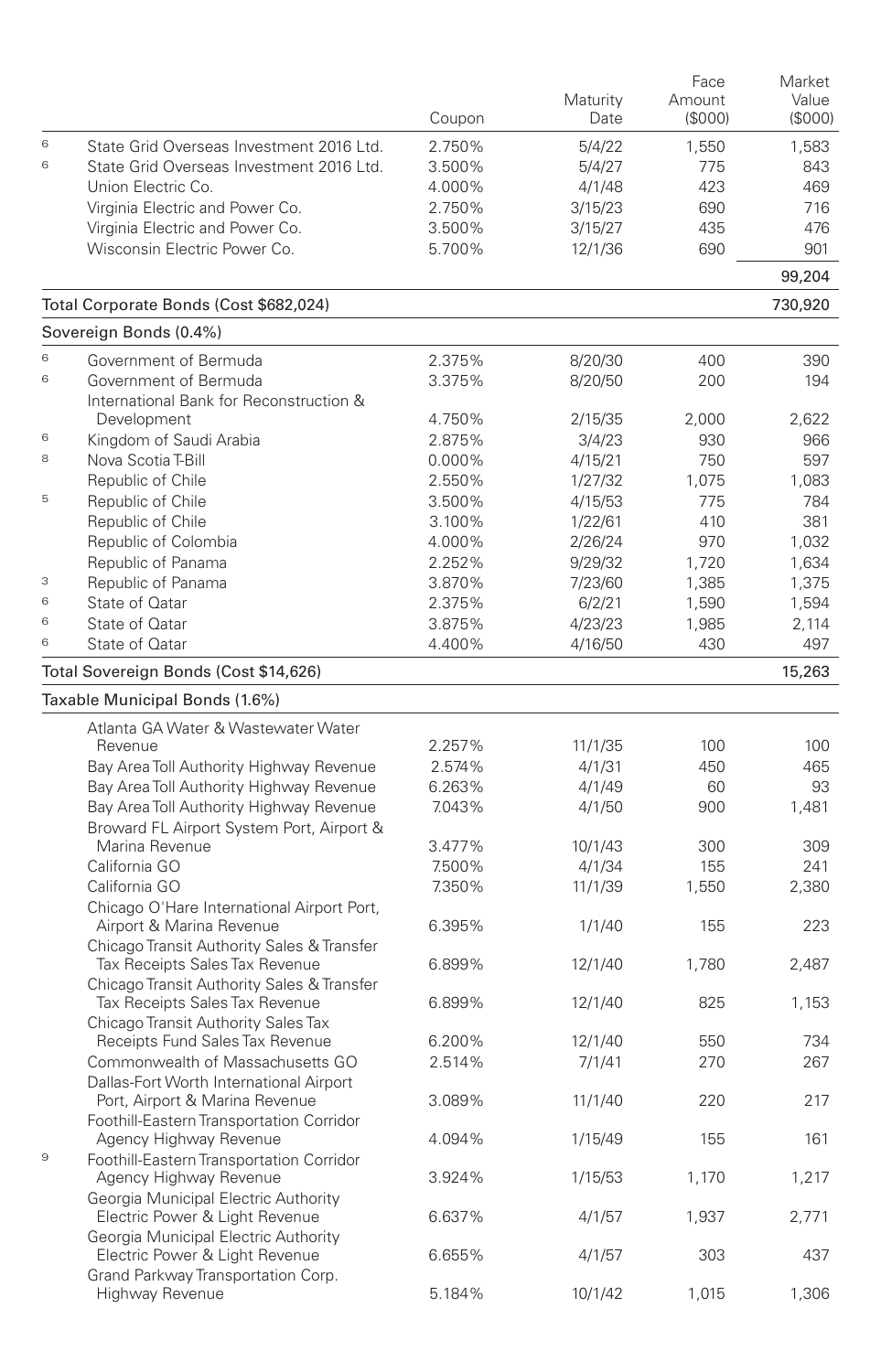|    |                                                                            | Coupon           | Maturity<br>Date    | Face<br>Amount<br>(S000) | Market<br>Value<br>(\$000) |
|----|----------------------------------------------------------------------------|------------------|---------------------|--------------------------|----------------------------|
|    | Grand Parkway Transportation Corp. Texas<br>System Highway Revenue         | 3.236%           | 10/1/52             | 930                      | 935                        |
|    | Great Lakes Water Authority Sewage                                         |                  |                     |                          |                            |
|    | Disposal System Sewer Revenue                                              | 3.056%           | 7/1/39              | 250                      | 254                        |
|    | Houston TX GO                                                              | 6.290%           | 3/1/32              | 365                      | 456                        |
|    | Illinois GO                                                                | 5.100%           | 6/1/33              | 810                      | 912                        |
|    | Illinois State Toll Highway Authority<br>Highway Revenue                   | 6.184%           | 1/1/34              | 750                      | 1,010                      |
|    | JobsOhio Beverage System Miscellaneous<br>Revenue                          | 2.833%           | 1/1/38              | 160                      | 162                        |
| 9  | Kansas Development Finance Authority<br>Lease (Appropriation) Revenue      | 5.501%           | 5/1/34              | 2.000                    | 2,493                      |
|    | Maryland State Transportation Authority<br><b>Transit Revenue</b>          | 5.888%           | 7/1/43              | 545                      | 720                        |
|    | Massachusetts School Building Authority<br>Sales Tax Revenue               | 1.753%           | 8/15/30             | 890                      | 878                        |
|    | Massachusetts School Building Authority<br>Sales Tax Revenue               | 5.715%           | 8/15/39             | 1,000                    | 1,357                      |
|    | Massachusetts School Building Authority<br>Sales Tax Revenue               | 3.395%           | 10/15/40            | 500                      | 525                        |
|    | Massachusetts School Building Authority<br>Sales Tax Revenue               | 2.950%           | 5/15/43             | 650                      | 650                        |
|    | Metropolitan Transportation Authority Fuel<br>Sales Tax Revenue            | 6.089%           | 11/15/40            | 445                      | 614                        |
|    | Metropolitan Transportation Authority<br>Miscellaneous Taxes Revenue       | 7.336%           | 11/15/39            | 325                      | 509                        |
|    | Metropolitan Transportation Authority<br><b>Transit Revenue</b>            | 6.200%           | 11/15/26            | 60                       | 69                         |
|    | Metropolitan Transportation Authority<br><b>Transit Revenue</b>            | 6.814%           | 11/15/40            | 785                      | 1,082                      |
|    | Metropolitan Transportation Authority<br><b>Transit Revenue</b>            | 5.175%           | 11/15/49            | 910                      | 1,127                      |
|    | Metropolitan Water Reclamation District of<br>Greater Chicago GO           | 5.720%           | 12/1/38             | 215                      | 286                        |
|    | Michigan Finance Authority Health,<br>Hospital, Nursing Home Revenue       | 3.084%           | 12/1/34             | 295                      | 310                        |
|    | New Jersey Turnpike Authority Highway<br>Revenue                           | 7.414%           | 1/1/40              | 410                      | 644                        |
|    | New York State Dormitory Authority<br>Income Tax Revenue                   | 3.110%           | 2/15/39             | 640                      | 652                        |
|    | New York State Dormitory Authority<br>Income Tax Revenue                   | 3.190%           | 2/15/43             | 355                      | 362                        |
|    | New York State Thruway Authority<br>Highway Revenue                        | 2.900%           | 1/1/35              | 490                      | 508                        |
|    | New York State Thruway Authority<br>Highway Revenue                        | 3.500%           | 1/1/42              | 275                      | 282                        |
|    | New York State Urban Development Corp.<br>Income Tax Revenue               | 2.100%           | 3/15/22             | 790                      | 802                        |
|    | North Texas Tollway Authority Highway                                      |                  |                     |                          |                            |
|    | Revenue<br>Oregon Department of Transportation Fuel                        | 6.718%           | 1/1/49              | 465                      | 737                        |
| 9  | Sales Tax Revenue<br>Oregon School Boards Association GO                   | 5.834%<br>5.528% | 11/15/34<br>6/30/28 | 655<br>2,000             | 884<br>2,334               |
| 10 | Oregon State University College &<br>University Revenue                    | 3.424%           | 3/1/60              | 1,000                    | 1,004                      |
| 11 | Philadelphia Authority for Industrial<br>Development Miscellaneous Revenue | 6.550%           | 10/15/28            | 1,945                    | 2,388                      |
|    | Port Authority of New York & New Jersey<br>Port, Airport & Marina Revenue  | 5.859%           | 12/1/24             | 65                       | 77                         |
|    | Port Authority of New York & New Jersey<br>Port, Airport & Marina Revenue  | 6.040%           | 12/1/29             | 265                      | 345                        |

÷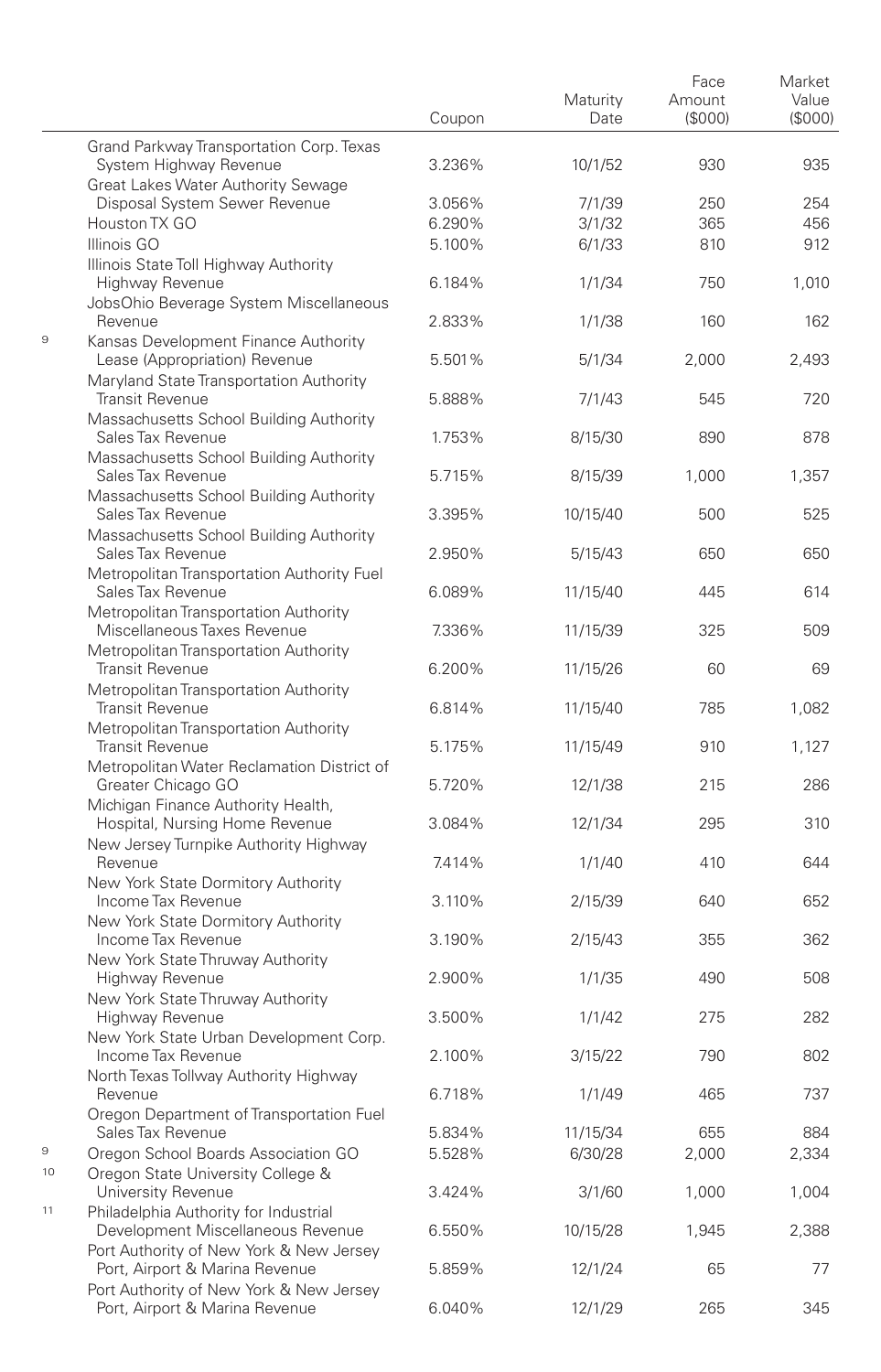|                                                                                     | Coupon | Maturity<br>Date | Face<br>Amount<br>(S000) | Market<br>Value<br>(S000) |
|-------------------------------------------------------------------------------------|--------|------------------|--------------------------|---------------------------|
| Port Authority of New York & New Jersey                                             |        |                  |                          |                           |
| Port, Airport & Marina Revenue                                                      | 3.175% | 7/15/60          | 485                      | 459                       |
| Port Authority of New York & New Jersey                                             |        |                  |                          |                           |
| Port, Airport & Marina Revenue                                                      | 4.458% | 10/1/62          | 1.175                    | 1,448                     |
| Port Authority of New York & New Jersey                                             |        |                  |                          |                           |
| Port, Airport & Marina Revenue                                                      | 4.810% | 10/15/65         | 640                      | 825                       |
| Riverside CA General Fund Revenue                                                   | 3.857% | 6/1/45           | 260                      | 267                       |
| Riverside County CA Appropriations                                                  |        |                  |                          |                           |
| Revenue                                                                             | 3.818% | 2/15/38          | 290                      | 308                       |
| Rutgers State University of New Jersey                                              |        |                  |                          |                           |
| College & University Revenue                                                        | 3.270% | 5/1/43           | 350                      | 363                       |
| Sales Tax Securitization Corp. Sales Tax                                            |        |                  |                          |                           |
| Revenue                                                                             | 4.787% | 1/1/48           | 1,240                    | 1,514                     |
| San Antonio TX Electric & Gas Systems                                               |        |                  |                          |                           |
| Electric Power & Light Revenue                                                      | 2.905% | 2/1/48           | 255                      | 251                       |
| State Board of Administration Finance                                               |        |                  |                          |                           |
| Corp. Miscellaneous Revenue                                                         | 1.705% | 7/1/27           | 925                      | 928                       |
| Texas Transportation Commission GO                                                  | 2.562% | 4/1/42           | 235                      | 229                       |
| <b>Texas Transportation Commission State</b>                                        |        |                  |                          |                           |
| Highway Fund Miscellaneous Revenue                                                  | 4.000% | 10/1/33          | 395                      | 471                       |
| University of California College &                                                  |        |                  |                          |                           |
| University Revenue                                                                  | 1.316% | 5/15/27          | 385                      | 381                       |
| University of California College &                                                  |        |                  |                          |                           |
| University Revenue                                                                  | 1.614% | 5/15/30          | 645                      | 615                       |
| University of California College &                                                  |        |                  |                          |                           |
| University Revenue                                                                  | 4.601% | 5/15/31          | 590                      | 687                       |
| University of California College &                                                  |        |                  |                          |                           |
| University Revenue                                                                  | 4.765% | 5/15/44          | 145                      | 156                       |
| University of California College &                                                  | 3.931% |                  | 570                      | 624                       |
| University Revenue                                                                  |        | 5/15/45          |                          |                           |
| University of California Regents Medical<br>Center Pooled Health, Hospital, Nursing |        |                  |                          |                           |
| Home Revenue                                                                        | 6.548% | 5/15/48          | 90                       | 136                       |
| University of California Regents Medical                                            |        |                  |                          |                           |
| Center Pooled Health, Hospital, Nursing                                             |        |                  |                          |                           |
| Home Revenue                                                                        | 6.583% | 5/15/49          | 695                      | 1,032                     |
| University of California Regents Medical                                            |        |                  |                          |                           |
| Center Pooled Health, Hospital, Nursing                                             |        |                  |                          |                           |
| Home Revenue                                                                        | 3.006% | 5/15/50          | 450                      | 432                       |
| University of California Regents Medical                                            |        |                  |                          |                           |
| Center Pooled Health, Hospital, Nursing                                             |        |                  |                          |                           |
| Home Revenue                                                                        | 3.256% | 5/15/60          | 780                      | 778                       |
| Utility Debt Securitization Authority                                               |        |                  |                          |                           |
| Electric Power & Light Revenue                                                      | 3.435% | 12/15/25         | 210                      | 217                       |
| Total Taxable Municipal Bonds (Cost \$47,342)                                       |        |                  |                          | 53,531                    |
|                                                                                     |        |                  | <b>Shares</b>            |                           |
| Temporary Cash Investments (4.2%)                                                   |        |                  |                          |                           |
|                                                                                     |        |                  |                          |                           |
| Money Market Fund (2.2%)                                                            |        |                  |                          |                           |

<sup>12,13</sup> Vanguard Market Liquidity Fund **0.081%** 745,937 74,594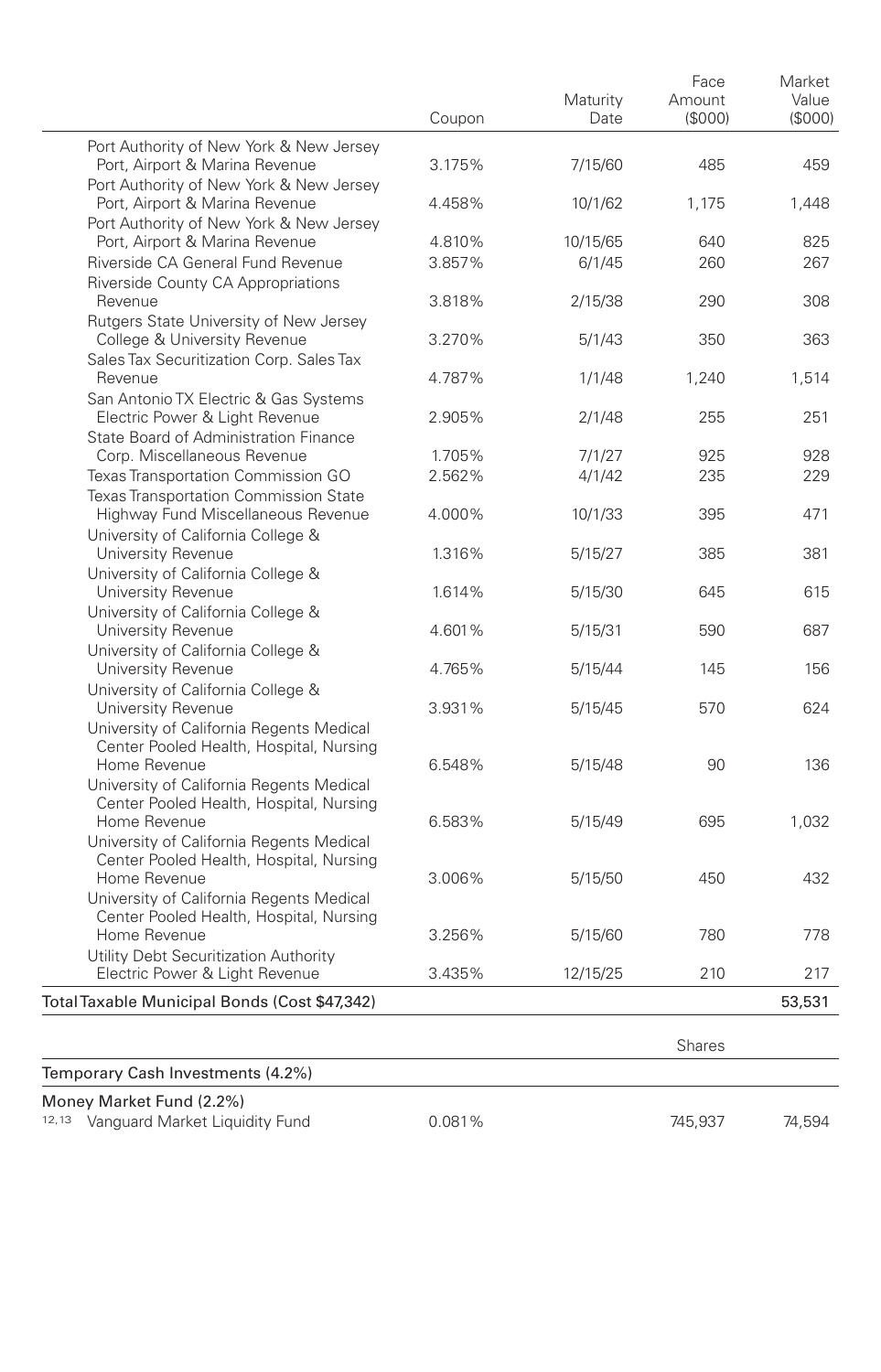|                                                   |           |          | Face    | Market    |
|---------------------------------------------------|-----------|----------|---------|-----------|
|                                                   |           | Maturity | Amount  | Value     |
|                                                   | Coupon    | Date     | (\$000) | (S000)    |
| Repurchase Agreement (2.0%)                       |           |          |         |           |
| <b>RBS</b> Securities Inc.                        |           |          |         |           |
| (Dated 3/31/21, Repurchase Value                  |           |          |         |           |
| \$68,300,000, collateralized by                   |           |          |         |           |
| U.S. Treasury Note/Bond                           |           |          |         |           |
| 1.125%-4.625%, 2/15/40-8/15/48, with a            |           |          |         |           |
| value of \$69,666,000)                            | $0.005\%$ | 4/1/21   | 68,300  | 68,300    |
| Total Temporary Cash Investments (Cost \$142,894) |           |          | 142.894 |           |
| Total Investments (102.3%) (Cost \$2.708.851)     |           |          |         | 3,484,346 |
| Other Assets and Liabilities-Net (-2.3%)          |           |          |         | (79, 024) |
| Net Assets (100%)                                 |           |          |         | 3,405,322 |
|                                                   |           |          |         |           |

Cost is in \$000.

\* Non-income-producing security.

1 Includes partial security positions on loan to broker-dealers. The total value of securities on loan is \$70,609,000.

2 Securities with a value of \$64,000 have been segregated as initial margin for open futures contracts.

- 3 The average or expected maturity is shorter than the final maturity shown because of the possibility of interim principal payments and prepayments or the possibility of the issue being called.
- 4 The issuer was placed under federal conservatorship in September 2008; since that time, its daily operations have been managed by the Federal Housing Finance Agency and it receives capital from the U.S. Treasury, as needed to maintain a positive net worth, in exchange for senior preferred stock.
- 5 Security purchased on a when-issued or delayed-delivery basis for which the portfolio has not taken delivery as of March 31, 2021.
- 6 Security exempt from registration under Rule 144A of the Securities Act of 1933. Such securities may be sold in transactions exempt from registration, normally to qualified institutional buyers. At March 31, 2021, the aggregate value was \$182,997,000, representing 5.4% of net assets.
- 7 Variable-rate security; rate shown is effective rate at period end. Certain variable rate securities are not based on a published reference rate and spread but are determined by the issuer or agent based on current market conditions.
- 8 Face amount denominated in Canadian dollars.
- 9 Scheduled principal and interest payments are guaranteed by Assured Guaranty Municipal Corp.
- 10 Scheduled principal and interest payments are guaranteed by Build America Mutual Assurance Co.
- 11 Scheduled principal and interest payments are guaranteed by National Public Finance Guarantee Corp.
- 12 Affiliated money market fund available only to Vanguard funds and certain trusts and accounts managed by Vanguard. Rate shown is the 7-day yield.

13 Collateral of \$74,582,000 was received for securities on loan.

1M—1-month. 3M—3-month. ADR—American Depositary Receipt. GO—General Obligation Bond. LIBOR—London Interbank Offered Rate. REMICS—Real Estate Mortgage Investment Conduits. UMBS—Uniform Mortgage-Backed Securities.

## Derivative Financial Instruments Outstanding as of Period End

Futures Contracts (\$000) Expiration Number of Long (Short) **Contracts** Notional Amount Value and Unrealized Appreciation (Depreciation) Long Futures Contracts 5-Year U.S. Treasury Note  $\frac{1}{9}$  June 2021 56 6,910 (79)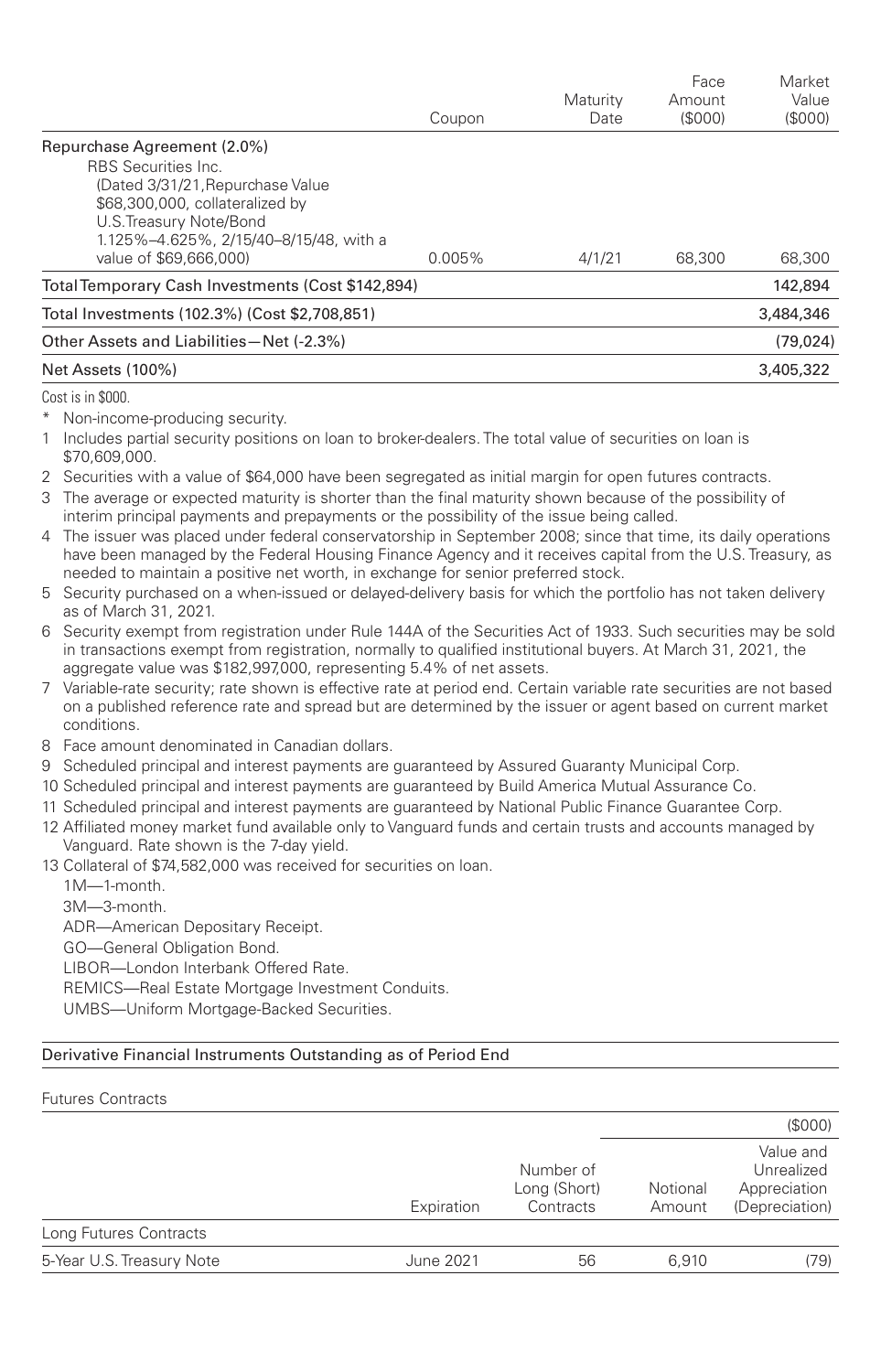## Forward Currency Contracts

|                           | Contract<br>Settlement<br>Date |            | Contract Amount (000) |     |         | Unrealized<br>Appreciation | Unrealized<br>Depreciation |
|---------------------------|--------------------------------|------------|-----------------------|-----|---------|----------------------------|----------------------------|
| Counterparty              |                                |            | Receive               |     | Deliver | (S000)                     | (\$000)                    |
| <b>BNP Paribas</b>        | 4/16/21                        | <b>USD</b> | 1.606                 | CAD | 2.000   | 15                         |                            |
| JPMorgan Chase Bank, N.A. | 4/19/21                        | <b>USD</b> | 807                   | CAD | 1.009   | 4                          |                            |
| <b>UBS AG</b>             | 4/9/21                         | <b>USD</b> | 801                   | CAD | 1,000   | 5                          |                            |
| <b>BNP Paribas</b>        | 4/6/21                         | <b>USD</b> | 799                   | CAD | 1,000   | 4                          |                            |
| <b>BNP Paribas</b>        | 4/15/21                        | <b>USD</b> | 799                   | CAD | 1,000   | 4                          |                            |
| Citibank, N.A.            | 4/15/21                        | <b>USD</b> | 602                   | CAD | 750     | 6                          |                            |
| Citibank, N.A.            | 4/19/21                        | <b>USD</b> | 393                   | CAD | 491     | $\overline{\mathcal{L}}$   |                            |
|                           |                                |            |                       |     |         | 40                         |                            |

CAD—Canadian dollar.

USD—U.S. dollar.

A. Security Valuation: Securities are valued as of the close of trading on the New York Stock Exchange (generally 4 p.m., Eastern time) on the valuation date. Equity securities are valued at the latest quoted sales prices or official closing prices taken from the primary market in which each security trades; such securities not traded on the valuation date are valued at the mean of the latest quoted bid and asked prices. Bonds and temporary cash investments are valued using the latest bid prices or using valuations based on a matrix system (which considers such factors as security prices, yields, maturities, and ratings), both as furnished by independent pricing services. Structured debt securities, including mortgages and asset-backed securities, are valued using the latest bid prices or using valuations based on a matrix system that considers such factors as issuer, tranche, nominal or option-adjusted spreads, weighted average coupon, weighted average maturity, credit enhancements, and collateral. Investments in Vanguard Market Liquidity Fund are valued at that fund's net asset value. Securities for which market quotations are not readily available, or whose values have been affected by events occurring before the portfolio's pricing time but after the close of the securities' primary markets, are valued at their fair values calculated according to procedures adopted by the board of trustees. These procedures include obtaining quotations from an independent pricing service, monitoring news to identify significant market- or security-specific events, and evaluating changes in the values of foreign market proxies (for example, ADRs, futures contracts, or exchange-traded funds), between the time the foreign markets close and the portfolio's pricing time. When fair-value pricing is employed, the prices of securities used by a portfolio to calculate its net asset value may differ from quoted or published prices for the same securities.

B. Foreign Currency: Securities and other assets and liabilities denominated in foreign currencies are translated into U.S. dollars using exchange rates obtained from an independent third party as of the portfolio's pricing time on the valuation date. Realized gains (losses) and unrealized appreciation (depreciation) on investment securities include the effects of changes in exchange rates since the securities were purchased, combined with the effects of changes in security prices. Fluctuations in the value of other assets and liabilities resulting from changes in exchange rates are recorded as unrealized foreign currency gains (losses) until the assets or liabilities are settled in cash, at which time they are recorded as realized foreign currency gains (losses).

C. Futures Contracts: The portfolio uses futures contracts to invest in fixed income asset classes with greater efficiency and lower cost than is possible through direct investment, to add value when these instruments are attractively priced, or to adjust sensitivity to changes in interest rates. The primary risks associated with the use of futures contracts are imperfect correlation between changes in market values of bonds held by the portfolio and the prices of futures contracts, and the possibility of an illiquid market. Counterparty risk involving futures is mitigated because a regulated clearing house is the counterparty instead of the clearing broker. To further mitigate counterparty risk, the portfolio trades futures contracts on an exchange, monitors the financial strength of its clearing brokers and clearinghouse, and has entered into clearing agreements with its clearing brokers. The clearinghouse imposes initial margin requirements to secure the portfolio's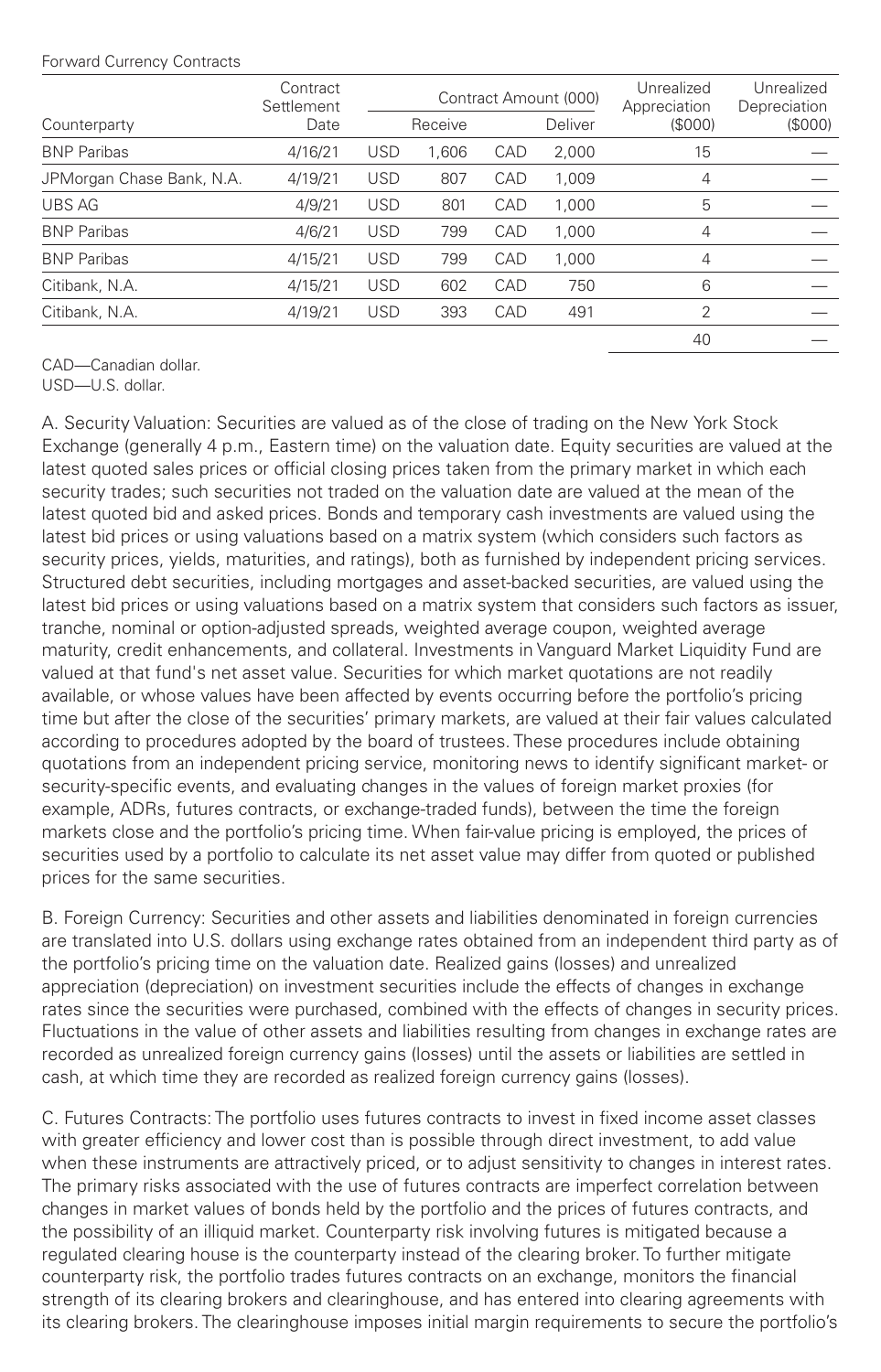performance and requires daily settlement of variation margin representing changes in the market value of each contract. Any securities pledged as initial margin for open contracts are noted in the Schedule of Investments.

Futures contracts are valued at their quoted daily settlement prices. Fluctuations in the value of the contracts are recorded as an asset (liability).

D. Forward Currency Contracts: The portfolio enters into forward currency contracts to protect the value of securities and related receivables and payables against changes in future foreign exchange rates. The portfolio's risks in using these contracts include movement in the values of the foreign currencies relative to the U.S. dollar and the ability of the counterparties to fulfill their obligations under the contracts. The portfolio mitigates its counterparty risk by entering into forward currency contracts only with a diverse group of prequalified counterparties, monitoring their financial strength, entering into master netting arrangements with its counterparties, and requiring its counterparties to transfer collateral as security for their performance. In the absence of a default, the collateral pledged or received by the portfolio cannot be repledged, resold, or rehypothecated. The master netting arrangements provide that, in the event of a counterparty's default (including bankruptcy), the portfolio may terminate the forward currency contracts, determine the net amount owed by either party in accordance with its master netting arrangements, and sell or retain any collateral held up to the net amount owed to the portfolio under the master netting arrangements. The forward currency contracts contain provisions whereby a counterparty may terminate open contracts if the portfolio's net assets decline below a certain level, triggering a payment by the portfolio if the portfolio is in a net liability position at the time of the termination. The payment amount would be reduced by any collateral the portfolio has pledged. Any securities pledged as collateral for open contracts are noted in the Schedule of Investments. The value of collateral received or pledged is compared daily to the value of the forward currency contracts exposure with each counterparty, and any difference, if in excess of a specified minimum transfer amount, is adjusted and settled within two business days.

Forward currency contracts are valued at their quoted daily prices obtained from an independent third party, adjusted for currency risk based on the expiration date of each contract. Fluctuations in the value of the contracts are recorded as an asset (liability).

E. To Be Announced (TBA) Transactions: A TBA transaction is an agreement to buy or sell mortgage-backed securities with agreed-upon characteristics (face amount, coupon, maturity) for settlement at a future date. The portfolio may be a seller of TBA transactions to reduce its exposure to the mortgage-backed securities market or in order to sell mortgage-backed securities it owns under delayed-delivery arrangements. When the portfolio is a buyer of TBA transactions, it maintains cash or short-term investments in an amount sufficient to meet the purchase price at the settlement date of the TBA transaction. The primary risk associated with TBA transactions is that a counterparty may default on its obligations. The portfolio mitigates its counterparty risk by, among other things, performing a credit analysis of counterparties, allocating transactions among numerous counterparties, and monitoring its exposure to each counterparty. The portfolio may also enter into a Master Securities Forward Transaction Agreement (MSFTA) with certain counterparties and require them to transfer collateral as security for their performance. In the absence of a default, the collateral pledged or received by the portfolio cannot be repledged, resold, or rehypothecated. Under an MSFTA, upon a counterparty default (including bankruptcy), the portfolio may terminate any TBA transactions with that counterparty, determine the net amount owed by either party in accordance with its master netting arrangements, and sell or retain any collateral held up to the net amount owed to the portfolio under the master netting arrangements.

F. Mortgage Dollar Rolls: The portfolio enters into mortgage-dollar-roll transactions, in which the portfolio sells mortgage-backed securities to a dealer and simultaneously agrees to purchase similar securities in the future at a predetermined price. The proceeds of the securities sold in mortgage-dollar-roll transactions are typically invested in high-quality short-term fixed income securities. The portfolio forgoes principal and interest paid on the securities sold, and is compensated by interest earned on the proceeds of the sale and by a lower price on the securities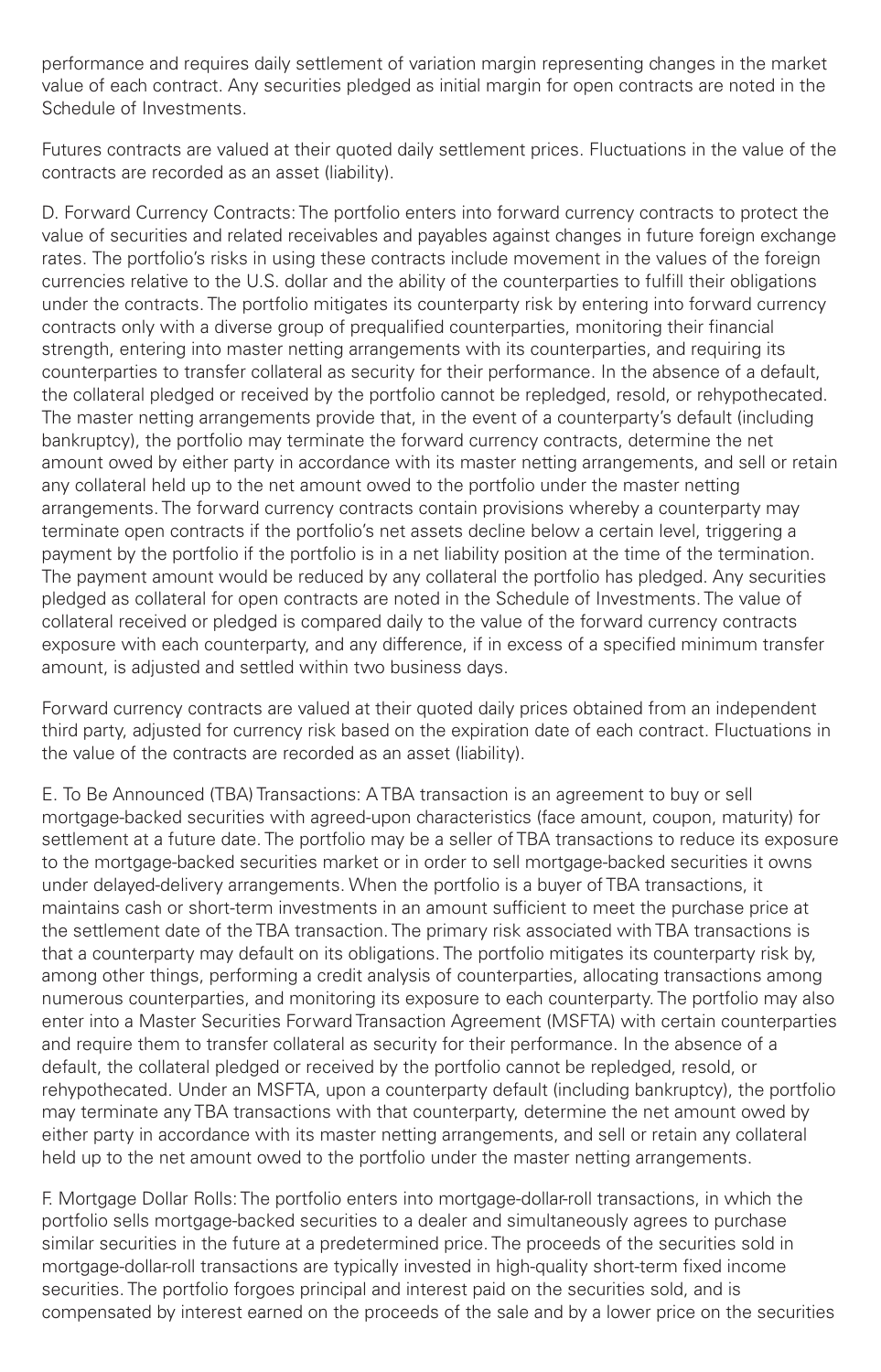to be repurchased. The portfolio has also entered into mortgage-dollar-roll transactions in which the portfolio buys mortgage-backed securities from a dealer pursuant to a TBA transaction and simultaneously agrees to sell similar securities in the future at a predetermined price. The securities bought in mortgage-dollar-roll transactions are used to cover an open TBA sell position. The portfolio continues to earn interest on mortgage-backed security pools already held and receives a lower price on the securities to be sold in the future. The portfolio accounts for mortgage-dollar-roll transactions as purchases and sales; as such, these transactions may increase the portfolio's portfolio turnover rate. Amounts to be received or paid in connection with open mortgage dollar rolls are included in Receivables for Investment Securities Sold or Payables for Investment Securities Purchased.

G. Repurchase Agreements: The portfolio enters into repurchase agreements with institutional counterparties. Securities pledged as collateral to the portfolio under repurchase agreements are held by a custodian bank until the agreements mature, and in the absence of a default, such collateral cannot be repledged, resold, or rehypothecated. Each agreement requires that the market value of the collateral be sufficient to cover payments of interest and principal. The portfolio further mitigates its counterparty risk by entering into repurchase agreements only with a diverse group of prequalified counterparties, monitoring their financial strength, and entering into master repurchase agreements with its counterparties. The master repurchase agreements provide that, in the event of a counterparty's default (including bankruptcy), the portfolio may terminate any repurchase agreements with that counterparty, determine the net amount owed, and sell or retain the collateral up to the net amount owed to the portfolio. Such action may be subject to legal proceedings, which may delay or limit the disposition of collateral.

H. Various inputs may be used to determine the value of the portfolio's investments and derivatives. These inputs are summarized in three broad levels for financial statement purposes. The inputs or methodologies used to value securities are not necessarily an indication of the risk associated with investing in those securities.

Level 1—Quoted prices in active markets for identical securities.

Level 2—Other significant observable inputs (including quoted prices for similar securities, interest rates, prepayment speeds, credit risk, etc.).

Level 3—Significant unobservable inputs (including the portfolio's own assumptions used to determine the fair value of investments). Any investments and derivatives valued with significant unobservable inputs are noted on the Schedule of Investments.